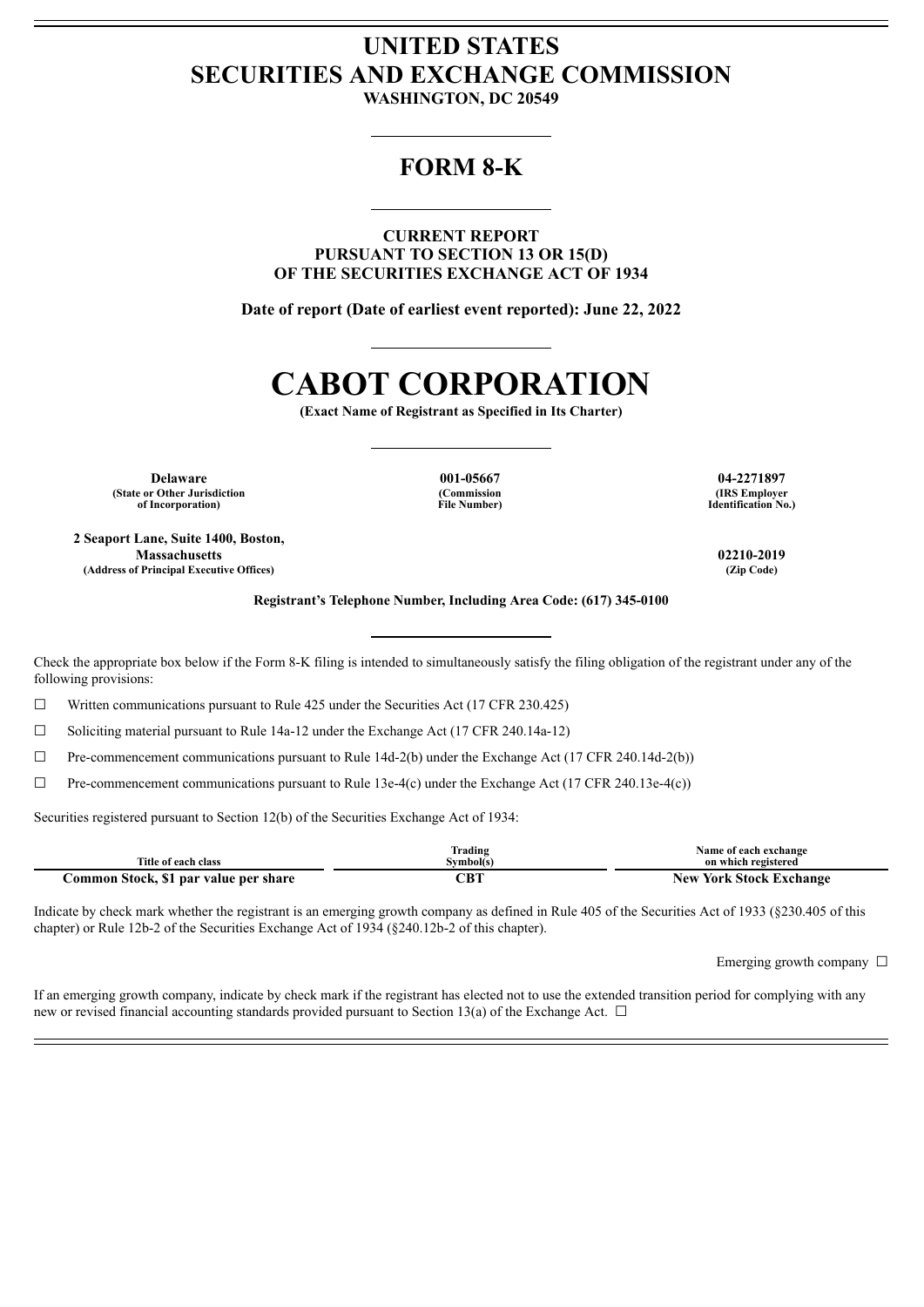## **Item 8.01 Other Events.**

On June 22, 2022 Cabot Corporation ("Cabot") completed the issuance and sale of \$400 million aggregate principal amount of 5.000% senior notes due 2032 (the "Notes").

The offering of the Notes was registered pursuant to an automatically effective shelf registration statement on Form S-3ASR under the Securities Act of 1933, as amended (Registration Statement No. 333-236374) (the "Registration Statement"), that was filed with the Securities and Exchange Commission on February 11, 2020.

The Notes were issued pursuant to an indenture (the "Base Indenture"), as supplemented by the First Supplemental Indenture (the "First Supplemental Indenture"), each dated as of June 22, 2022, by and between Cabot and U.S. Bank Trust Company, National Association, as trustee. Cabot is filing the executed Base Indenture and First Supplemental Indenture as Exhibits 4.1 and 4.2, respectively, to this Current Report on Form 8-K. In order to furnish as an exhibit for incorporation by reference into the Registration Statement, Cabot is filing the opinion of Ropes & Gray LLP relating to the validity of the Notes as Exhibit 5.1 to this Current Report on Form 8-K

Cabot intends to use the net proceeds of the offering to redeem its \$350 million aggregate principal amount of 3.70% Senior Notes due July 2022 and the remainder for working capital and other general corporate purposes.

## **Item 9.01 Financial Statements and Exhibits.**

(d) *Exhibits*.

| Exhibit 4.1<br>Indenture, dated June 22, 2022, between Cabot Corporation and U.S. Bank Trust Company, National Association. |  |
|-----------------------------------------------------------------------------------------------------------------------------|--|
|-----------------------------------------------------------------------------------------------------------------------------|--|

- Exhibit 4.2 First [Supplemental](#page-48-0) Indenture, dated June 22, 2022, between Cabot Corporation and U.S. Bank Trust Company, National Association, including the form of Global Note attached as Annex A thereto.
- Exhibit 5.1 [Opinion](#page-69-0) of Ropes & Gray LLP as to the validity of the Notes.
- Exhibit 23.1 Consent of Ropes & Gray LLP [\(included](#page-69-0) in Exhibit 5.1).
- Exhibit 104 Cover Page Interactive Data File (embedded within the Inline XBRL document).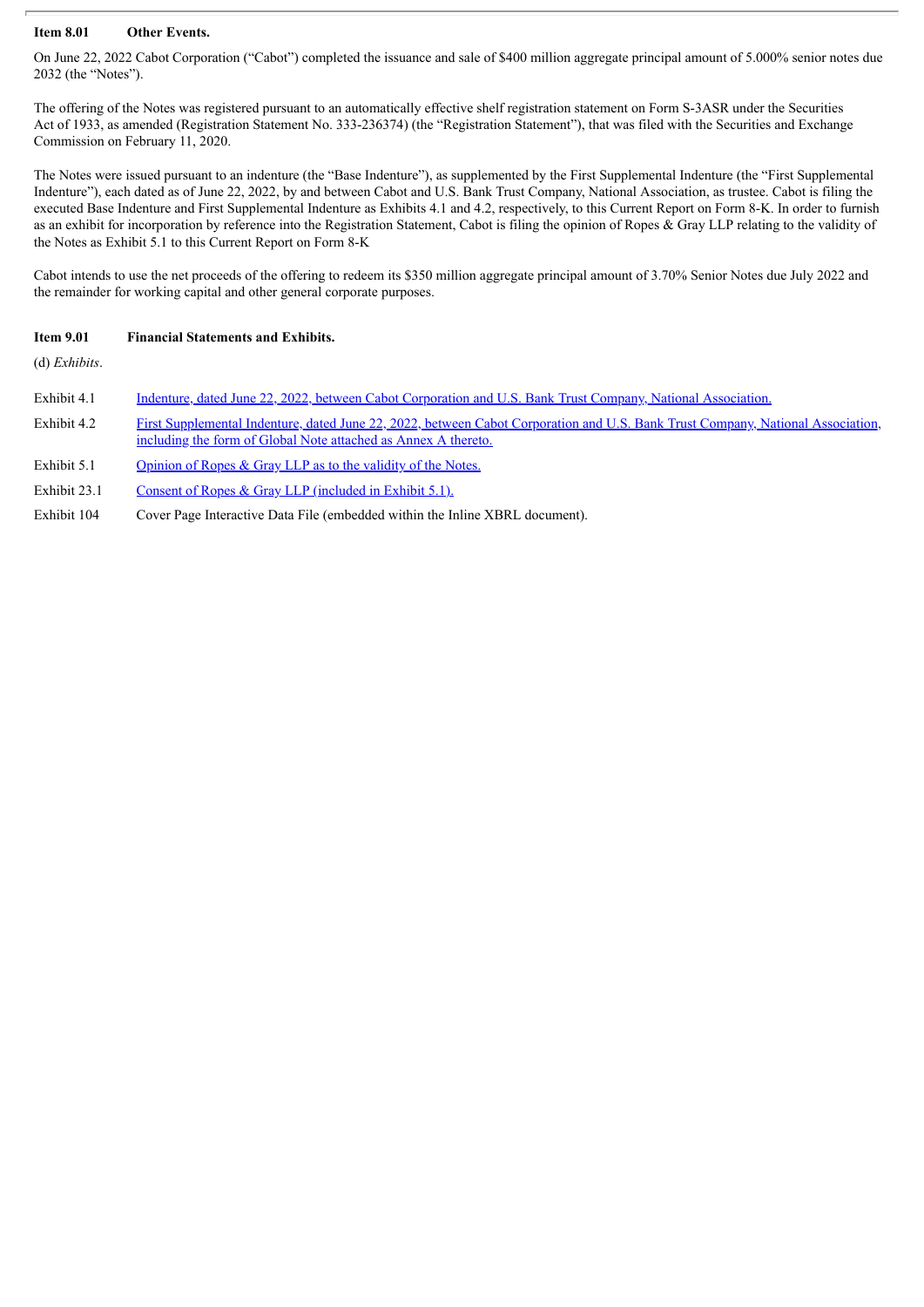**SIGNATURES**

Pursuant to the requirements of the Securities Exchange Act of 1934, the registrant has duly caused this report to be signed on its behalf by the undersigned hereunto duly authorized.

## **CABOT CORPORATION**

By: /s/ Erica McLaughlin

Erica McLaughlin Senior Vice President and Chief Financial Officer

Date: June 22, 2022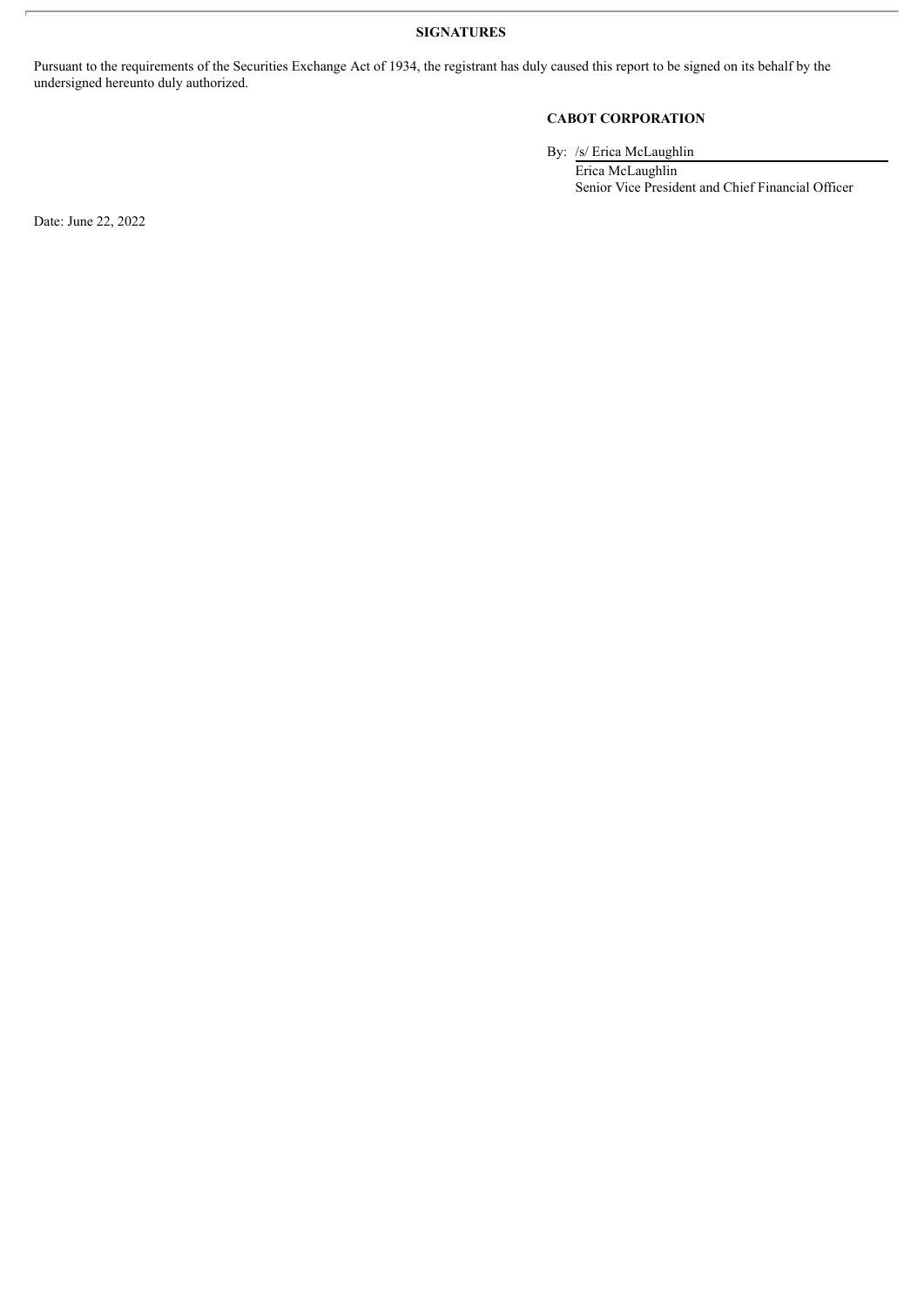## **CABOT CORPORATION**

## **AND**

## <span id="page-3-0"></span>**U.S. BANK TRUST COMPANY, NATIONAL ASSOCIATION**

## *As Trustee*

## **Indenture**

*Dated as of June 22, 2022*

**Debt Securities**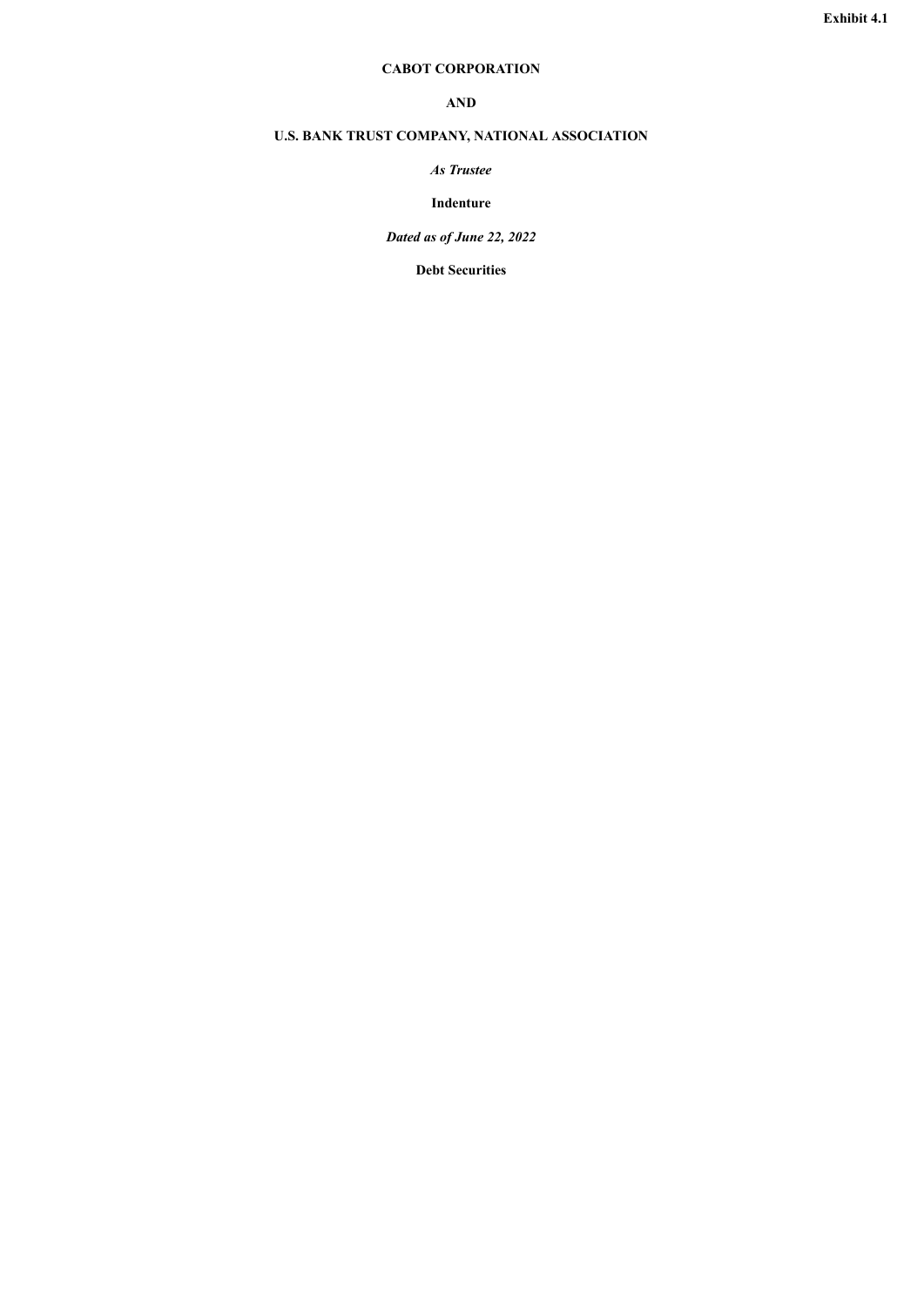|                                   | Definitions                                       |             |
|-----------------------------------|---------------------------------------------------|-------------|
| Section 1.01.                     | <b>Other Definitions</b>                          |             |
| Section 1.02.                     |                                                   | 3           |
| Section 1.03.                     | Incorporation by Reference of Trust Indenture Act | 3           |
| Section 1.04.                     | <b>Rules of Construction</b>                      | 4           |
| <b>ARTICLE Two The Securities</b> |                                                   | 4           |
| Section 2.01.                     | Terms and Form                                    | 4           |
| Section 2.02.                     | Form of Legend for Global Security                | 5           |
| Section 2.03.                     | <b>Execution and Authentication</b>               | 5           |
| Section 2.04.                     | Registrar and Paying Agent                        | 6           |
| Section 2.05.                     | Paying Agent to Hold Money in Trust               | 6           |
| Section 2.06.                     | Securityholder Lists                              | 6           |
| Section 2.07.                     | Transfer and Exchange                             | 6           |
| Section 2.08.                     | <b>Replacement Securities</b>                     | 7           |
| Section 2.09.                     | <b>Outstanding Securities</b>                     | $\,8\,$     |
| Section 2.10.                     | <b>Temporary Securities</b>                       | $\,8\,$     |
| Section 2.11.                     | Cancellation                                      | $\,8\,$     |
| Section 2.12.                     | Defaulted Interest                                | $\,$ 8 $\,$ |
| <b>ARTICLE Three Redemption</b>   |                                                   | 9           |
| Section 3.01.                     | Notices to Trustee                                | 9           |
| Section 3.02.                     | Selection of Securities to be Redeemed            | 9           |
| Section 3.03.                     | Notice of Redemption                              | 9           |
| Section 3.04.                     | Effect of Notice of Redemption                    | 10          |
| Section 3.05.                     | Deposit of Redemption Price                       | 10          |
| Section 3.06.                     | Securities Redeemed in Part                       | 11          |
| <b>ARTICLE Four Covenants</b>     |                                                   | 11          |
| Section 4.01.                     | <b>Certain Definitions</b>                        | 11          |
| Section 4.02.                     | Payment of Securities                             | 13          |
| Section 4.03.                     | Limitation on Liens                               | 13          |
| Section 4.04.                     | Limitation on Sale and Leaseback                  | 14          |
| Section 4.05.                     | No Lien Created                                   | 15          |
| Section 4.06.                     | Compliance Certificate                            | 15          |
| Section 4.07.                     | <b>SEC</b> Reports                                | 16          |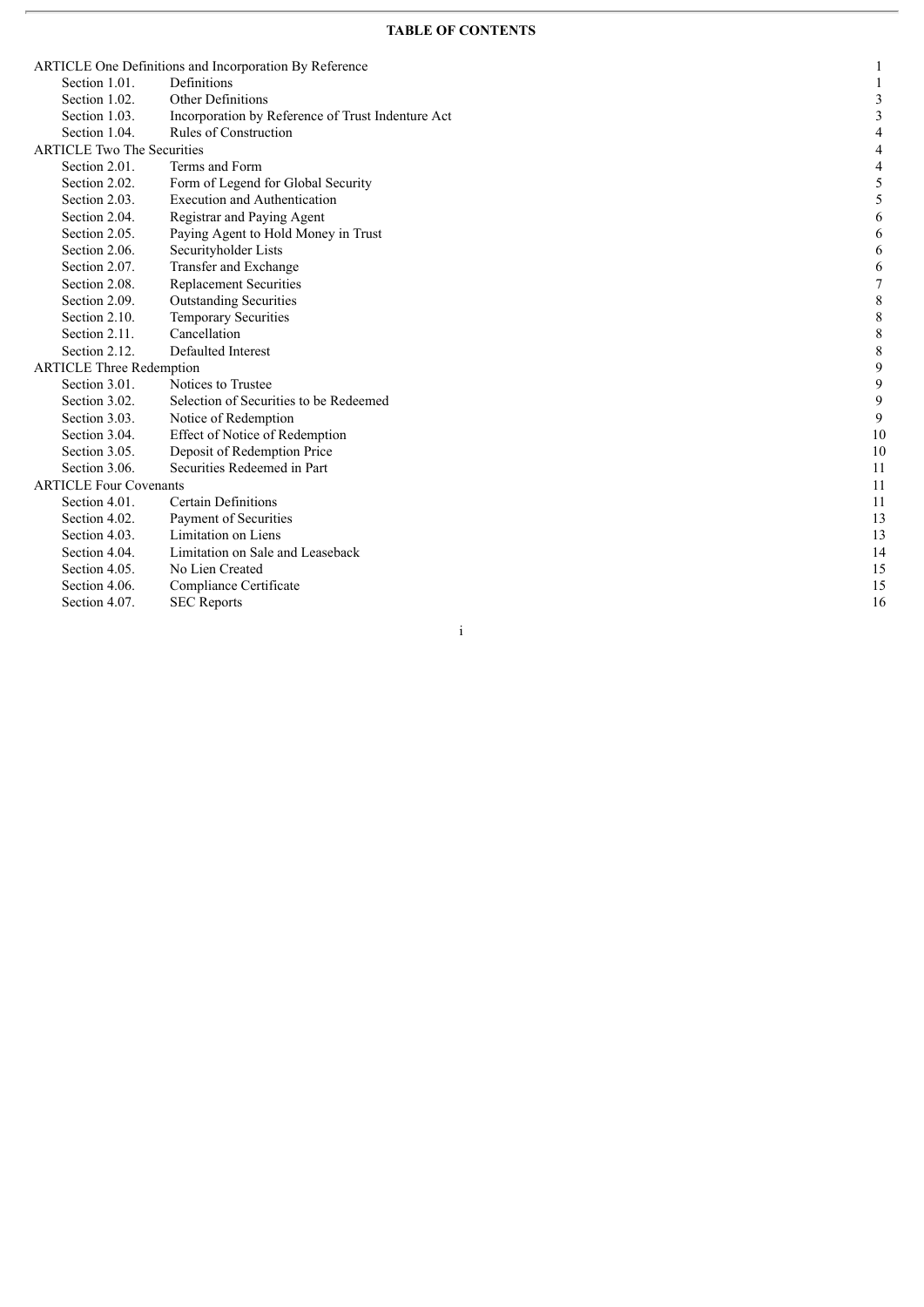| <b>ARTICLE Five Successor Corporation</b> |                                                         | 16 |
|-------------------------------------------|---------------------------------------------------------|----|
| Section 5.01.                             | When Company May Merge, etc.                            | 16 |
| Section 5.02.                             | When Securities Must Be Secured                         | 16 |
| <b>ARTICLE Six Defaults and Remedies</b>  |                                                         | 17 |
| Section 6.01.                             | <b>Events of Default</b>                                | 17 |
| Section 6.02.                             | Acceleration                                            | 18 |
| Section 6.03.                             | <b>Other Remedies</b>                                   | 19 |
| Section 6.04.                             | Waiver of Past Defaults                                 | 19 |
| Section 6.05.                             | Control by Majority                                     | 19 |
| Section 6.06.                             | <b>Limitation on Suits</b>                              | 20 |
| Section 6.07.                             | Rights of Holders to Receive Payment                    | 20 |
| Section 6.08.                             | Collection Suit by Trustee                              | 21 |
| Section 6.09.                             | Trustee May File Proofs of Claim                        | 21 |
| Section 6.10.                             | Priorities                                              | 21 |
| Section 6.11.                             | <b>Undertaking for Costs</b>                            | 21 |
| <b>ARTICLE Seven Trustee</b>              |                                                         | 22 |
| Section 7.01.                             | Duties of Trustee                                       | 22 |
| Section 7.02.                             | Rights of Trustee                                       | 23 |
| Section 7.03.                             | Individual Rights of Trustee                            | 24 |
| Section 7.04.                             | Trustee's Disclaimer                                    | 24 |
| Section 7.05.                             | Notice of Defaults                                      | 24 |
| Section 7.06.                             | Reports by Trustee to Holders                           | 25 |
| Section 7.07.                             | Compensation and Indemnity                              | 25 |
| Section 7.08.                             | Replacement of Trustee                                  | 25 |
| Section 7.09.                             | Successor Trustee by Merger, etc.                       | 27 |
| Section 7.10.                             | <b>Eligibility Disqualification</b>                     | 27 |
| Section 7.11.                             | Preferential Collection of Claims Against Company       | 27 |
| ARTICLE Eight Discharge of Indenture      |                                                         | 27 |
| Section 8.01.                             | Termination of Company's Obligations                    | 27 |
| Section 8.02.                             | Application of Trust Money                              | 28 |
| Section 8.03.                             | Repayment to Company                                    | 28 |
|                                           | <b>ARTICLE Nine Amendments, Supplements and Waivers</b> | 29 |
| Section 9.01.                             | Without Consent of Holders                              | 29 |
| Section 9.02.                             | With Consent of Holders                                 | 30 |
|                                           |                                                         |    |

i i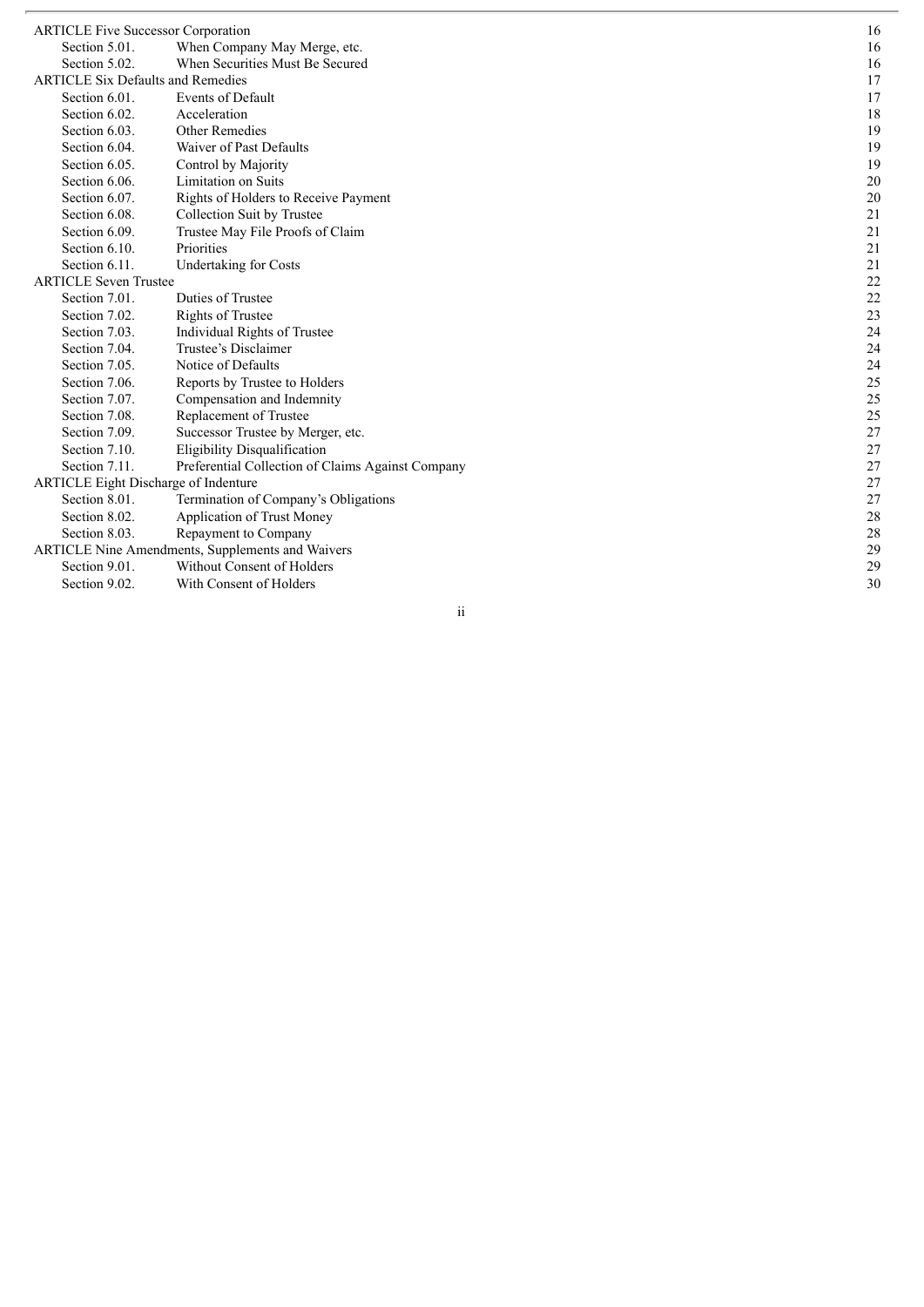| Section 9.03.                    | Compliance with Trust Indenture Act                               | 30 |
|----------------------------------|-------------------------------------------------------------------|----|
| Section 9.04.                    | Revocation and Effect of Consents                                 | 30 |
|                                  | Section 9.05. Notation on or Exchange of Securities               | 31 |
|                                  | Section 9.06. Trustee to Sign Amendments, etc.                    | 31 |
| <b>ARTICLE Ten Miscellaneous</b> |                                                                   | 31 |
|                                  | Section 10.01. Trust Indenture Act Controls                       | 31 |
| Section 10.02. Notices           |                                                                   | 31 |
|                                  | Section 10.03. Communication by Holders with Other Holders        | 32 |
|                                  | Section 10.04. Certificate and Opinion as to Conditions Precedent | 32 |
|                                  | Section 10.05. Statements Required in Certificate or Opinion      | 32 |
|                                  | Section 10.06. Treasury Securities                                | 33 |
|                                  | Section 10.07. Rules by Trustee, Paying Agent, Registrar          | 33 |
|                                  | Section 10.08. Legal Holidays                                     | 33 |
|                                  | Section 10.09. Governing Law                                      | 33 |
|                                  | Section 10.10. No Recourse Against Others                         | 33 |
| Section 10.11. Successors        |                                                                   | 33 |
|                                  | Section 10.12. Execution in Counterparts                          | 34 |
|                                  |                                                                   |    |

i i i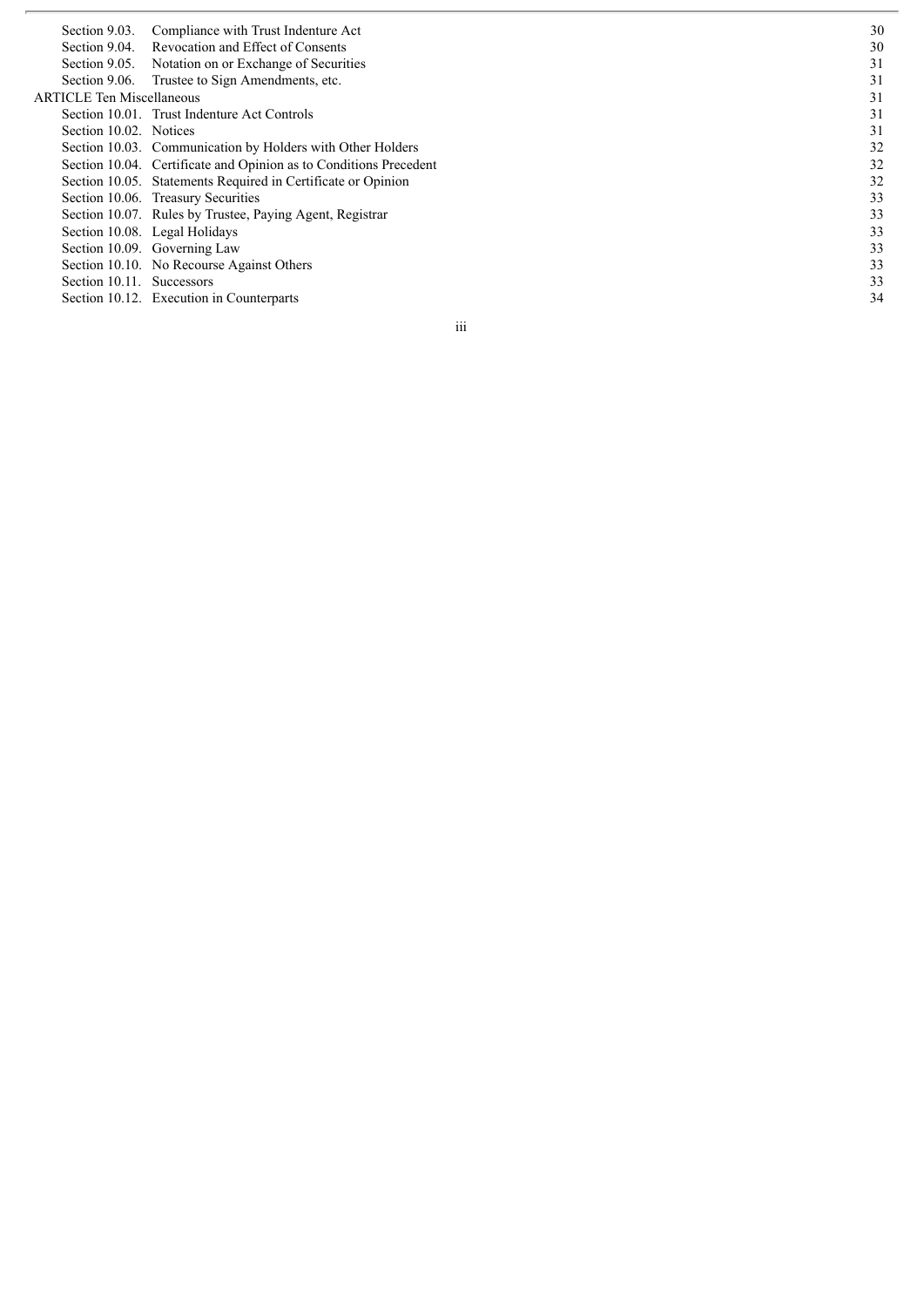#### **CROSS-REFERENCE TABLE**

| <b>TIA</b> Section    | <b>Indenture Section</b> |
|-----------------------|--------------------------|
| 310(a)(1)             | 7.10                     |
| (a)(2)                | 7.10                     |
| (a)(3)                | N.A.                     |
| (a)(4)                | N.A.                     |
| (b)                   | 7.08; 7.10               |
| (c)                   | N.A.                     |
| 311(a)                | 7.11                     |
| (b)                   | 7.11                     |
| (c)                   | N.A.                     |
| 312(a)                | 2.06                     |
| (b)                   | 10.03                    |
| (c)                   | 10.03                    |
| 313(a)                | 7.06                     |
| (b)(1)                | N.A.                     |
| (b)(2)                | 7.06                     |
| (c)                   | 10.02                    |
| (d)                   | 7.06                     |
| 314(a)                | 4.05; 10.02              |
| (b)                   | N.A.                     |
| (c)(1)                | 10.04                    |
| (c)(2)                | 10.04                    |
| (c)(3)                | N.A.                     |
| (d)                   | N.A.                     |
| (e)                   | 10.05                    |
| (f)                   | $\rm N.A.$               |
| 315(a)                | 7.01(b)                  |
| (b)                   | 7.05; 10.02              |
| (c)                   | 7.01(a)                  |
| (d)                   | 7.01(c)                  |
| (e)                   | 6.11                     |
| 316(a)(last sentence) | 10.06                    |
| (a)(1)(A)             | 6.05                     |
| (a)(1)(B)             | 6.04                     |
| (a)(2)                | $\rm N.A.$               |
| (b)                   | 6.07                     |
| 317(a)(1)             | 6.06                     |
| (a)(2)                | 6.09                     |
| (b)                   | 2.05                     |
| 318(a)                | 10.01                    |

iv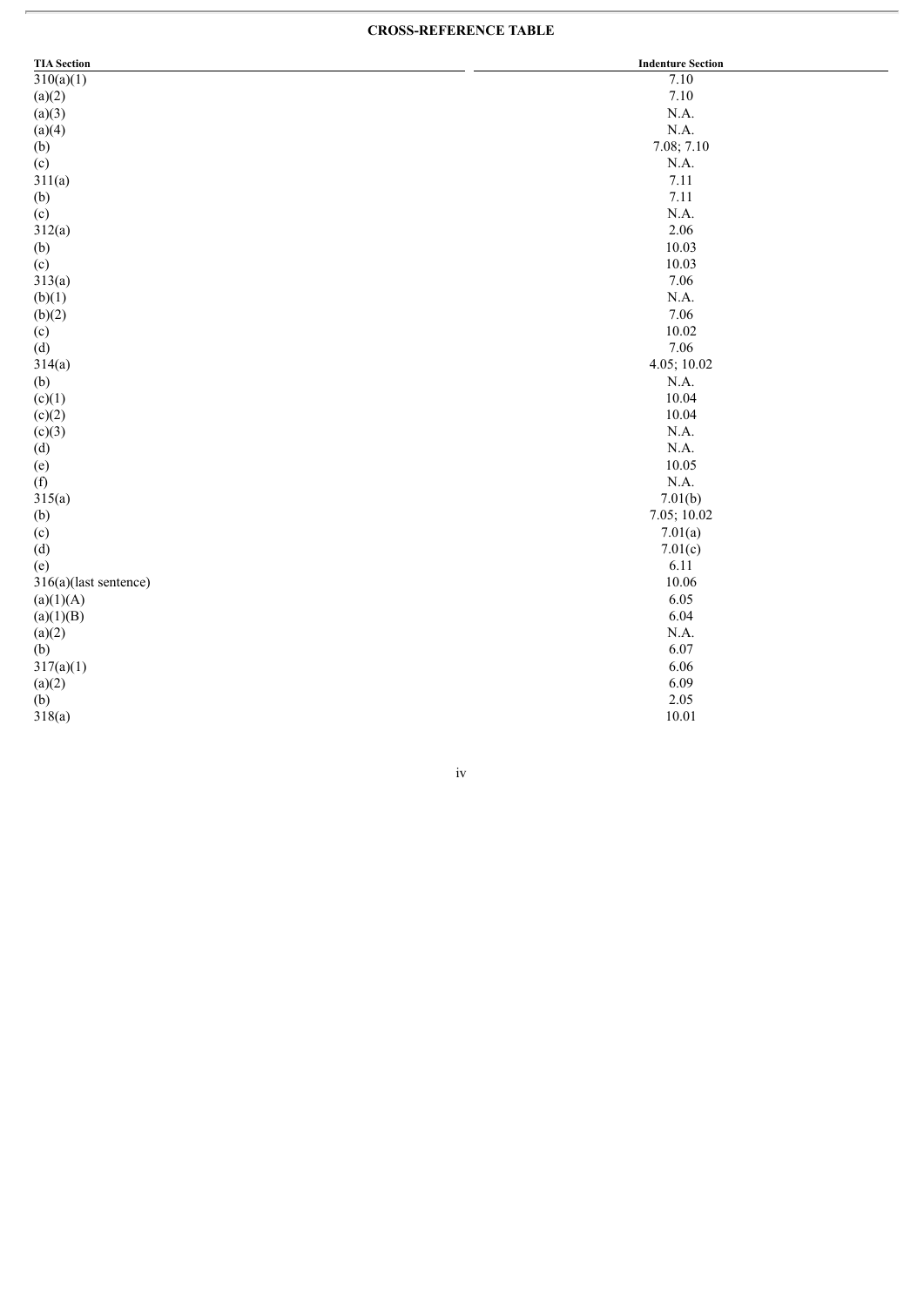INDENTURE dated as of June 22, 2022, between CABOT CORPORATION, a Delaware corporation (the "*Company*"), and U.S. BANK TRUST COMPANY, NATIONAL ASSOCIATION, a national banking association, as trustee (the "*Trustee*").

Each party agrees as follows for the benefit of the other party and for the equal and ratable benefit of the Holders of the Company's Securities:

#### ARTICLE ONE

#### Definitions and Incorporation By Reference

Section 1.01. *Definitions.*

"*Af iliate*" means any person directly or indirectly controlling or controlled by or under direct or indirect common control with the Company.

"*Agent*" means any Registrar or Paying Agent.

"*Bankruptcy Law*" means Title 11, U.S. Code or any similar Federal or State law for the relief of debtors.

"*Board of Directors*" means the Board of Directors of the Company or any committee of the Board of Directors duly authorized to act for it hereunder.

"*Board Vote*" means a vote of the Board of Directors, which may be evidenced by a certificate of the Secretary or an Assistant Secretary of the Company which states that such vote has been duly adopted by the Board of Directors and is in full force and effect.

"*Business Day*" means any day which is not a Legal Holiday.

"*Company*" means the party named as such in this Indenture until a successor replaces it pursuant to this Indenture and thereafter means the successor.

"*Custodian*" means any receiver, trustee, assignee, liquidator, custodian or similar official under any Bankruptcy Law.

"*Default*" means any event which is, or after notice or passage of time or both would be, an Event of Default.

"*Depository*" shall mean, with respect to the Securities of any Series issuable or issued in whole or in part in the form of one or more Global Securities, the person designated as depository for such Series by the Company, which depository shall be a clearing agency registered under the Exchange Act; and if at any time there is more than one such person, "Depository" as used with respect to the Securities of any Series shall mean the depository with respect to the Securities of such Series.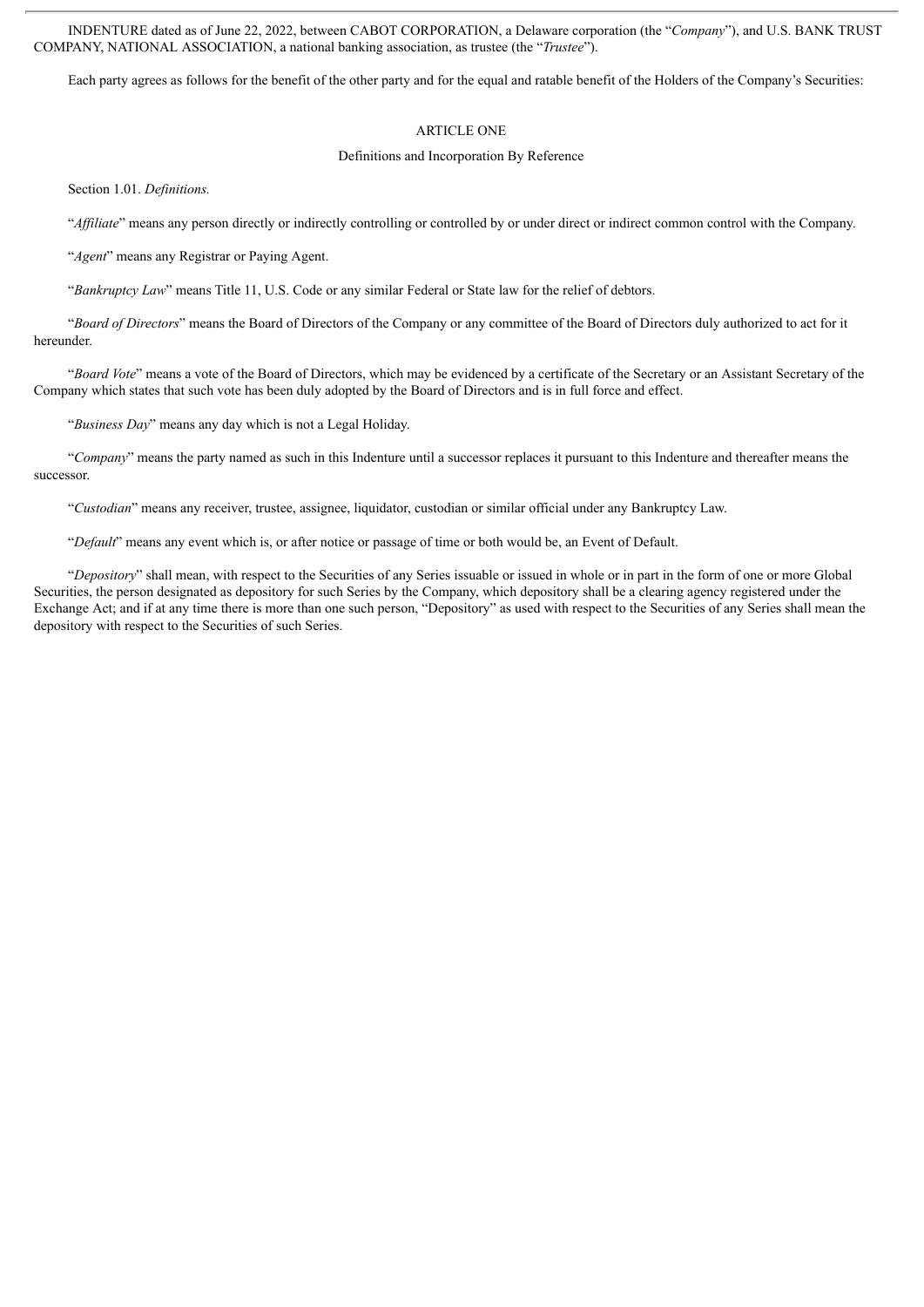"*Global Security*" or "*Global Securities*" means a Security or Securities, as the case may be, in the form prescribed in Section 2.01 and bears the legend set forth in Section 2.02 (or such legend as may be specified as contemplated by Section 2.01 for such Securities) evidencing all or part of a Series of Securities, issued to the Depository for such Series or its nominee, and registered in the name of such Depository or nominee.

"*Holder*" or "*Securityholder*" means a person in whose name a Security is registered on the Registrar's books.

"*Indenture*" means this Indenture as amended, modified or supplemented from time to time.

"*Legal Holiday*" means any Saturday, Sunday or day on which banking institutions in a jurisdiction in which an action is required hereunder are not required to be open.

"*Of icer*" means the Chairman of the Board, the President, any Vice President, the Treasurer, the Secretary or the Controller of the Company.

"*Of icers' Certificate*" means a certificate signed by two Officers or by an Officer and an Assistant Treasurer, Assistant Secretary or Assistant Controller of the Company. See Sections 10.04 and 10.05.

"*Opinion of Counsel*" means a written opinion from legal counsel who may be an employee of or counsel to the Company, or who may be other counsel satisfactory to the Trustee.

"*Responsible Of icer*" shall mean, when used with respect to the Trustee, any officer within the corporate trust department of the Trustee, including any vice president, assistant vice president, assistant secretary, assistant treasurer, trust officer or any other officer of the Trustee who customarily performs functions similar to those performed by the persons who at the time shall be such officers, respectively, or to whom any corporate trust matter is referred because of such person's knowledge of and familiarity with the particular subject and who shall have direct responsibility for the administration of this Indenture.

"*SEC*" means the Securities and Exchange Commission.

"*Securities*" means the debentures, notes or other evidence of indebtedness issued under this Indenture; *provided, however*, that if at any time there is more than one entity acting as Trustee under this Indenture, "Securities" as to which such entity is Trustee means Securities authenticated and delivered under this Indenture, exclusive, however, of Securities of any Series as to which such entity is not Trustee.

"*Series*" of Securities means all Securities provided for by one or more indentures supplemental hereto, Board Votes or Officers' Certificates as being part of the same series.

"*TIA*" means the Trust Indenture Act of 1939 (15 U.S. Code §§77aaa-77bbbb) as in effect on the date of this Indenture; *provided, however*, that in the event the Trust Indenture Act of 1939 is amended after such date, "TIA" means, to the extent required by any such amendment, the Trust Indenture Act as so amended.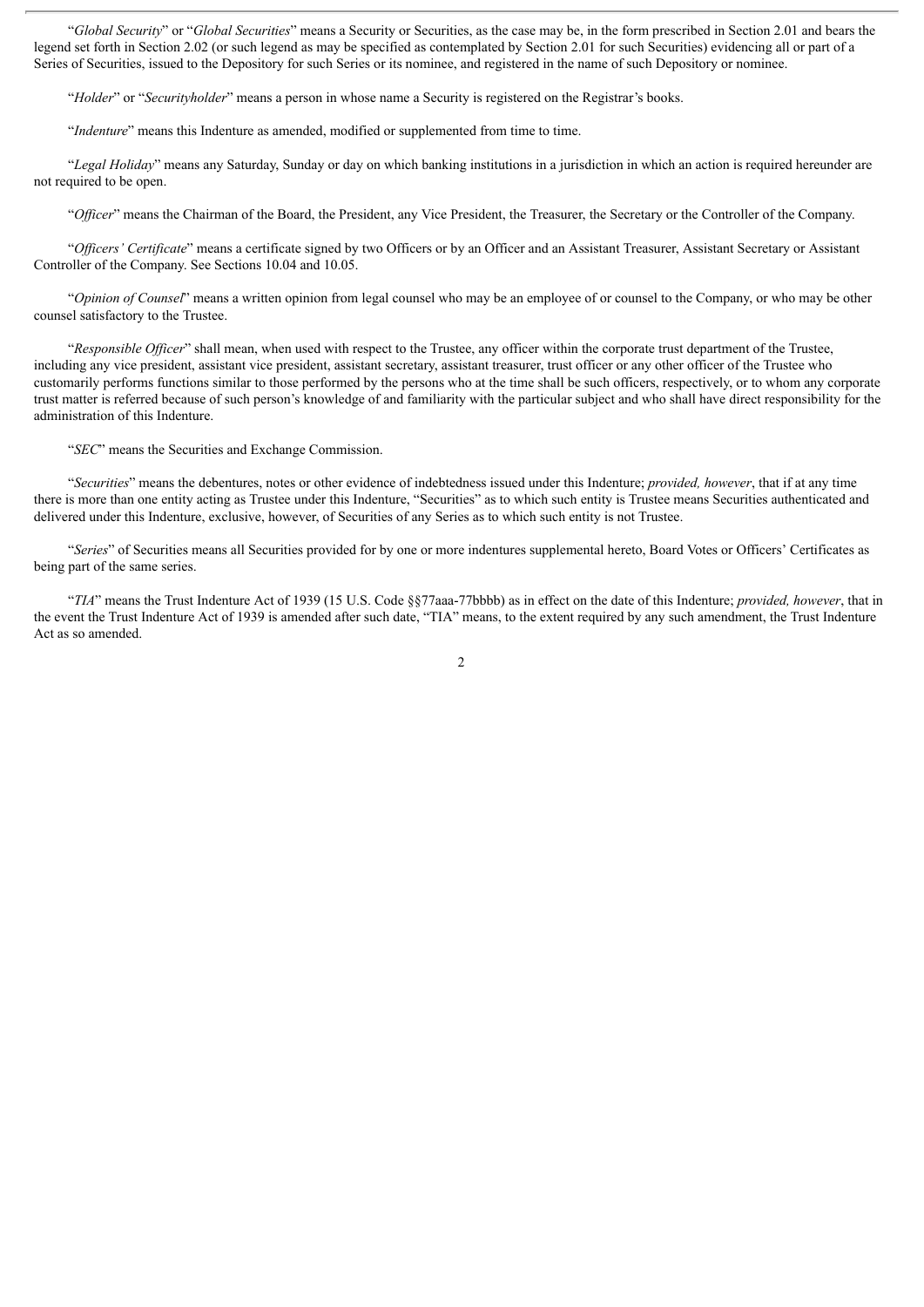"*Trustee*" means the party named as such in this Indenture until a successor replaces it pursuant to this Indenture and thereafter means the successor. If at any time there are one or more additional parties acting as Trustee hereunder for any Series of Securities, "Trustee" shall also mean such parties and the term "Trustee" as used with respect to the Securities of a particular Series means the Trustee with respect to Securities of that Series.

"*U.S. Government Obligations*" means direct obligations of the United States for the payment of which the full faith and credit of the United States is pledged.

Section 1.02. *Other Definitions.*

| Term                               | Defined in Section |
|------------------------------------|--------------------|
| "Attributable Debt"                | 4.01               |
| "Consolidated Net Tangible Assets" | 4.01               |
| "Debt"                             | 4.01               |
| "Exchange Act"                     | 2.07               |
| "Exempted Debt"                    | 4.01               |
| "Event of Default"                 | 6.01               |
| "Lien"                             | 4.01               |
| "Long-Term Debt"                   | 4.01               |
| "Paying Agent"                     | 2.04               |
| "Principal Property"               | 4.01               |
| "Registrar"                        | 2.04               |
| "Restricted Property"              | 4.01               |
| "Restricted Subsidiary"            | 4.01               |
| "Sale-Leaseback Transaction"       | 4.01               |
| "Subsidiary"                       | 4.01               |
| "United States"                    | 4.01               |
| "Unrestricted Subsidiary"          | 4.01               |

Section 1.03. *Incorporation by Reference of Trust Indenture Act.*

Whenever this Indenture refers to a provision of the TIA, the provision is incorporated by reference in and made a part of this Indenture. The following TIA terms used in this Indenture have the following meanings:

"*indenture securities*" means the Securities.

"*indenture security holder*" means a Securityholder.

"*indenture to be qualified*" means this Indenture.

"*indenture trustee*" or "*institutional trustee*" means the Trustee.

"*obligor*" on the indenture securities means the Company.

All other TIA terms used in this Indenture that are defined by the TIA, defined by TIA reference to another statute or defined by SEC rule have the meanings assigned to them.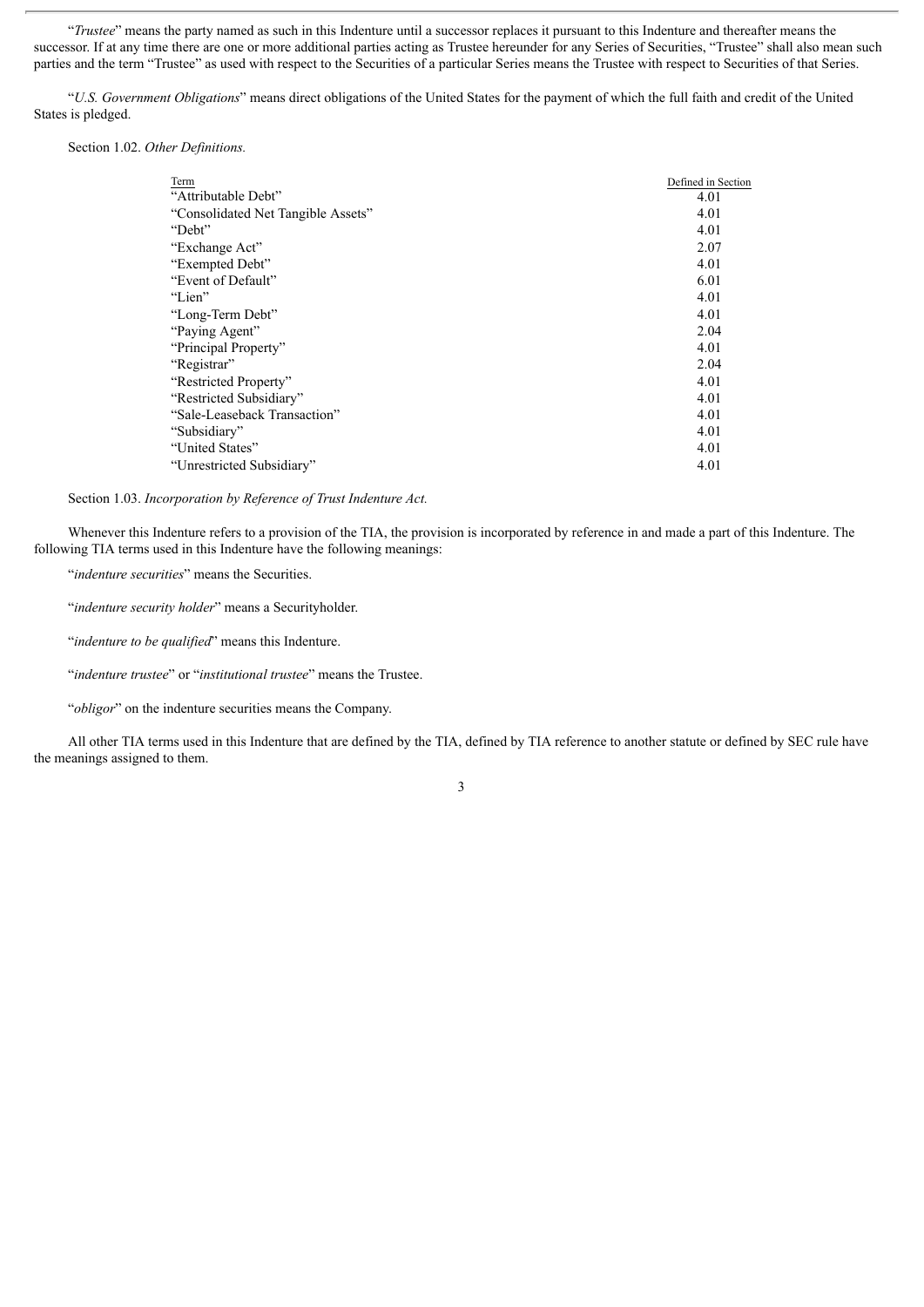Section 1.04. *Rules of Construction.*

Unless the context otherwise requires:

(1) a term has the meaning assigned to it;

(2) an accounting term, not otherwise defined, has the meaning assigned to it in accordance with generally accepted accounting principles in the United States;

(3) "or" is not exclusive; and

(4) words in the singular include the plural, and in the plural include the singular.

## ARTICLE TWO

### The Securities

#### Section 2.01. *Terms and Form.*

The Securities may be issued from time to time in one or more Series. Each Series shall be limited to such aggregate principal amount, shall bear the title and interest at the rates and from the dates, shall mature at the times, shall or may be redeemable at the prices and upon the terms, and shall contain or be subject to all terms as shall be established in an indenture supplemental hereto or by or pursuant to a Board Vote (and, to the extent not set forth in the Board Vote, in an Officers' Certificate detailing the adoption of terms pursuant to the Board Vote). Securities of a Series shall be substantially identical except as to denomination and except as may be otherwise provided in a Board Vote and/or an Officers' Certificate or in an indenture supplemental hereto. In case of Securities of a Series to be issued from time to time, the Officers' Certificate may provide for the method by which specified terms (such as interest rate, maturity date, record date or date from which interest shall accrue) are to be determined.

The Securities of each Series hereunder shall be substantially in the form set forth in Exhibit A or in such form, including with respect to whether such Series shall be issued in whole or in part in the form of one or more Global Securities and the Depository for such Global Security or Securities, as shall be established pursuant to a Board Vote (and, to the extent not set forth in the Board Vote, in an Officers' Certificate detailing the adoption of such form) or one or more indenture supplements to this Indenture, in each case, with such insertions, omissions, substitutions, and other variations as are required or permitted by this Indenture, such Board Vote or such indenture supplement. If a form of any Security is approved by a Board Vote, such Officers' Certificate shall also state that all conditions precedent relating to the authentication and delivery of such Security have been complied with and shall be accompanied by a copy of the Board Vote by or pursuant to which the form of such Security has been approved. The Securities may have notations, legends or endorsements required by law, stock exchange rule or usage. The Company shall approve the form of the Securities and any notation, legend or endorsement on them, such approval to be conclusively evidenced by the execution of such Securities. Unless the form of a Security of a Series provides otherwise, each Security shall be dated the date of its authentication.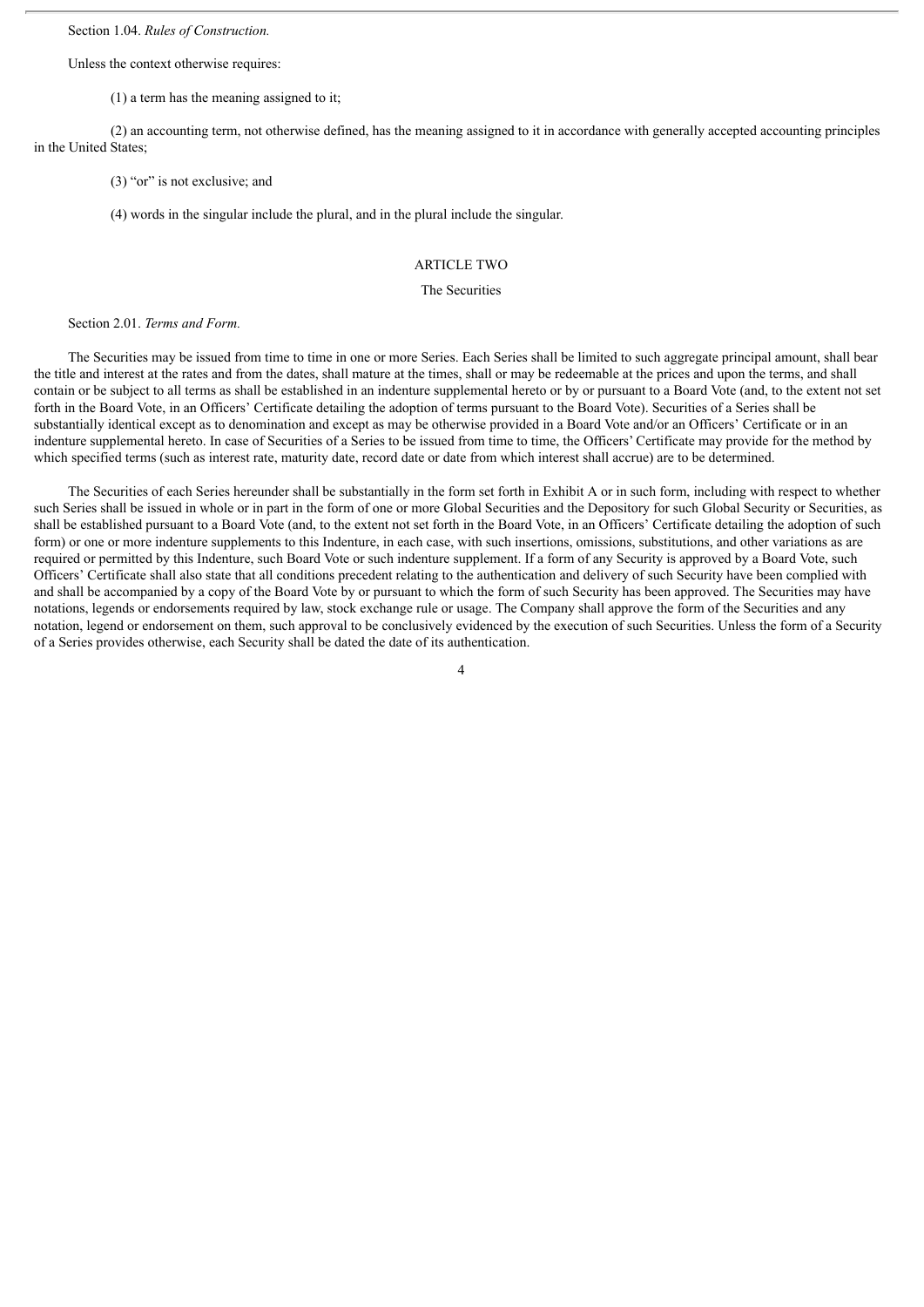Unless the form of a Security of a Series provides otherwise, the Securities of such Series shall be issued in denominations of \$1,000 or multiples thereof.

Section 2.02. *Form of Legend for Global Security.*

Any Global Security issued hereunder shall bear a legend in substantially the following form:

"This Security is a Global Security within the meaning of the Indenture hereinafter referred to and is registered in the name of the Depository or a nominee of the Depository. This Security is exchangeable for Securities registered in the name of a person other than the Depository or its nominee only in the limited circumstances described in the Indenture, and may not be transferred except as a whole by the Depository to a nominee of the Depository, by a nominee of the Depository to the Depository or another nominee of the Depository or by the Depository or any such nominee to a successor Depository or a nominee of such successor Depository."

Section 2.03. *Execution and Authentication.*

Two Officers shall sign the Securities for the Company and may employ facsimile signatures.

If an Officer whose signature is on a Security no longer holds that office at the time the Trustee authenticates the Security, the Security shall be valid nevertheless.

The aggregate principal amount of Securities that may be authenticated and delivered under this Indenture is unlimited. The Trustee shall authenticate Securities for original issue upon (or in accordance with such procedures acceptable to the Trustee set forth in) a written order of the Company signed by two Officers or by an Officer and an Assistant Treasurer of the Company.

A Security shall not be valid until the Trustee manually signs the certificate of authentication on the Security. The signature shall be conclusive evidence that the Security has been authenticated under this Indenture. The Trustee's authentication shall be in the following form (except that where applicable any successor or additional Trustee's name for Securities of a Series shall be substituted for the Trustee named below):

5

This is one of the Securities of the Series designated therein issued under the within mentioned Indenture.

U.S. BANK TRUST COMPANY, NATIONAL ASSOCIATION, as Trustee

By Name: Title: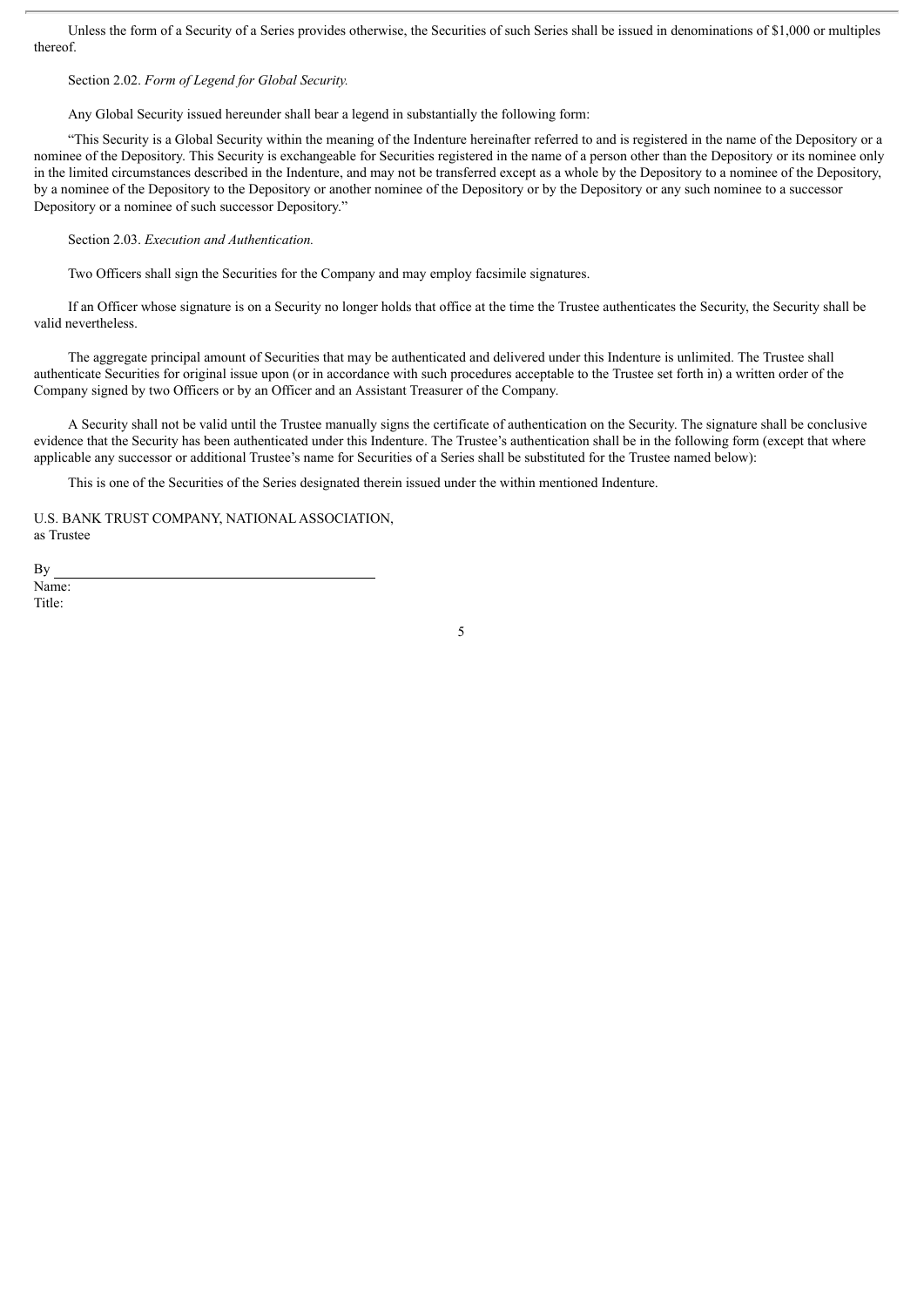#### Section 2.04. *Registrar and Paying Agent.*

The Company shall designate a Registrar who shall maintain an office or agency where Securities may be presented for registration of transfer and where Securities may be presented for exchange (the "*Registrar*") and a paying agent who shall maintain an office or agency where Securities may be presented for payment (the "*Paying Agent*"). Initially, U.S. Bank Trust Company, National Association, will act as the Registrar and Paying Agent. The Registrar shall keep a register of the Securities and of their transfer and exchange. With the consent of the Trustee, which shall not be unreasonably withheld, the Company may designate one or more co-registrars and one or more Paying Agents. The term "Registrar" includes any additional co-registrar. The term "Paying Agent" includes any additional paying agent. The Company shall notify the Trustee of the name and address of any Agent not a party to this Indenture. If the Company fails to maintain a Registrar or Paying Agent, the Trustee shall act as such.

#### Section 2.05. *Paying Agent to Hold Money in Trust.*

The Company, by written agreement, shall require each Paying Agent other than the Trustee to agree that the Paying Agent will hold in trust for the benefit of Securityholders or the Trustee all money held by the Paying Agent for the payment of principal of and premium, if any, or interest on the Securities, and will notify the Trustee of any default by the Company in making any such payment. If the Company acts as Paying Agent, it shall segregate the money and hold it as a separate trust fund. The Company at any time may require a Paying Agent to pay all money held by it to the Trustee. Upon doing so the Paying Agent shall have no further liability for the money.

#### Section 2.06. *Securityholder Lists.*

The Trustee shall preserve in as current a form as is reasonably practicable the most recent list available to it of the names and addresses of Securityholders. If the Trustee is not the Registrar with respect to a Series of Securities, the Company shall furnish to the Trustee any information in the possession or control of the Company (a) on or before each semi-annual interest payment date of any Series of Securities, and (b) at such other times as the Trustee may request in writing, a list in such form and as of such date as the Trustee may reasonably require of the names and addresses of Securityholders.

#### Section 2.07. *Transfer and Exchange.*

When a Security is presented to the Registrar with a request to register a transfer, the Registrar shall register the transfer as requested in the manner provided in this Section 2.07.

Every Security presented or surrendered for registration of transfer or exchange shall (if so required by the Company or the Registrar) be duly endorsed, or be accompanied by a written instrument of transfer in form satisfactory to the Company and the Registrar duly executed by the Holder thereof or his attorney duly authorized in writing. To permit transfers and exchanges, the Company shall execute and the Trustee shall authenticate Securities at the Registrar's request. The Company may require payment of a sum sufficient to cover any tax or other governmental charge that may be imposed for any exchange or transfer but not for any exchange pursuant to Section 2.10, 3.06 or 9.05.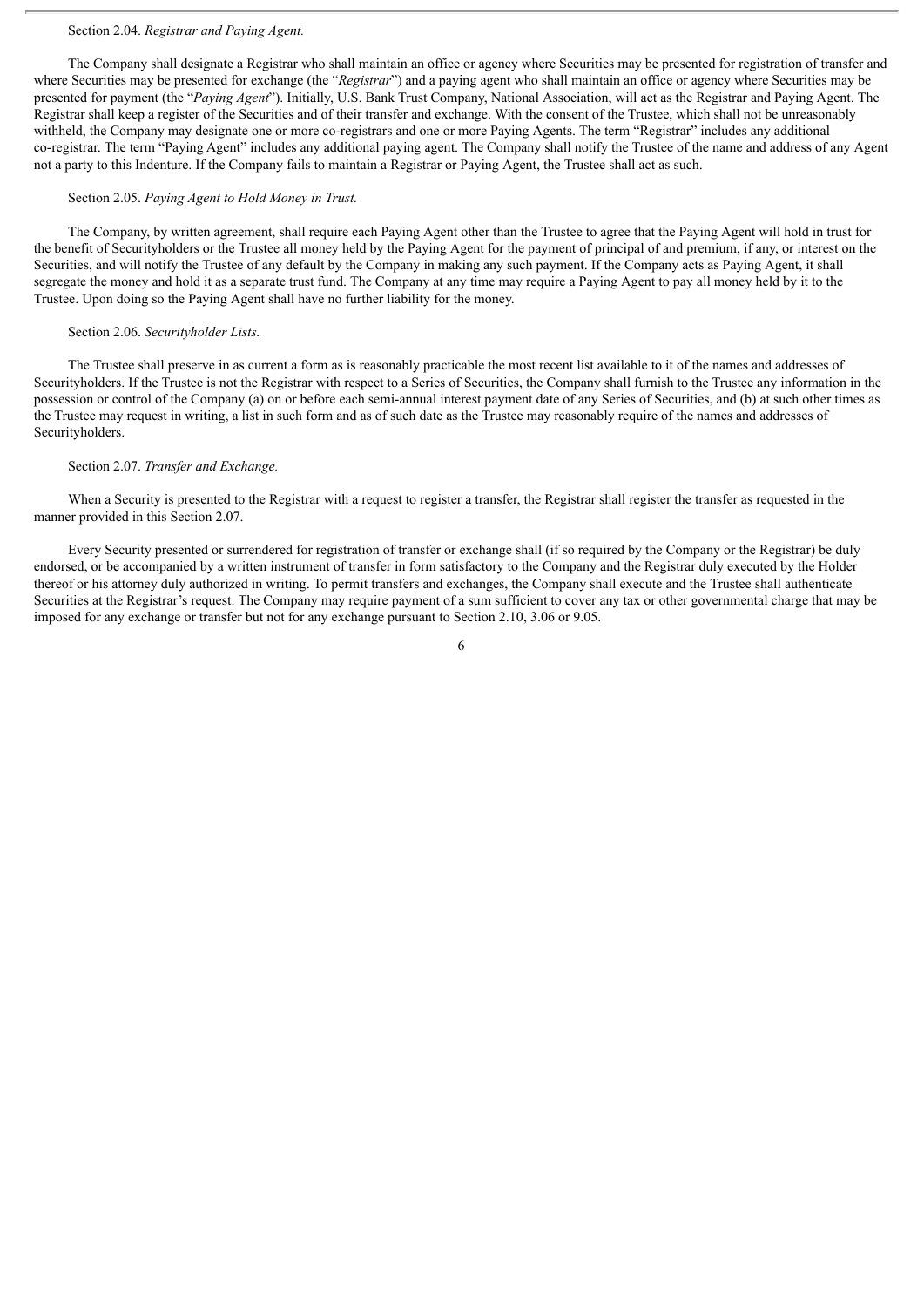The Company shall not be required: (i) to issue, register the transfer of or exchange Securities of any Series during a period beginning at the opening of business 15 days before the day of selection for redemption of Securities of that Series under Section 3.02 and ending at the close of business on the day of the mailing of notice of redemption, or (ii) to register the transfer of, or exchange any Security so selected for redemption in whole or in part, except the unredeemed portion of any Security being redeemed in part.

Notwithstanding any provisions to the contrary contained in Section 2.06 of this Indenture and in addition thereto, any Global Security shall be exchangeable pursuant to this Section 2.07 for Securities registered in the names of Holders other than the Depository for such Security or its nominee only if: (i) such Depository notifies the Company that it is unwilling or unable to continue as Depository for such Global Security or if at any time such Depository ceases to be a clearing agency registered under the Securities Exchange Act of 1934, as amended (the "Exchange Act"), and, in either such case, the Company fails to appoint a successor Depository within 90 days of such event, (ii) the Company executes and delivers to the Trustee an Officers' Certificate that such Global Security shall be so exchangeable or (iii) a Default shall have occurred and be continuing with respect to the Securities represented by such Global Security. Any Global Security that is exchangeable pursuant to the preceding sentence shall be exchangeable for Securities registered in such names as the Depository shall direct in writing in an aggregate principal amount equal to the principal amount of the Global Security with like tenor and terms.

Except as provided in this Section 2.07, a Global Security may not be transferred except as a whole by the Depository with respect to such Global Security to a nominee of such Depository, by a nominee of such Depository to such Depository or another nominee of such Depository or by the Depository or any such nominee to a successor Depository or a nominee of such successor Depository.

## Section 2.08. *Replacement Securities.*

If the Holder of a mutilated Security surrenders such Security to the Trustee or if the Holder of a Security presents evidence satisfactory to the Company and the Trustee that the Security has been lost, destroyed or wrongfully taken, the Company shall issue and the Trustee shall authenticate a replacement Security of the same Series and of like tenor and principal amount and bearing a number not contemporaneously outstanding. In case any such Security has or is about to become due and payable, the Company may pay the Security instead of issuing a new Security. If required by the Company or the Trustee, such Holder shall provide an indemnity bond which must be sufficient in the judgment of the party requiring it to protect the Company, the Trustee and any Agent from any loss which any of them may suffer if a Security is replaced. The Company or the Trustee may charge the Holder for its expenses in replacing a Security.

Every replacement Security is an additional obligation of the Company.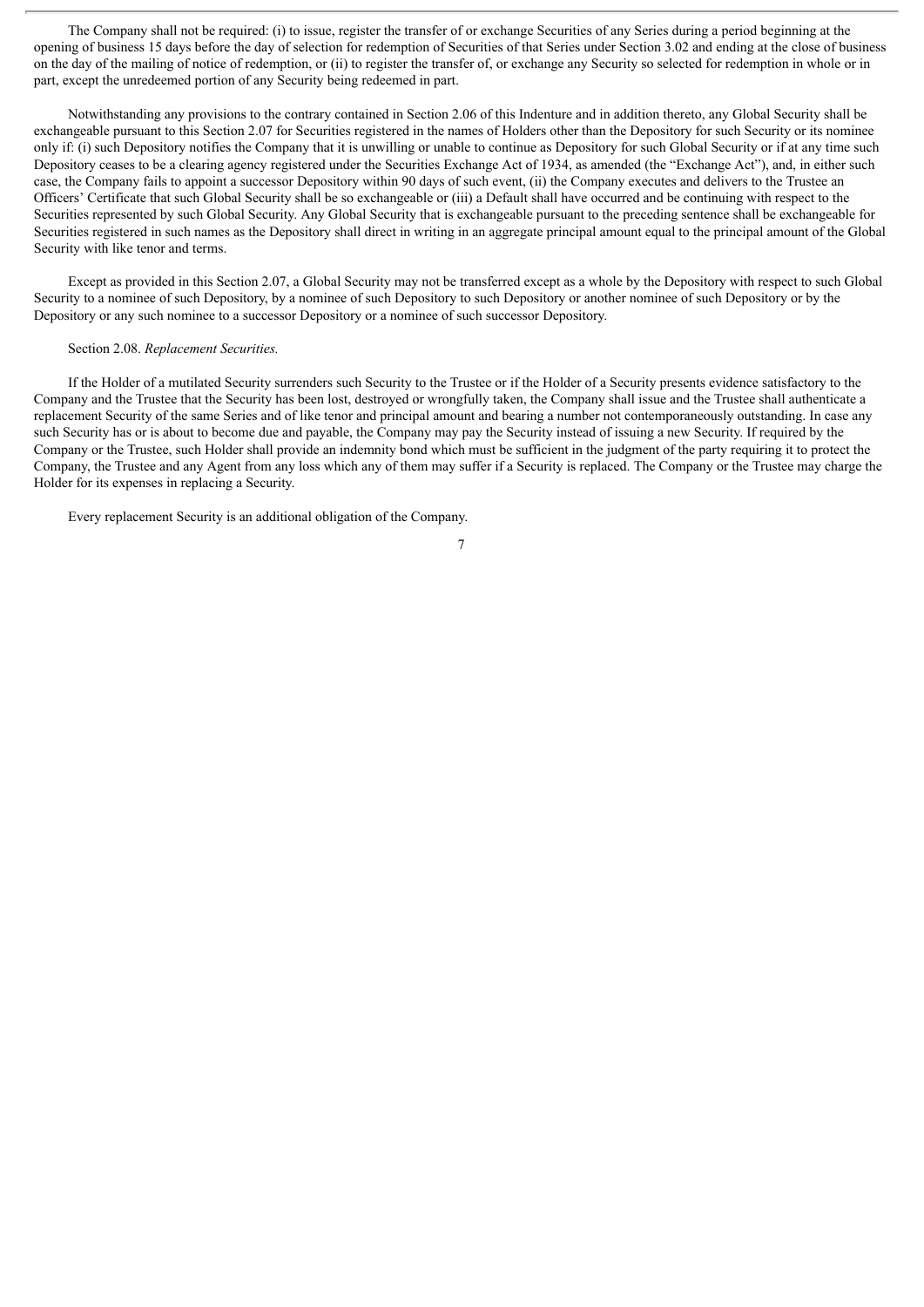#### Section 2.09. *Outstanding Securities.*

Securities outstanding at any time are all the Securities authenticated by the Trustee except for those cancelled by it, those Securities of any Series for which the Company has made a deposit in accordance with Section 8.01 and those described in this Section as not outstanding. A Security does not cease to be outstanding because the Company or an Affiliate holds the Security. See Section 10.06.

If a Security is replaced pursuant to Section 2.07, it ceases to be outstanding unless the Trustee receives proof satisfactory to it that the replaced Security is held by a bona fide purchaser.

If the Paying Agent holds on a redemption date or maturity date money sufficient to pay Securities payable on that date, then on and after that date such Securities cease to be outstanding and interest on them ceases to accrue.

#### Section 2.10. *Temporary Securities.*

Until definitive Securities are ready for delivery, the Company may prepare and the Trustee shall authenticate temporary Securities. Temporary Securities shall be substantially in the form of definitive Securities but may have variations that the Company considers appropriate for temporary Securities. Without unreasonable delay, the Company shall prepare and the Trustee shall authenticate definitive Securities in exchange for temporary Securities.

#### Section 2.11. *Cancellation.*

The Company at any time may deliver Securities to the Trustee for cancellation. The Registrar and the Paying Agent shall forward to the Trustee any Securities surrendered to them for registration of transfer, exchange or payment. The Trustee shall cancel all Securities surrendered for registration of transfer, exchange, payment or cancellation and shall dispose of such cancelled Securities in accordance with its customary procedures and shall furnish the Company with evidence of disposal upon the Company's request. The Company may not issue new Securities to replace Securities that it has paid or delivered to the Trustee for cancellation.

#### Section 2.12. *Defaulted Interest.*

If the Company defaults in the payment of interest on any Series of the Securities, it shall pay the defaulted interest, plus any interest payable on such defaulted interest to the extent permitted by law, to persons who are Holders of Securities of such Series on a subsequent special record date. The Company shall fix the special record date and the payment date. At least 15 days before such special record date, the Company shall notify the Trustee and each Holder of such special record date, the payment date and the amount of interest to be paid. The Company may pay defaulted interest in any other lawful manner. The Trustee shall not at any time be under any duty or responsibility to any holder of Securities to determine the defaulted interest amount, or with respect to the nature, extent, or calculation of the amount of defaulted interest owed, or with respect to the method employed in such calculation of the defaulted interest.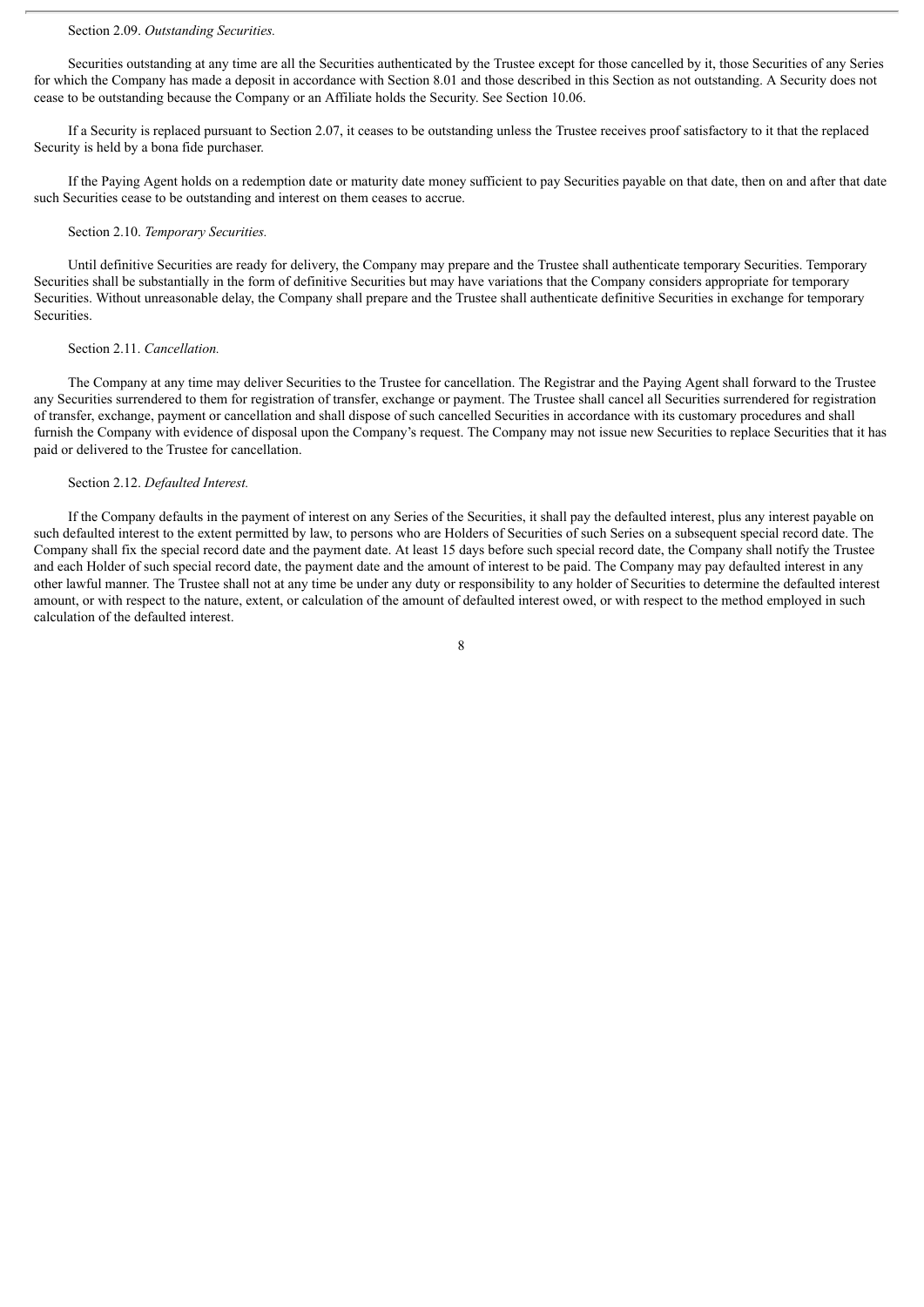## ARTICLE THREE

#### Redemption

#### Section 3.01. *Notices to Trustee.*

If the Company wants to redeem any Series of Securities pursuant to the terms of the Securities of that Series, the Company shall notify the Trustee of the redemption date and the principal amount of the Securities to be redeemed.

Each such notice shall be accompanied by an Officers' Certificate stating that the conditions to such redemption as provided in such Security and in this Indenture have been complied with. If the Company elects to redeem less than all the Securities of a Series, the Company shall notify the Trustee of such redemption date and of the principal amount of such Securities to be redeemed and shall deliver to the Trustee such documentation and records as shall enable the Trustee to select the Securities to be redeemed pursuant to Section 3.02.

If any Series of Securities by its terms is redeemable pursuant to the operation of a sinking fund, the Company shall notify the Trustee by an Officers' Certificate of the amount of the next sinking fund payment and the portion of such payment which is to be satisfied by delivering and crediting Securities of the same Series pursuant to Section 3.05.

If the Company wants to credit against any mandatory redemption Securities of the same Series it has not previously delivered to the Trustee for cancellation, it shall deliver the Securities with such Officers' Certificate.

The Company shall give each notice or Officers' Certificate provided for in this Section at least 30 days before the redemption date (unless shorter notice is satisfactory to the Trustee).

Any notice of redemption given to the Trustee may be canceled by written notice to the Trustee at any time prior to the mailing of the notice of redemption to the Holders of Securities to be redeemed and upon any such cancellation shall thereupon be void and of no effect.

#### Section 3.02. *Selection of Securities to be Redeemed.*

If less than all the Securities of a Series are to be redeemed, the Trustee shall select the Securities to be redeemed by a method the Trustee considers fair and appropriate. The Trustee shall make the selection from Securities of such Series outstanding not previously called for redemption. The Trustee may select for redemption portions of the principal of Securities of such Series that have denominations larger than \$1,000. Securities and portions of them it selects shall be in amounts of \$1,000 or multiples of \$1,000. Provisions of this Indenture that apply to Securities called for redemption also apply to portions of Securities called for redemption.

#### Section 3.03. *Notice of Redemption.*

At least 30 days but not more than 60 days before a redemption date, the Company shall mail a notice of redemption by first-class mail (or deliver by electronic transmission in accordance with the applicable procedures of the Depository) to each Holder of Securities to be redeemed.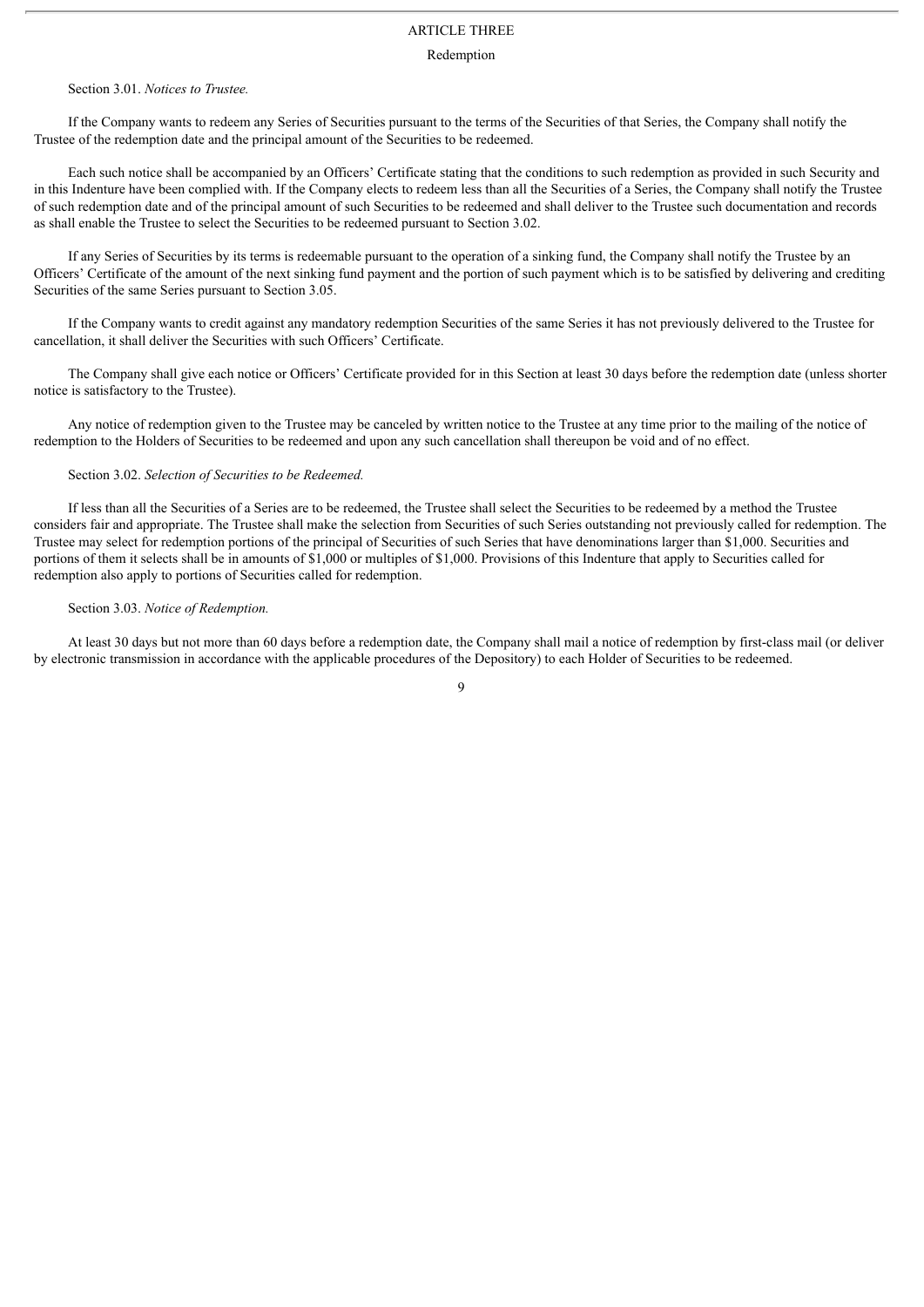The notice shall identify the Securities to be redeemed and shall state:

(1) the redemption date;

(2) the redemption price (or the method of calculating or determining the redemption price) and the accrued interest, if any;

(3) the CUSIP number and ISIN, if any, of such Securities;

(4) if less than all Securities of a Series outstanding are to be redeemed, the identification (and, if any Security is to be redeemed in part, the principal amount) of the particular Security to be redeemed;

(5) the name and address of the Paying Agent;

(6) that Securities called for redemption must be surrendered to the Paying Agent to collect the redemption price;

(7) that interest on Securities called for redemption ceases to accrue on and after the redemption date; and

(8) that the redemption is pursuant to a sinking fund, if that is the case.

At the Company's request at least five days prior to the date the notice of optional redemption is to be given (unless a shorter time period shall be acceptable to the Trustee), the Trustee shall give such notice of redemption to each Holder of Securities to be redeemed in the Company's name and at the Company's expense.

#### Section 3.04. *Effect of Notice of Redemption.*

Once notice of redemption is mailed (or delivered by electronic transmission in accordance with the applicable procedures of the Depository), Securities called for redemption become due and payable on the redemption date and at the applicable redemption price. Upon surrender to the Paying Agent, such Securities shall be paid at the applicable redemption price plus accrued interest, if any, to the redemption date; *provided, however*, that any regular payment of interest becoming due on the redemption date shall be payable to the Holders of such Securities in accordance with their terms.

#### Section 3.05. *Deposit of Redemption Price.*

On or before the redemption date, the Company shall deposit with the Paying Agent (or if the Company is its own Paying Agent, shall segregate and hold in trust) money sufficient to pay the redemption price of and accrued interest, if any, on all Securities to be redeemed on that date.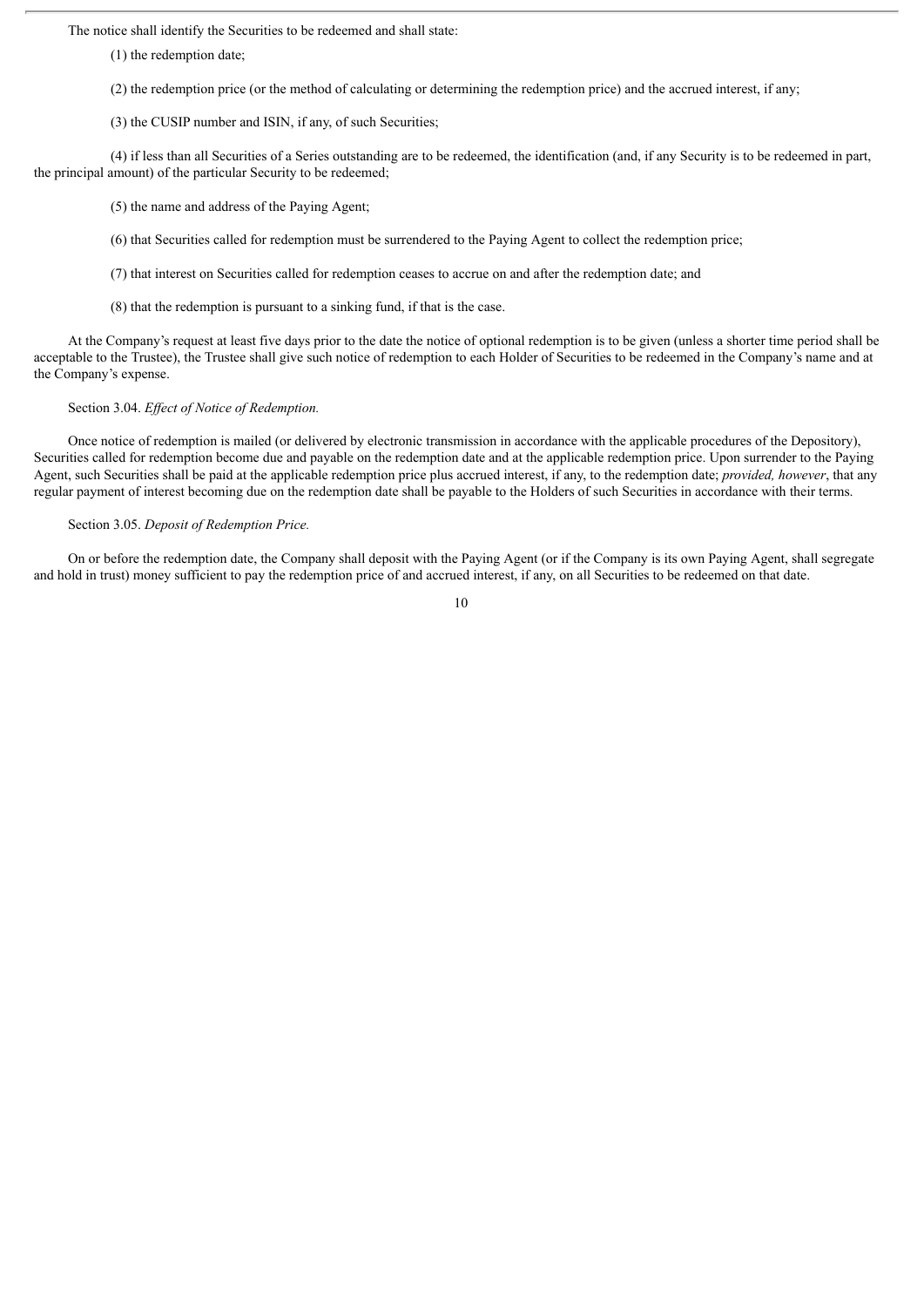Unless any Security by its terms prohibits any sinking fund payment obligation from being satisfied by delivering and crediting Securities (including Securities redeemed otherwise than through a sinking fund), the Company may deliver such Securities to the Trustee for crediting against such payment obligation in accordance with the terms of such Securities and this Indenture.

#### Section 3.06. *Securities Redeemed in Part.*

Upon surrender of a Security that is redeemed in part, the Trustee shall authenticate and deliver to the Holder a new Security of the same Series equal in principal amount to the unredeemed portion of the Security surrendered.

#### ARTICLE FOUR

#### Covenants

Section 4.01. Certain Definitions.

"*Attributable Debt*" means, as of the date of determination, the present value of rent due under a lease for the remaining primary term of the lease. Rent shall be discounted to present value from the due date of each installment to the date of determination at the actual interest factor included in the rent or, if the interest factor cannot readily be determined, at 12% per annum. Rent is the lesser of: (1) rent for the remaining primary term of the lease assuming it is not earlier terminated, and (2) rent from the date of determination until the first permitted termination date under the lease plus the termination payment then due, if any. The remaining primary term of a lease includes any period for which the lease has been extended. Rent does not include: (1) amounts payable for maintenance, repairs, insurance, taxes, assessments, water rates, and similar charges, or (2) contingent rent, such as that based on sales, maintenance and repairs, insurance, taxes, assessments or similar charges. Rent may be reduced by rent, discounted in the manner provided above, that any sublessee must pay from the date of determination for all or part of the same property. An obligation to pay rent shall be counted only once even if more than one entity is responsible for the obligation.

"*Consolidated Net Tangible Assets*" means total assets (after deducting all valuation and qualifying reserves related to those assets) less: (1) total current liabilities (excluding that portion, if any, of Long-Term Debt due within 12 months); (2) goodwill, patents and patent rights, trademarks, trade names, copyrights, debt discount and expense and other like intangibles; and (3) any equity in and the net amount of advances to Unrestricted Subsidiaries, all as stated in the most recent consolidated balance sheet of the Company and its Restricted Subsidiaries preceding the date of a determination.

"*Debt*" means any debt for money borrowed or any guarantee of such debt, but excludes any non-recourse debt for money borrowed incurred to develop any electrical generating facilities or to develop or exploit any oil, gas or other mineral property. A Debt obligation shall be counted only once even if more than one entity is responsible for the obligation.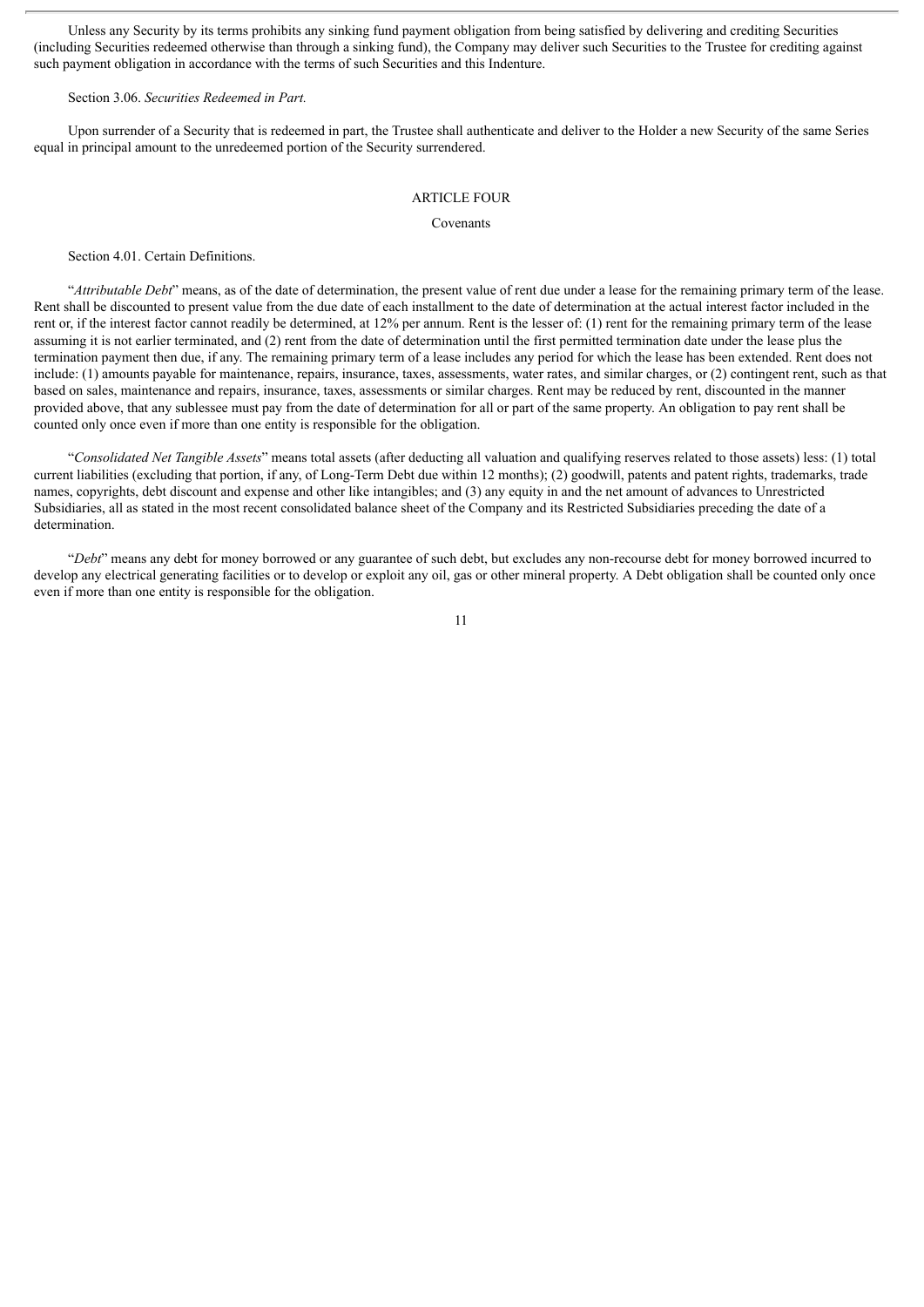"*Exempted Debt*" means the total of the following incurred after the effective date of this Indenture: (1) the outstanding principal amount of Debt of the Company and its Restricted Subsidiaries secured by any Lien other than a Lien permitted by paragraphs (1) through (9) of Section 4.03; plus (2) the outstanding Attributable Debt of the Company and its Restricted Subsidiaries other than Attributable Debt arising from a Sale-Leaseback Transaction permitted by paragraphs (1) through (4) of Section 4.04.

"*Lien*" means any mortgage, pledge, security interest or lien.

"*Long-Term Debt*" means Debt that by its terms matures on a date more than 12 months after the date of determination or Debt that the obligor may extend or renew without the obligee's consent to a date more than 12 months after the date of determination.

"*Principal Property*" means: (1) any real property, manufacturing plant, processing plant, warehouse or office building located in the United States and owned or leased by the Company or a Restricted Subsidiary which has a gross book value, excluding depreciation, in excess of 2% of Consolidated Net Tangible Assets; or (2) any other property designated as such by the President, Financial Vice President or Treasurer of the Company in a notice given to the Trustee. The definition does not include: (1) any plant, warehouse, building or other property, or any portion thereof, which, in the opinion of the Board of Directors, is at any time not of material importance to the total business conducted by the Company and its consolidated Subsidiaries taken as a whole; or (2) any plant, warehouse, building or other property acquired by the Company or a Restricted Subsidiary after the date of this Indenture which is financed by obligations of any State, political subdivision of any State, or the District of Columbia issued pursuant to agreements which satisfy the provisions of Section 142 or Section 144(a) of the Internal Revenue Code of 1986, as amended, or any successor to any such provision.

"*Restricted Property*" means any Principal Property, any Debt of a Restricted Subsidiary or any shares of stock of a Restricted Subsidiary, in each case now owned or hereafter acquired by the Company or a Restricted Subsidiary.

"*Restricted Subsidiary*" means (1) any Subsidiary other than an Unrestricted Subsidiary; and (2) any Subsidiary which was an Unrestricted Subsidiary but which subsequent to the date of this Indenture is designated by the Board of Directors to be a Restricted Subsidiary. A Subsidiary may not be designated a Restricted Subsidiary if as a result the Company would thereby breach any covenant in this Indenture.

"*Sale-Leaseback Transaction*" means an arrangement pursuant to which the Company or a Restricted Subsidiary now owns or hereafter acquires a Principal Property, transfers it to a third person and leases it back from such person.

"*Subsidiary*" means a corporation of which at least a majority of the outstanding stock having voting power under ordinary circumstances to elect a majority of its board of directors is owned by the Company, the Company and one or more Subsidiaries or by one or more Subsidiaries.

"*United States*" means the United States of America including its territories and possessions.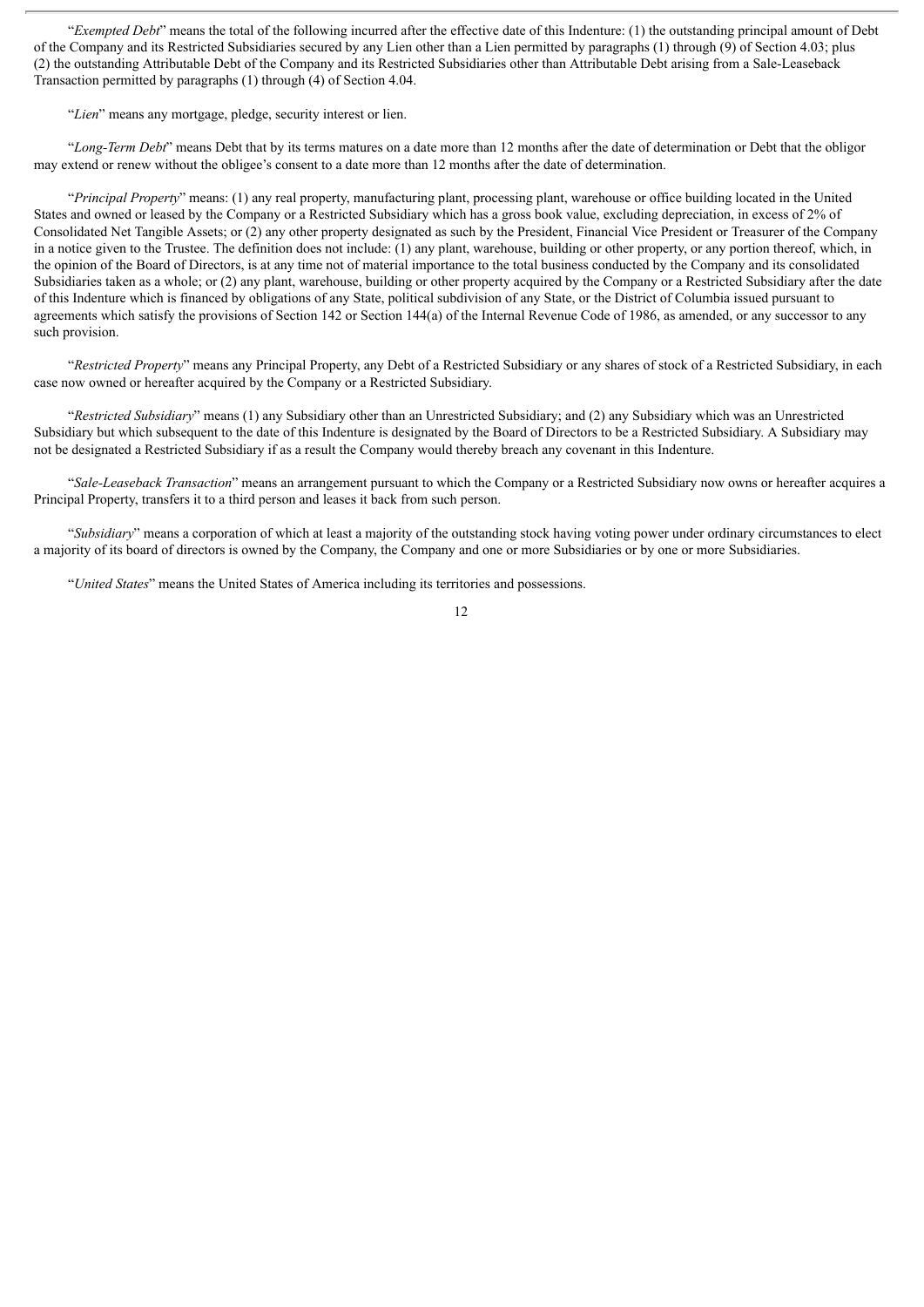"*Unrestricted Subsidiary*" means: (1) Cabot International Capital Corporation; (2) any Subsidiary acquired or organized after the date of this Indenture which is not a successor, directly or indirectly, of a Restricted Subsidiary and which does not, directly or indirectly, own an equity interest in a Restricted Subsidiary; (3) any Subsidiary the principal assets of which are located outside the United States and the business of which is primarily conducted outside the United States; (4) any Subsidiary the principal business of which consists of financing the acquisition or disposition of real, personal or intangible property by persons including the Company or any Subsidiary; (5) any Subsidiary the principal business of which is owning, leasing, dealing in or developing real property for residential or office building purposes; (6) any Subsidiary, the principal business of which is the insuring or reinsuring of property, casualty or employee benefit risks; and (7) any Subsidiary substantially all of the assets of which consist of stock or other securities of a Subsidiary or Subsidiaries of the character described in clauses (1) through (6) of this paragraph. A Subsidiary shall cease to be an Unrestricted Subsidiary when it is designated by the Board of Directors to be a Restricted Subsidiary.

#### Section 4.02. *Payment of Securities.*

The Company shall pay the principal of, and interest and premium, if any, on each Series of Securities on the date and in the manner provided in the Securities and this Indenture. An installment of principal or interest shall be considered paid on the date it is due if the Trustee or Paying Agent holds on that date money irrevocably designated for and sufficient to pay the installment. At the Company's option, (i) it can pay any interest on any Securities by mailing checks by first class mail to the Holders of such Securities at their addresses as shown on the Registrar's books or (ii) in the case of Global Securities, by wire transfer.

The Company shall pay interest on overdue principal and premium, if any, at the rate or rates borne by each Series of the Securities; *provided* that the Company shall, to the extent lawful, pay interest on overdue installments of interest at the same rate or rates.

#### Section 4.03. *Limitation on Liens.*

The Company shall not, and it shall not permit any Restricted Subsidiary to, incur a Lien on Restricted Property to secure a Debt without making effective provision to secure the Securities equally and ratably with such Debt, unless:

(1) the Lien is on property, Debt or shares of stock of a corporation at the time the corporation becomes a Restricted Subsidiary; *provided, however*, that such Lien may not extend to any other Principal Property owned by the Company or a Restricted Subsidiary;

(2) the Lien is on property at the time the Company or a Restricted Subsidiary acquires or leases the property; *provided, however*, that such Lien may not extend to any other Principal Property owned by the Company or a Restricted Subsidiary;

(3) the Lien secures Debt incurred to finance all or some of the purchase price or cost of construction or improvement of property of the Company or a Restricted Subsidiary; *provided* that (i) in the case of any construction or improvement, the Lien may extend to substantially unimproved real property owned by the Company or a Restricted Subsidiary upon which the construction or improvement is made; and (ii) such Lien may not extend to any other Principal Property owned by the Company or a Restricted Subsidiary, other than additions to such property so purchased, constructed or improved;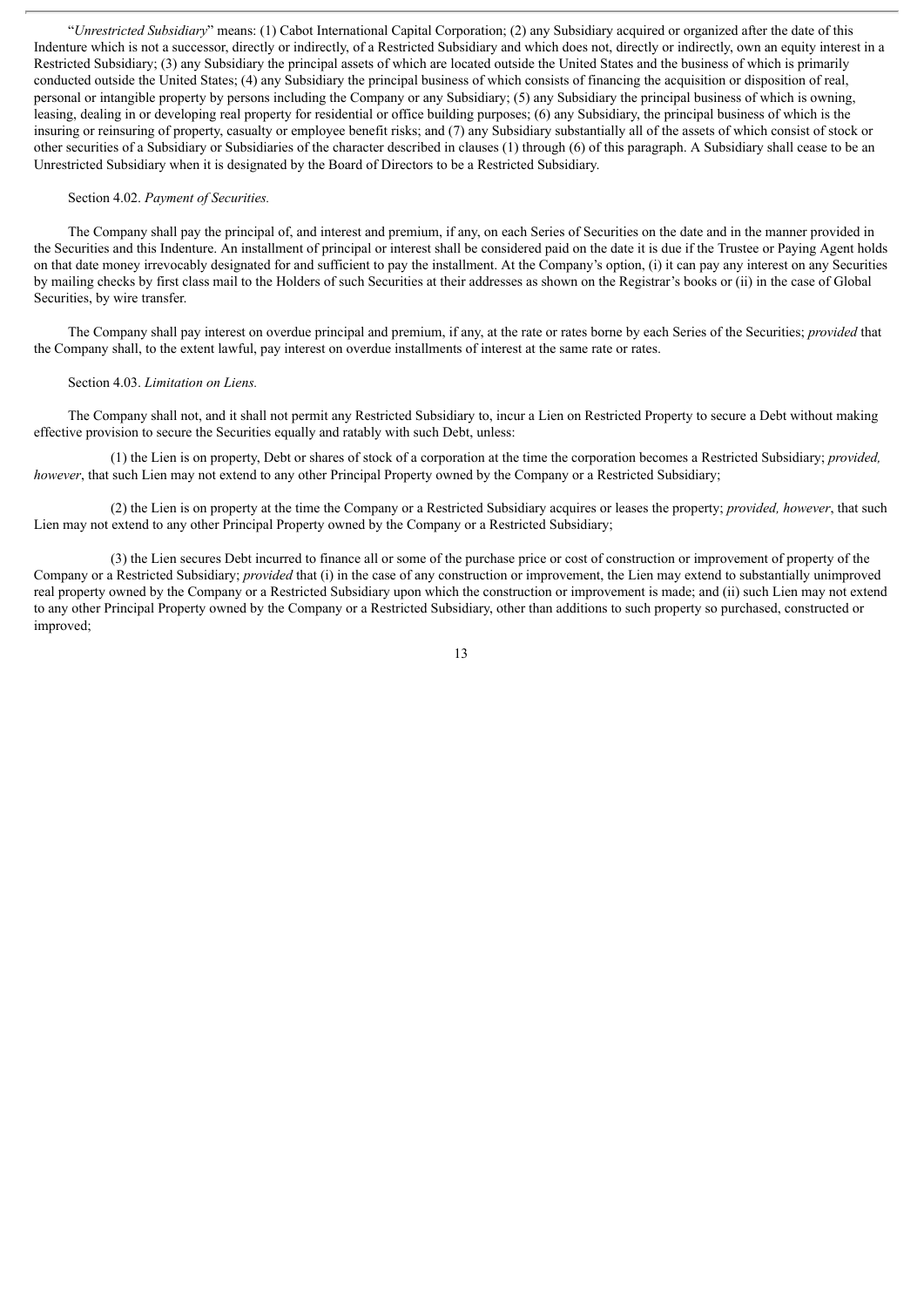(4) the Lien secures a Debt of a Restricted Subsidiary owing to the Company or another wholly-owned Restricted Subsidiary;

(5) the Lien is on property of a corporation at the time the corporation merges into or consolidates with the Company or a Restricted Subsidiary;

(6) the Lien is on property of a person or entity at the time such person or entity transfers or leases all or substantially all of its assets to the Company or a Restricted Subsidiary; *provided, however*, that such Lien may not extend to any other Principal Property owned by the Company or a Restricted Subsidiary;

(7) the Lien is in favor of a government or governmental entity and secures (i) payments pursuant to a contract or statute, or (ii) Debt incurred to finance all or some of the purchase price or cost of construction of the property subject to such Lien;

(8) the Lien extends, renews, refunds or replaces (or successive extensions, renewals, refunds or replacements) in whole or in part a Lien (such Lien, an "*existing Lien*") permitted by any of clauses (1) through (7). The Lien may not extend beyond (i) the property subject to the existing Lien; and (ii) improvements and construction on such property; *provided* that the Debt secured by the Lien may not exceed the Debt secured at the time by the existing Lien unless the existing Lien or a predecessor Lien was incurred under clause (4); or

(9) the Lien is on any electrical generating facility to secure non-recourse debt or is on any oil, gas or other mineral property or on oil, gas or other minerals or other products or by-products produced or extracted from that oil, gas or other mineral property to secure non-recourse debt.

Notwithstanding the provisions of this Section 4.03, the Company or any Restricted Subsidiary may, without equally and ratably securing the Securities, grant Liens to secure Debt which would otherwise be subject to restriction by this Section 4.03 if, at the time of such granting and after giving effect to any Debt so secured, Exempted Debt does not exceed 15% of Consolidated Net Tangible Assets.

The terms of any Series of Securities adopted pursuant to Section 2.01 may provide that this Section 4.03 is not applicable to such Series.

Section 4.04. *Limitation on Sale and Leaseback.*

The Company shall not, and it shall not permit any Restricted Subsidiary to, enter into a Sale-Leaseback Transaction unless:

(1) the lease has a term including renewal rights of three years or less;

(2) the lease is between the Company and a Restricted Subsidiary or between Restricted Subsidiaries;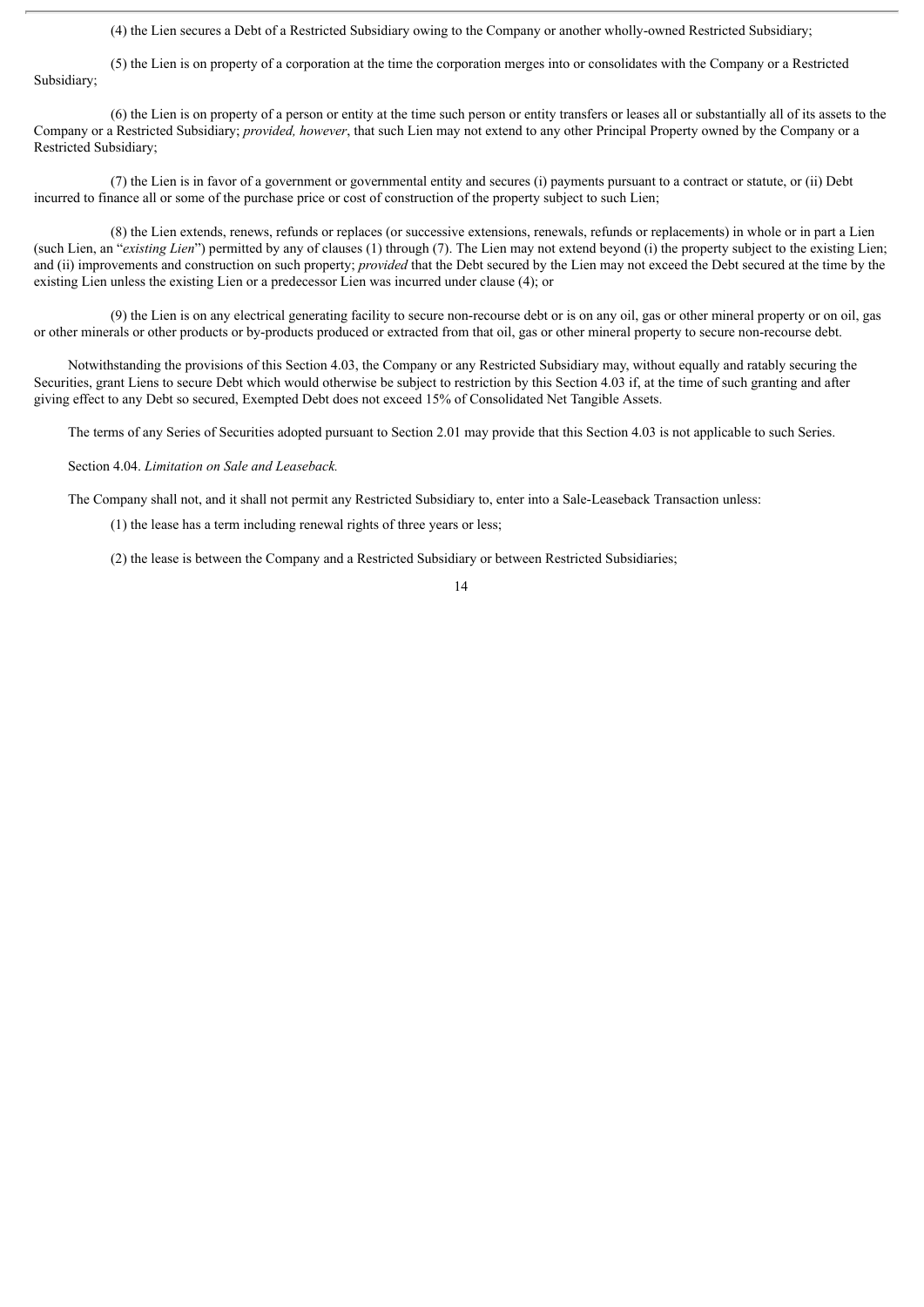(3) the Company or the Restricted Subsidiary on the date such Sale-Leaseback Transaction is to close could create a Lien on the property involved in the Sale-Leaseback Transaction to secure Debt under clause (3) or (7) of Section 4.03; or

(4) the Company or the Restricted Subsidiary receiving the proceeds from such Sale-Leaseback Transaction, within 180 days after it is consummated, applies, or commits to apply, an amount equal to the greater of the fair market value of the property, at the time of such Sale-Leaseback Transaction, as determined by the Board of Directors, or the proceeds to:

(i) the acquisition of Restricted Property, including but not limited to, the acquisition, construction, development or improvement of property or equipment which is or upon completion of such acquisition, construction, development or improvement will be, Principal Property or a part of Principal Property; or

(ii) if permitted by the terms of Securities of any Series, the redemption of Securities of such Series pursuant to, and at the redemption price referred to in, the Securities and applicable at the time of redemption, or the retirement or redemption of other Long-Term Debt of the Company or a Restricted Subsidiary. However, the Company may not receive credit for: (x) the retirement of other Long-Term Debt at maturity or the redemption of other Long-Term Debt pursuant to any mandatory redemption provision; or (y) the retirement or redemption of any Long-Term Debt that is either subordinated to or junior in right of payment to the Securities, or owed by the Company to a Restricted Subsidiary.

Notwithstanding the provisions of this Section 4.04, the Company or any Restricted Subsidiary may enter into a Sale-Leaseback Transaction if, at the time of entering into the Sale-Leaseback Transaction and after giving effect to it, Exempted Debt does not exceed 15% of Consolidated Net Tangible Assets.

The terms of any Series of Securities adopted pursuant to Section 2.01 may provide that this Section 4.04 is not applicable to such Series.

#### Section 4.05. *No Lien Created.*

This Indenture and the Securities do not create a Lien, charge or encumbrance on any property of the Company or any Subsidiary.

#### Section 4.06. *Compliance Certificate.*

(1) The Company shall deliver to the Trustee within 120 days after the end of each fiscal year of the Company an Officers' Certificate stating whether or not the signers know of any Default by the Company in performing its covenants and obligations hereunder that occurred during the fiscal year and is continuing. If the Company knows of such a Default at such time, the Certificate shall describe the nature and status of the Default. The first such Officers' Certificate shall be delivered to the Trustee by January 28, 2017.

(2) The Company shall deliver to the Trustee within ten Business Days following the date on which the Company becomes aware of such Default, receives notice of such Default or becomes aware of such action, as applicable, an Officers' Certificate specifying any events which would constitute a Default, their status and what action the Company is taking or proposing to take in respect thereof. The Officers' Certificate pursuant to this Section 4.06 need not comply with Section 10.05.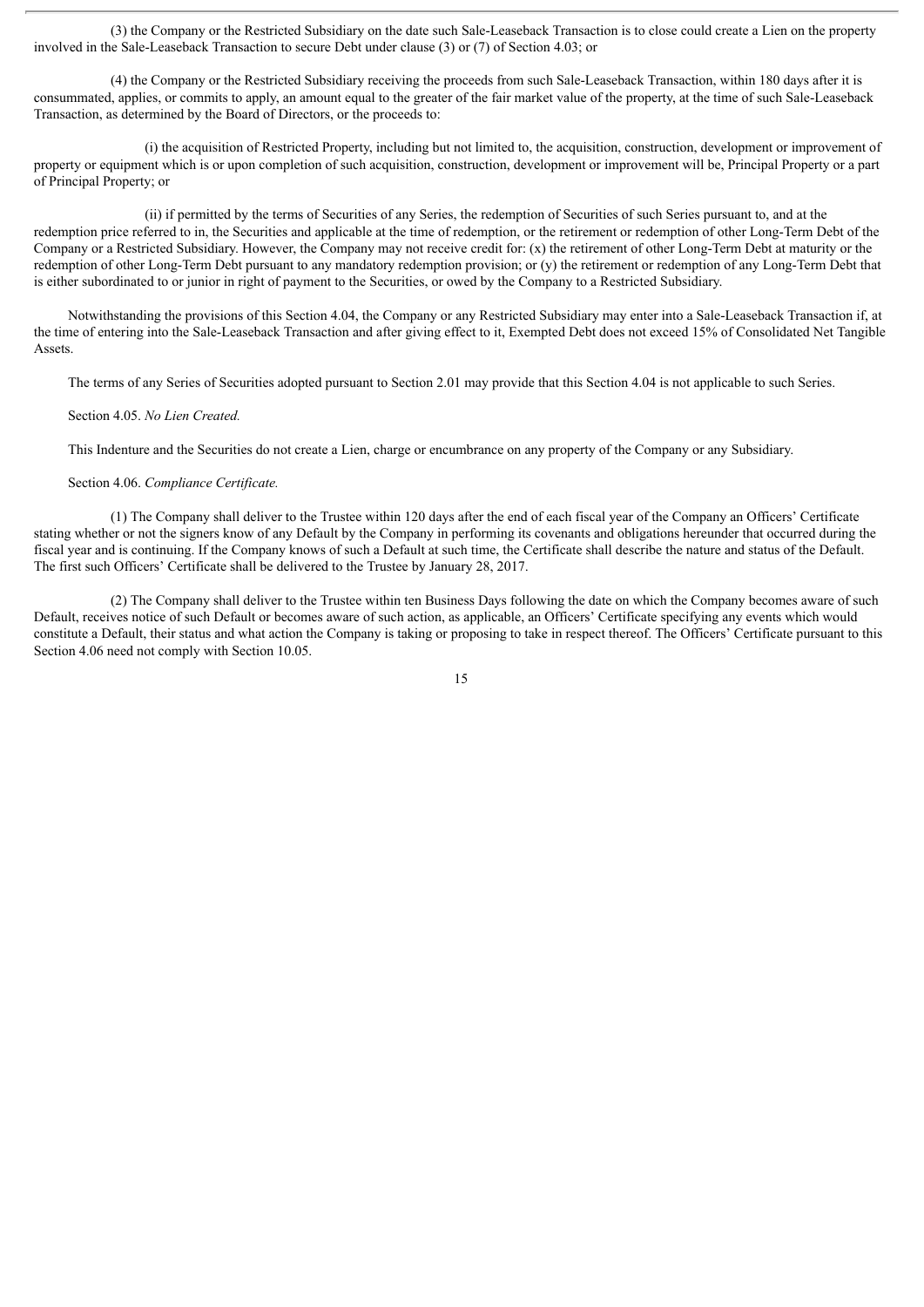#### Section 4.07. *SEC Reports.*

The Company shall file with the Trustee within 15 days after it files them with the SEC copies of the annual reports and the information, documents and other reports (or copies of such portions of any of the foregoing as the SEC may by rules and regulations prescribe) which the Company is required to file with the SEC pursuant to Section 13 or 15(d) of the Exchange Act. The Company also shall comply with the other provisions of TIA Section 314(a).

Delivery of such reports, information and documents to the Trustee is for informational purposes only and the Trustee's receipt of such shall not constitute constructive notice of any information contained therein or determinable from information contained therein, including the Company's compliance with any of its covenants hereunder (as to which the Trustee is entitled to rely exclusively on Officers' Certificates).

## ARTICLE FIVE

#### Successor Corporation

Section 5.01. *When Company May Merge, etc.*

The Company may consolidate with or merge into, or transfer all or substantially all of its assets to, one person or entity if:

(1) the person or entity assumes by supplemental indenture all the obligations of the Company under the Securities and this Indenture; thereafter all such obligations of the predecessor corporation shall terminate;

(2) immediately after giving effect to the transaction, no Default would occur and be continuing; and

(3) the entity formed by or surviving such transaction, in the case of a consolidation or merger, and the transferee, in the case of a transfer, is a person or entity organized under the laws of the United States of America, any State thereof, the District of Columbia, Canada, any province of Canada or any state which was a member of the European Union on December 31, 2003 (other than Greece).

## Section 5.02. *When Securities Must Be Secured.*

If upon any such consolidation, merger or transfer any Principal Property would become subject to an attaching Lien that secures Debt, then before the consolidation, merger or transfer occurs, the Company by supplemental indenture shall secure the Securities by a direct Lien on all such Principal Property. The direct Lien shall have priority over the attaching Lien and over all other Liens on such Principal Property except the Liens already on it. The direct Lien may equally and ratably secure the Securities and any other obligation of the Company or a Subsidiary entitled to such security. The direct Lien may not secure an obligation of the Company or such a Subsidiary that is subordinated to the Securities. However, the Company need not comply with this Section if: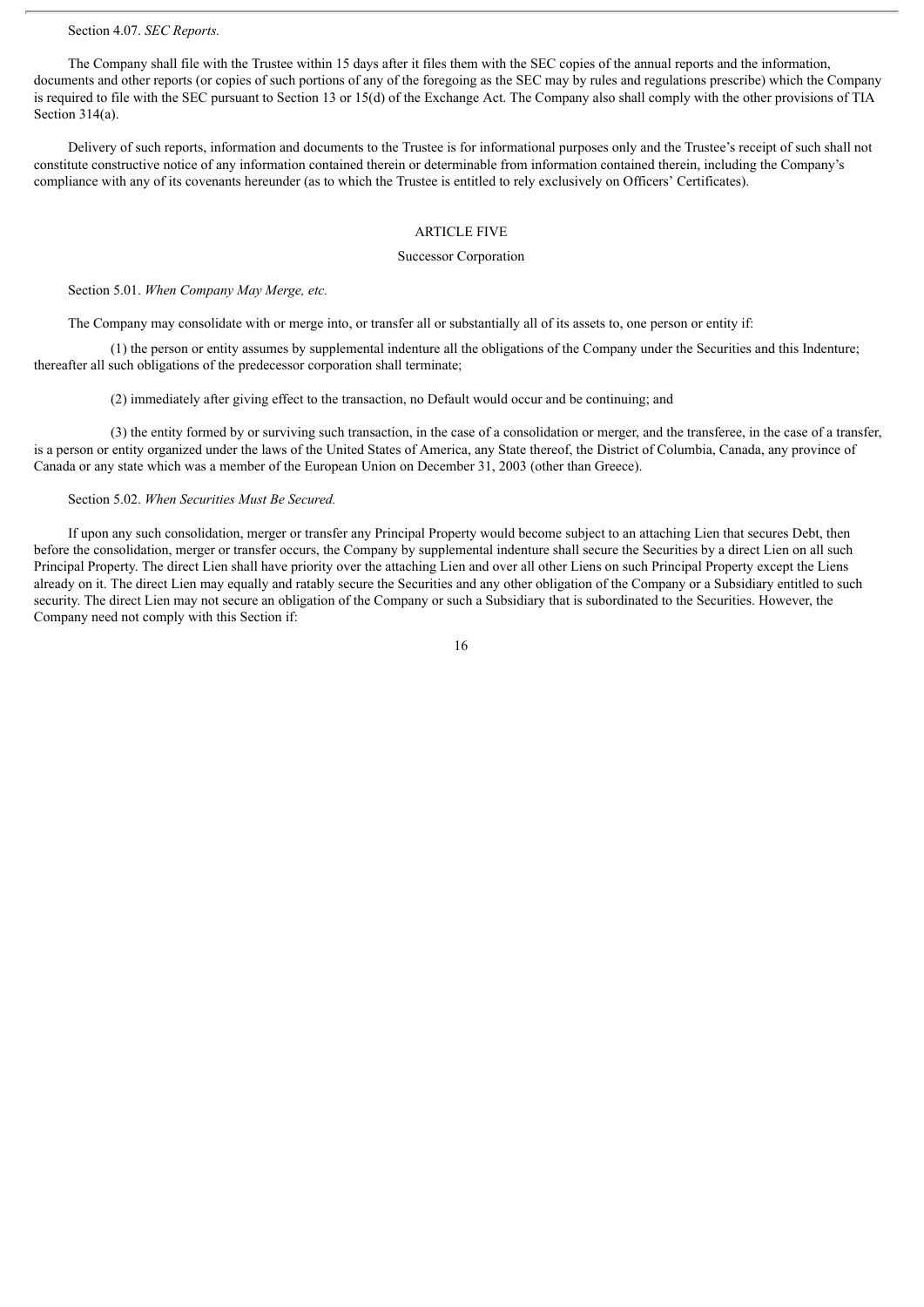(1) the attaching Lien is permitted under any of clauses (1) through (9) of Section 4.03; or

(2) the Company or a Restricted Subsidiary under the next to last paragraph of Section 4.03 could create a Lien on the Principal Property to secure Debt at least equal in amount to that secured by the attaching Lien.

#### ARTICLE SIX

#### Defaults and Remedies

Section 6.01. *Events of Default.*

Unless the form of a Security of a Series provides otherwise, an "Event of Default" occurs with respect to Securities of any Series if:

(1) the Company defaults in the payment of interest on any Security of that Series when the same becomes due and payable and the Default continues for a period of 30 days;

(2) the Company defaults in the payment of the principal of, or premium, if any, on, any Security of that Series when the same becomes due and payable at maturity, upon redemption or otherwise, *provided* that in the case of default in the making or satisfaction of any sinking fund payment, such default continues for a period of 30 days;

(3) the Company fails to comply with any of its other agreements in the Securities of that Series or this Indenture (other than a default which has expressly been included in this Indenture solely for the benefit of a Series of Securities other than that Series) and the default continues for the period and after the notice specified below;

(4) an event of default, as defined in any mortgage, indenture or instrument under which there is or may be issued indebtedness of the Company or any Restricted Subsidiary for money borrowed (including an Event of Default with respect to a Security of any Series hereunder) in the principal amount exceeding \$250,000,000, shall occur with the result that such indebtedness shall have been declared due and payable prior to the date on which it would otherwise become due and payable, but if any such default is cured by the Company or such Restricted Subsidiary or is waived by the specified percentage of holders of such mortgage, indenture or instrument entitled so to waive, then the Event of Default under this Indenture by reason of such default shall be deemed to have been cured;

(5) the Company, pursuant to or within the meaning of any Bankruptcy Law:

(a) commences a voluntary case;

<sup>17</sup>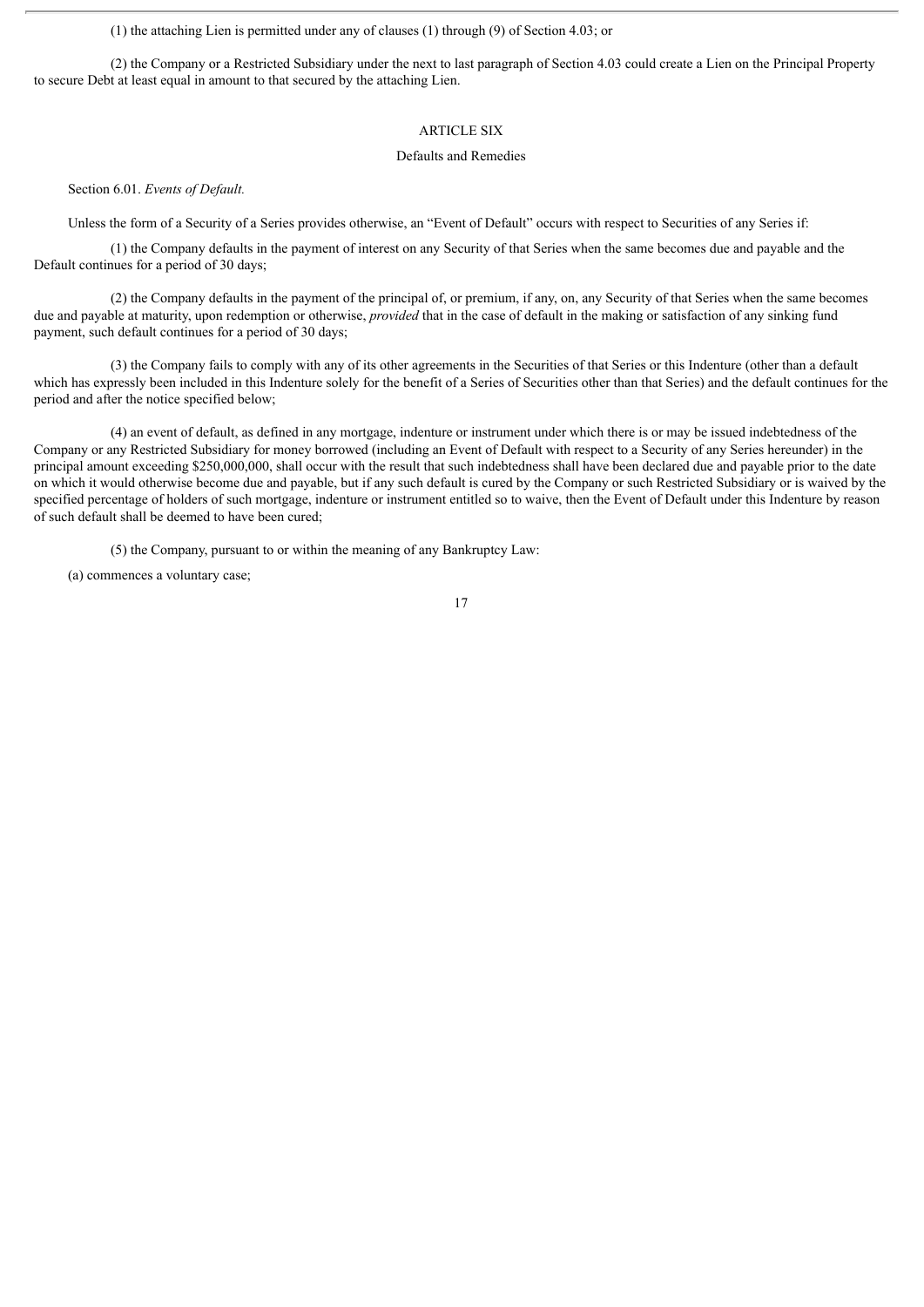(b) consents to the entry of an order for relief from claims against it in an involuntary case;

- (c) consents to the appointment of a Custodian of it or for all or substantially all of its property; or
- (d) makes a general assignment for the benefit of its creditors;
	- (6) a court of competent jurisdiction enters an order or decree under any Bankruptcy Law that:
- (a) is for relief against the Company in an involuntary case;
- (b) appoints a Custodian of the Company or for all or substantially all of its property; or
- (c) orders the liquidation of the Company;

and such order or decree remains unstayed and in effect for 90 days; or

#### (7) any other Event of Default provided for Securities of that Series occurs.

A Default with respect to any Series of Securities under clause (3) is not an Event of Default until the Trustee notifies the Company or the Holders of at least 25% in principal amount of the outstanding Securities of that Series notify the Trustee and the Company of the Default and the Company does not cure the Default within 90 days after receipt of the notice. The notice must specify the Default, demand that it be remedied and state that the notice is a "Notice of Default."

#### Section 6.02. *Acceleration.*

If an Event of Default with respect to Securities of any Series occurs and is continuing, the Trustee by notice to the Company, or the Holders of at least 25% in principal amount of the outstanding Securities of that Series by notice to the Company and the Trustee, may declare that the principal of and accrued interest (or, if any of the Securities of that Series are original issue discount Securities, such portion of the principal amount of such Securities as may be specified in the terms thereof), if any, shall be due and payable immediately. Upon such declaration, such principal (or specified amount) and interest shall be due and payable immediately. The Holders of a majority in principal amount of the outstanding Securities of that Series by notice to the Company and the Trustee may rescind an acceleration and its consequences if the rescission would not conflict with any judgment or decree and if all existing Events of Default (other than nonpayment of principal, interest or premium, if any, that has become due solely because of such acceleration) have been cured or waived.

Notwithstanding any provisions to the contrary contained in this Section 6.02 and in addition thereto, upon receipt by the Trustee of any declaration of acceleration, or rescission and annulment thereof, with respect to Securities of a Series all or part of which is represented by a Global Security, the Trustee shall establish a record date for determining Holders of outstanding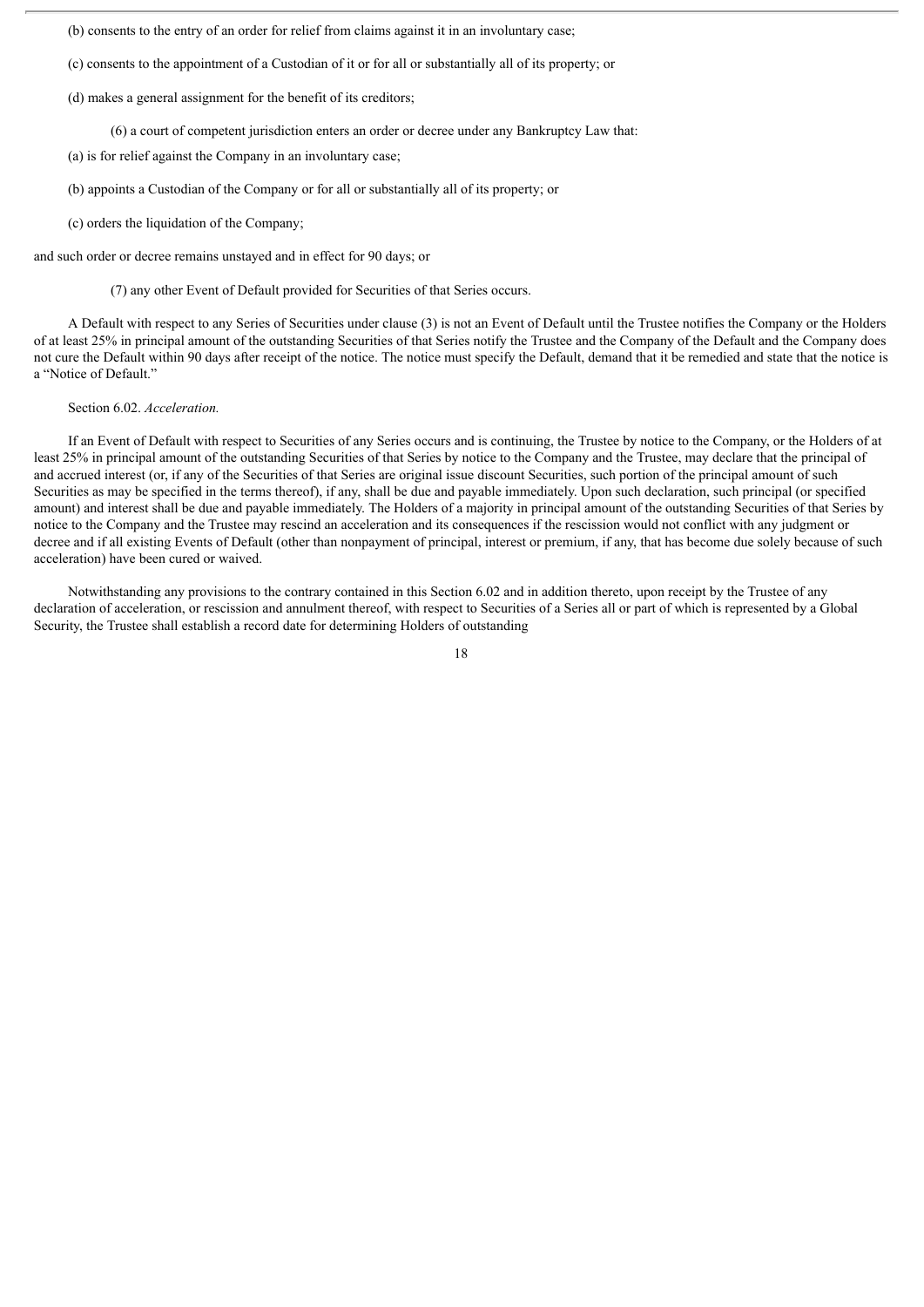Securities of such Series entitled to join in such declaration of acceleration, or rescission and annulment, as the case may be, which record date shall be at the close of business on the day the Trustee receives such declaration of acceleration, or rescission and annulment, as the case may be. The Holders on such record date, or their duly designated proxies, and only such Holders, shall be entitled to join in such declaration of acceleration, or rescission and annulment, as the case may be, whether or not such Holders remain Holders after such record date; *provided, however*, that unless such declaration of acceleration, or rescission and annulment, as the case may be, shall have become effective by virtue of the requisite percentage having been obtained prior to the day which is 90 days after such record date, such declaration of acceleration, or rescission and annulment, as the case may be, shall automatically and without further action by any Holder be cancelled and of no further effect. Nothing in this paragraph shall prevent a Holder, or a proxy of a Holder, from giving, after expiration of such 90-day period, a new declaration of acceleration, or rescission or annulment thereof, as the case may be, that is identical to a declaration of acceleration, or rescission or annulment thereof, which has been cancelled pursuant to the proviso to the preceding sentence, in which event a new record date shall be established pursuant to the provisions of this Section 6.02.

#### Section 6.03. *Other Remedies.*

If an Event of Default with respect to Securities of any Series occurs and is continuing, the Trustee may pursue any available remedy by proceeding at law or in equity to collect the payment of principal of, interest or premium, if any, on, the Securities of that Series or to enforce the performance of any provision of the Securities of that Series or this Indenture.

The Trustee may maintain a proceeding even if it does not possess any of the Securities of that Series or does not produce any of them in the proceeding. A delay or omission by the Trustee or any Securityholder in exercising any right or remedy accruing upon an Event of Default shall not impair the right or remedy or constitute a waiver of or acquiescence in the Event of Default. No remedy is exclusive of any other remedy. All available remedies are cumulative to the extent permitted by law.

#### Section 6.04. *Waiver of Past Defaults.*

Subject to Sections 6.07 and 9.02, the Holders of a majority in principal amount of the outstanding Securities or any Series on behalf of the Holders of the outstanding Securities of that Series by notice to the Trustee may waive an existing past Default or Event of Default and its consequences but such waiver shall not extend to any future Event of Default. When a Default or Event of Default is waived by the Holders of any Series of Securities, it is cured and stops continuing with respect to Securities of that Series.

#### Section 6.05. *Control by Majority.*

The Holders of a majority in principal amount of the outstanding Securities of any Series may direct the time, method and place of: (1) conducting any proceeding for any remedy available to the Trustee; or (2) exercising any trust or power conferred on the Trustee with respect to the Securities of that Series. However, the Trustee may refuse to follow any direction that conflicts with law or this Indenture, or subject to Section 7.01, that the Trustee determines would be unduly prejudicial to the rights of other Securityholders of that Series or that would involve the Trustee in personal liability.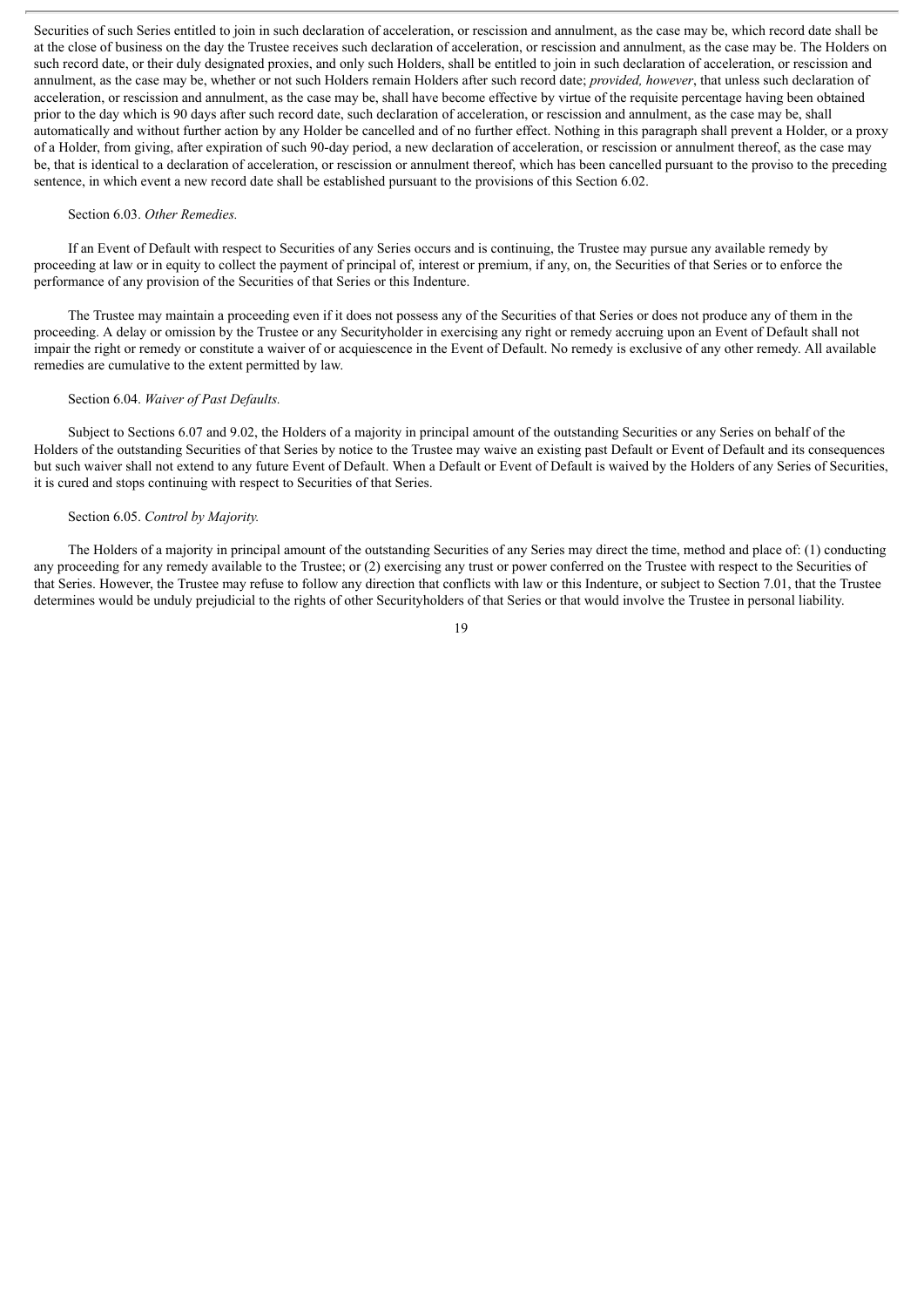Notwithstanding any provisions to the contrary contained in this Section 6.05, and in addition thereto, upon receipt by the Trustee of any direction with respect to Securities of a Series all or part of which is represented by a Global Security, the Trustee shall establish a record date for determining Holders of outstanding Securities of such Series entitled to join in such direction, which record date shall be at the close of business on the date the Trustee receives such direction. The Holders on such record date, or their duly designated proxies, and only such Holders, shall be entitled to join in such direction, whether or not such Holders remain Holders after such record date; *provided, however*, that unless such majority in principal amount shall have been obtained prior to the day which is 90 days after such record date, such direction shall automatically and without further action by any Holder be cancelled and of no further effect. Nothing in this paragraph shall prevent a Holder, or a proxy of a Holder from giving, after expiration of such 90-day period, a new direction identical to a direction which has been cancelled pursuant to the proviso to the preceding sentence, in which event a new record date shall be established pursuant to the provisions of this Section 6.05.

#### Section 6.06. *Limitation on Suits.*

A Securityholder may pursue a remedy with respect to this Indenture or the Securities of that Series only if:

(1) the Holder gives to the Trustee written notice of a continuing Event of Default;

(2) the Holders of at least 25% in principal amount of the outstanding Securities of that Series make a written request to the Trustee to pursue the remedy;

(3) such Holder or Holders offer to the Trustee indemnity satisfactory to the Trustee against any loss, liability or expense;

(4) the Trustee does not comply with the request within 60 days after receipt of the request and the offer of indemnity; and

(5) during such 60-day period the Holders of a majority in principal amount of the outstanding Securities of that Series do not give the Trustee a direction inconsistent with the request.

A Holder of any Series of Securities may not use any provision of this Indenture to prejudice the rights of another Holder of any Securities of that Series or to obtain a preference or priority over another Holder of any Securities of that Series.

#### Section 6.07. *Rights of Holders to Receive Payment.*

Notwithstanding any other provision of this Indenture, the right of any Holder of a Security to receive payment of principal of, interest and premium, if any, on the Security, on or after the respective due dates expressed in the Security, or to bring suit for the enforcement of any such payment on or after such respective dates, shall not be impaired or affected without the consent of the Holder.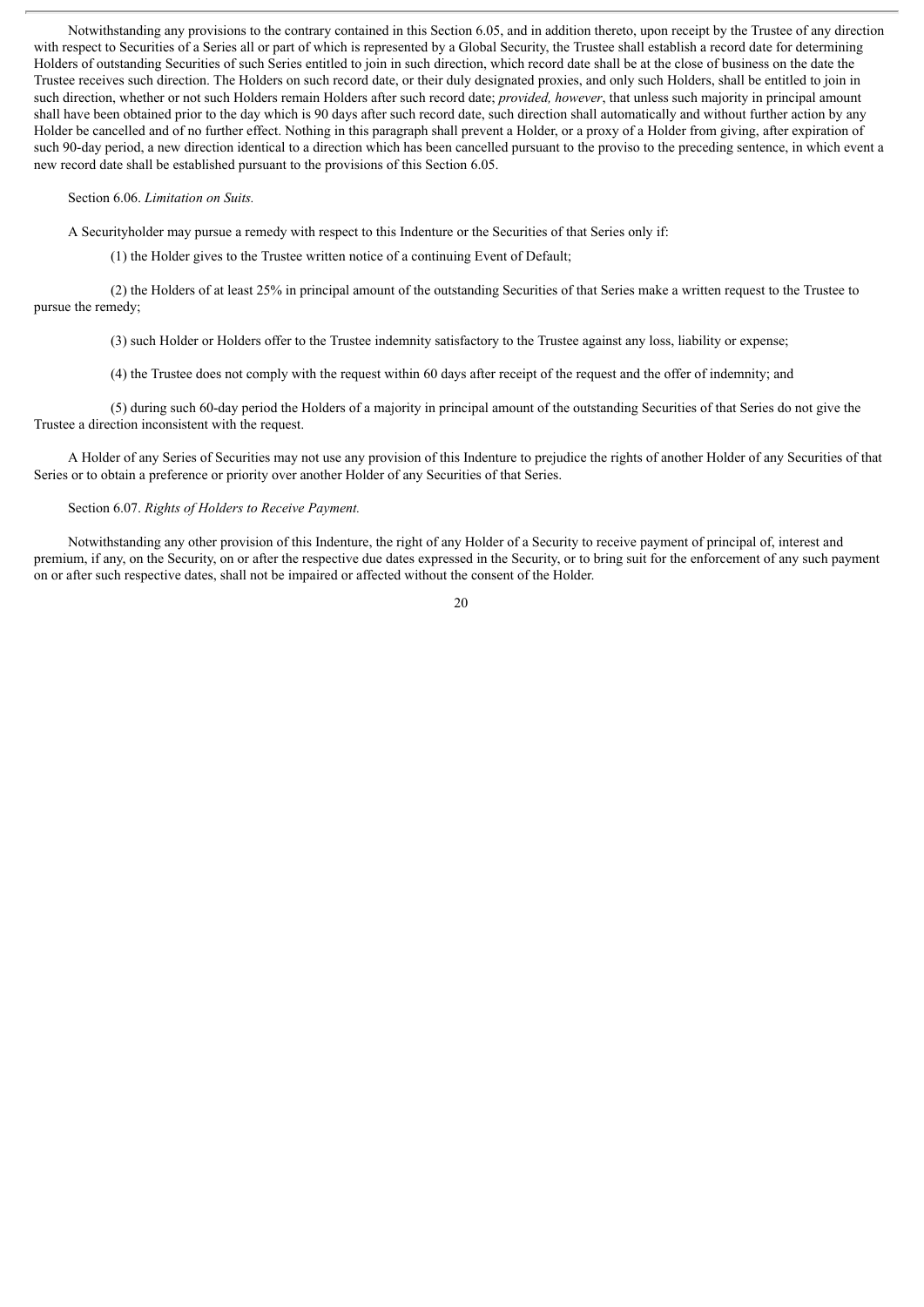#### Section 6.08. *Collection Suit by Trustee.*

If an Event of Default specified in Section 6.01(1) or (2) occurs and is continuing for Securities of any Series, the Trustee may recover judgment in its own name and as Trustee of an express trust against the Company for the whole amount of principal, interest and any premium remaining unpaid on the Securities of that Series.

#### Section 6.09. *Trustee May File Proofs of Claim.*

The Trustee may file such proofs of claim and other papers or documents as may be necessary or advisable in order to have the claims of the Trustee and the Holders of Securities of any Series allowed in any judicial proceedings relative to the Company, its creditors or its property.

#### Section 6.10. *Priorities.*

If the Trustee collects any money pursuant to this Article with respect to Securities of any Series, it shall pay out the money in the following order:

FIRST: to the Trustee in all of its capacities and any predecessor trustee of the Securities of that Series for amounts due under this Indenture;

SECOND: to Holders of Securities of that Series for amounts due and unpaid on the Securities of that Series for principal, interest and premium, if any, ratably without preference or priority of any kind, according to the amounts due and payable on the Securities of that Series for principal, interest and premium, if any, respectively; and

#### THIRD: to the Company.

The Trustee may fix a record date and payment date for any payment to Securityholders pursuant to this Section 6.10.

#### Section 6.11. *Undertaking for Costs.*

In any suit for the enforcement of any right or remedy under this Indenture or in any suit against the Trustee for any action taken or omitted by it as Trustee, a court in its discretion may require the filing by any party litigant in the suit of an undertaking to pay the costs of the suit, and the court in its discretion may assess reasonable costs, including reasonable attorneys' fees, against any party litigant in the suit, having due regard to the merits and good faith of the claims or defenses made by the party litigant. This Section does not apply to a suit by the Trustee, a suit by a Holder pursuant to Section 6.07 or a suit by Holders of more than 10% in principal amount of the Securities of any Series.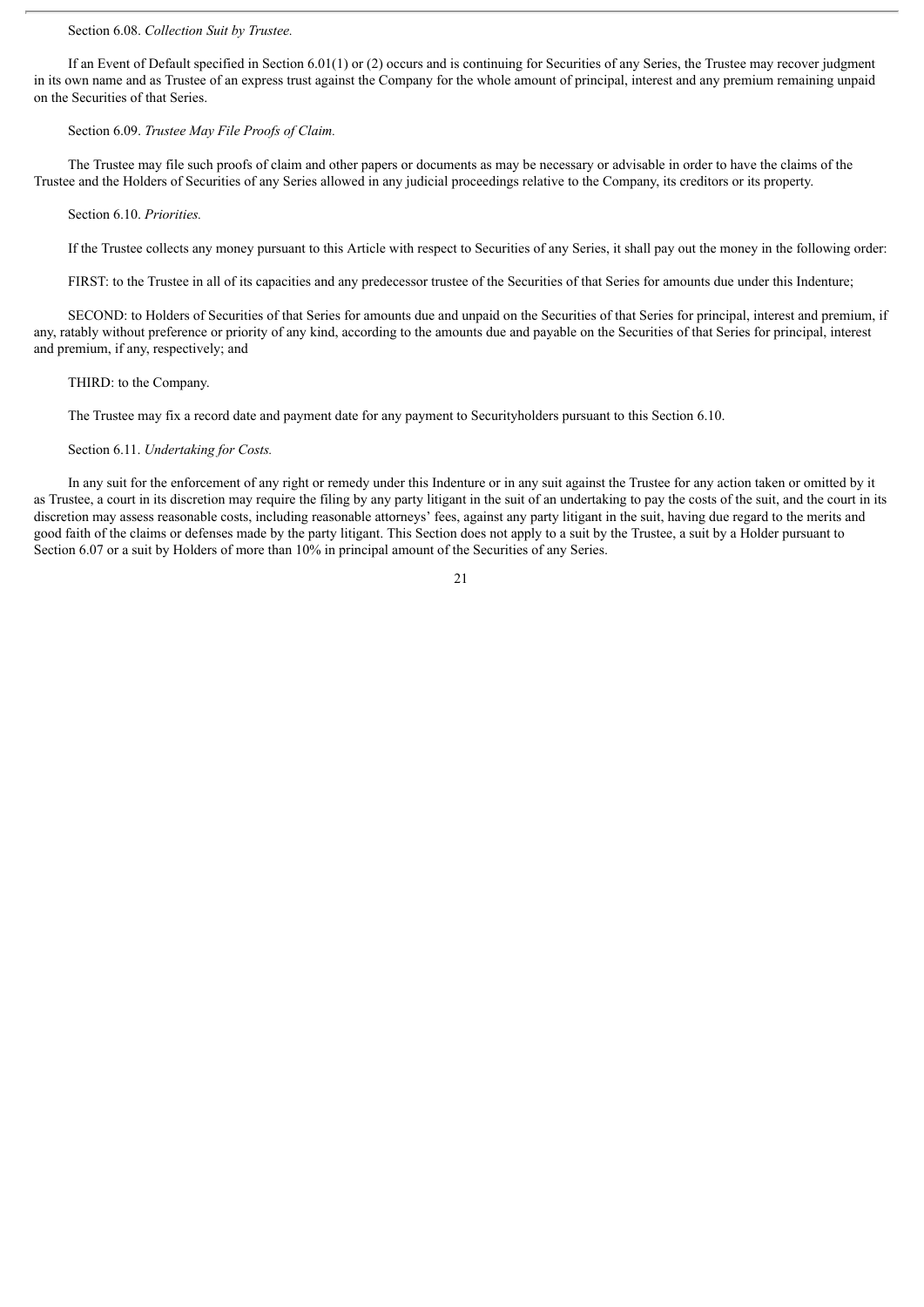## ARTICLE SEVEN

#### Trustee

#### Section 7.01. *Duties of Trustee.*

(a) If an Event of Default has occurred and is continuing, the Trustee shall exercise its rights and powers and use the same degree of care and skill in their exercise as a prudent man would exercise or use under the circumstances in the conduct of his own affairs.

(b) Except during the continuance of an Event of Default:

(1) the Trustee need perform only those duties that are specifically set forth in this Indenture and no others; and

(2) in the absence of bad faith on its part, the Trustee may conclusively rely, as to the truth of the statements and the correctness of the opinions expressed therein, upon certificates or opinions furnished to the Trustee and conforming to the requirements of this Indenture. However, the Trustee shall examine the certificates and opinions to determine whether or not they conform to the requirements of this Indenture.

(c) The Trustee may not be relieved from liability for its own negligent action, its own negligent failure to act, or its own willful misconduct, except that:

(1) this paragraph (c) does not limit the effect of paragraph (b) of this Section;

(2) the Trustee shall not be liable for any error of judgment made in good faith by a Responsible Officer, unless it is proved that the Trustee was negligent in ascertaining the pertinent facts; and

(3) the Trustee shall not be liable with respect to any action it takes or omits to take in good faith in accordance with a direction received by it pursuant to Section 6.05.

(d) Every provision of this Indenture that in any way relates to the Trustee is subject to paragraphs (a), (b) and (c) of this Section.

(e) The Trustee may refuse to perform any duty or exercise any right or power unless it is assured of indemnity satisfactory to it against any loss, liability or expense.

(f) The Trustee shall not be liable for interest on any money received by it except as the Trustee may agree with the Company.

(g) Anything in this Indenture notwithstanding, in no event shall the Trustee be liable for special, indirect, punitive or consequential loss or damage of any kind whatsoever (including but not limited to loss of profit), even if the Trustee has been advised as to the likelihood of such loss or damage and regardless of the form of action in which such damages are sought.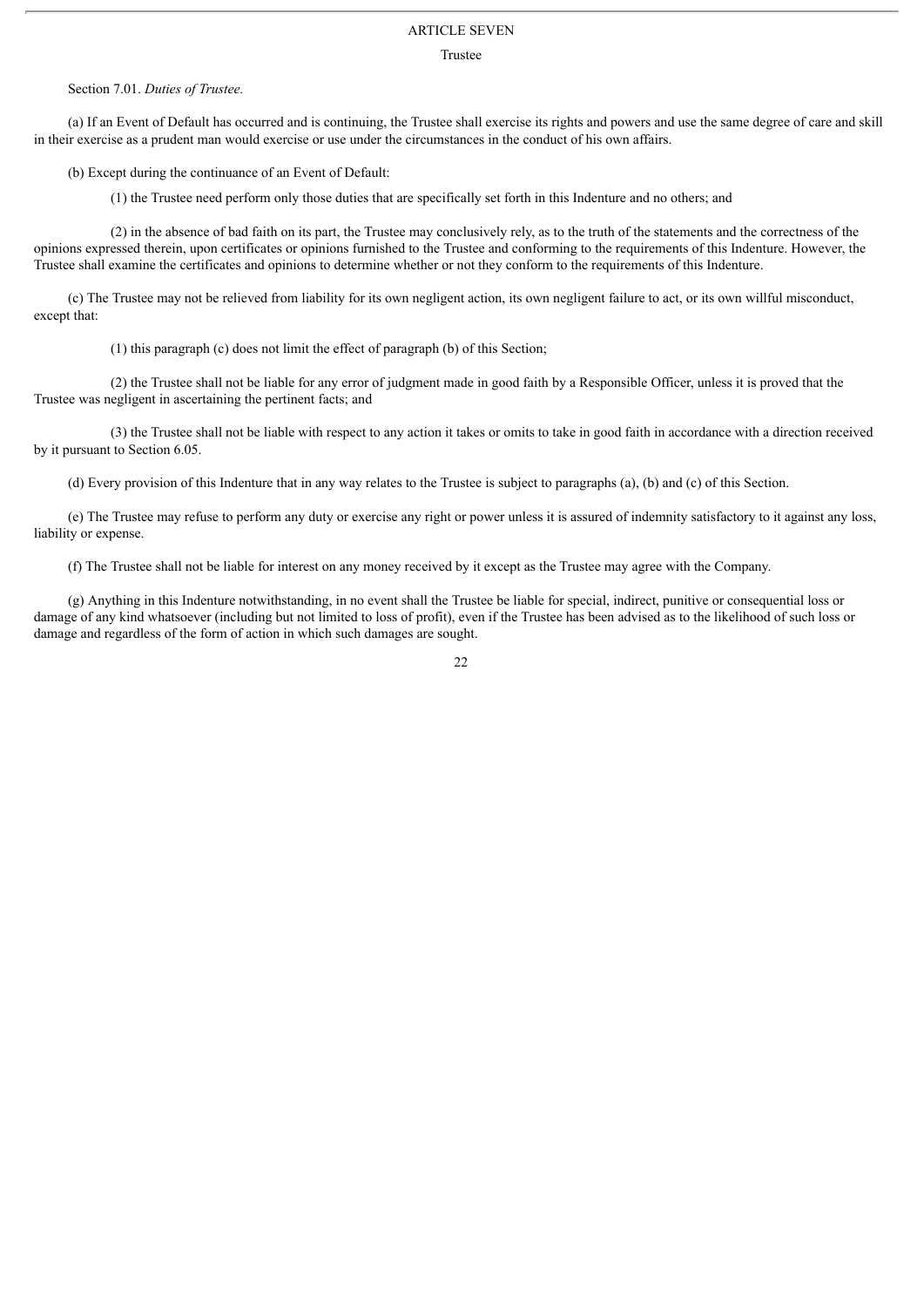(h) The Trustee shall not be responsible or liable for any failure or delay in the performance of its obligations under this Indenture arising out of or caused, directly or indirectly, by circumstances beyond its reasonable control, including acts of God; earthquakes; fire; flood; terrorism; wars and other military disturbances; sabotage; epidemics; riots; interruptions; loss or malfunctions of utilities, computer (hardware or software) or communication services; accidents; labor disputes; acts of civil or military authority and governmental action; provided that the Trustee shall use reasonable efforts which are consistent with accepted practices in the banking industry to resume performance as soon as practicable under the circumstances.

(i) The Trustee shall not be required to give any bond or surety in respect of the performance of its powers and duties hereunder.

(j) The Trustee shall not be required to expend or risk its own funds or otherwise incur any financial liability in the performance of any of its duties hereunder, or in the exercise of any of its rights or powers, if it shall have reasonable grounds for believing that repayment of such funds or adequate indemnity against such risk or liability is not assured to it.

(k) The Trustee shall not be liable for any action taken or omitted to be taken by it in good faith and believed by it to be authorized or within the rights or powers conferred upon it by this Indenture.

(l) The Trustee shall not be deemed to have notice of any Default or Event of Default unless a Responsible Officer of the Trustee has actual knowledge thereof or unless written notice of any event which is in fact such a Default is received by the Trustee at the corporate trust office of the Trustee, and such notice references the Securities and this Indenture.

(m) The permissive rights of the Trustee enumerated herein shall not be construed as duties.

(n) The Trustee shall not be liable with respect to any action taken or omitted to be taken by it in good faith in accordance with the direction of the Holders of not less than a majority in principal amount of the outstanding Securities of any Series, relating to the time, method and place of conducting any proceeding for any remedy available to the Trustee, or exercising any trust or power conferred upon the Trustee, under this Indenture with respect to the Securities of such Series.

Section 7.02. *Rights of Trustee.*

(1) The Trustee may rely on any document believed by it to be genuine and to have been signed or presented by the proper person. The Trustee need not investigate any fact or matter stated in the document or confirm the accuracy of mathematical calculations therein.

(2) Before the Trustee acts or refrains from acting, it may require an Officers' Certificate or an Opinion of Counsel. The Trustee shall not be liable for any action it takes or omits to take in good faith in reliance on the Officers' Certificate or Opinion of Counsel.

(3) The Trustee may act through agents and shall not be responsible for the misconduct or negligence of any agent appointed with due

care.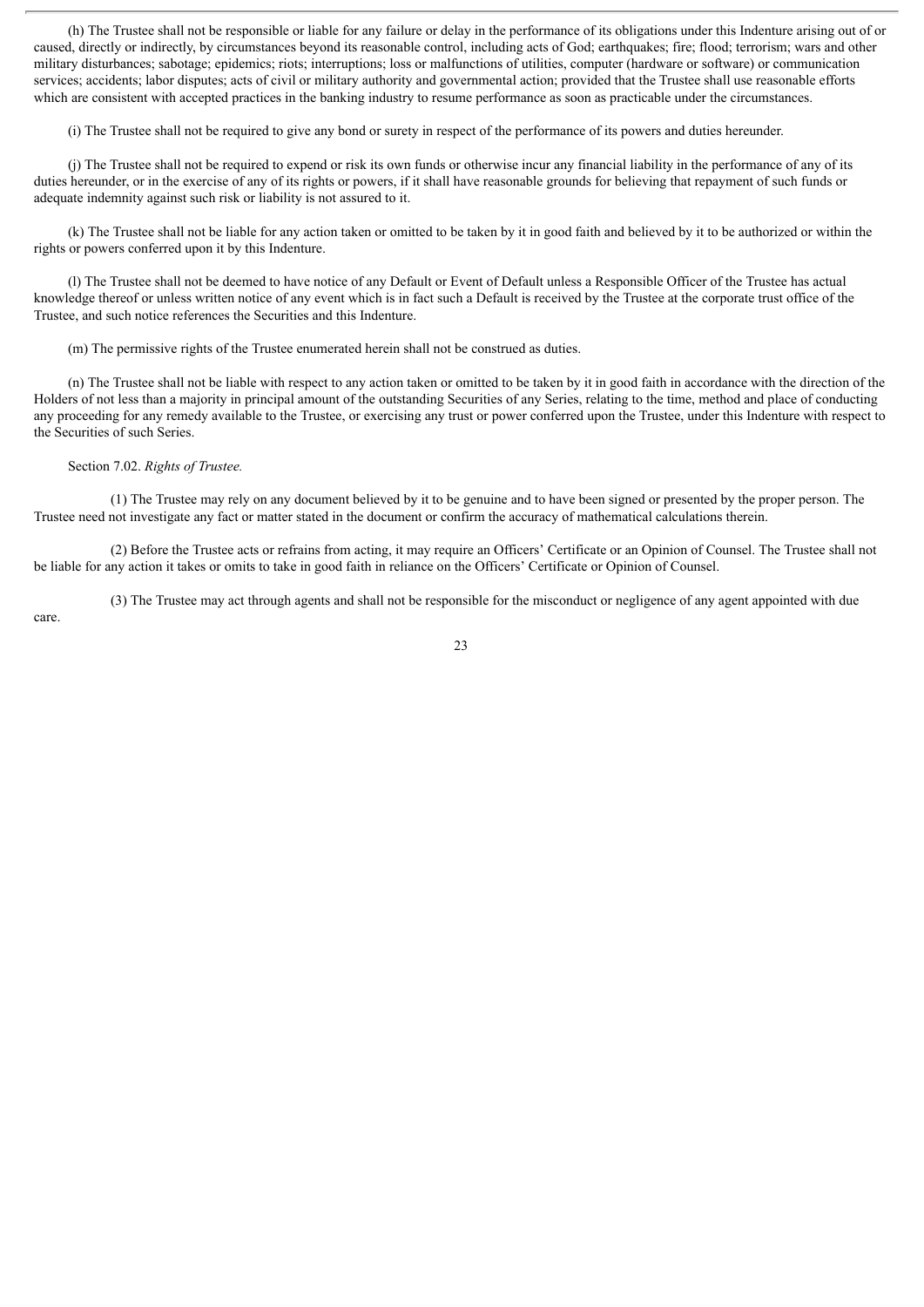(4) The Trustee shall not be liable for any action it takes or omits to take in good faith which it believes to be authorized or within its rights or powers.

(5) The Trustee may consult with counsel of its selection and the advice of such counsel or any Opinion of Counsel shall be full and complete authorization and protection in respect of any action taken, suffered or omitted by it hereunder in good faith and in accordance with such advice or Opinion of Counsel.

(6) In the event the Trustee is also acting as Registrar, Paying Agent, Custodian or transfer agent pursuant to this Indenture, the rights, privileges, protections, immunities and indemnities given to the Trustee are extended to, and shall be enforceable by, the Trustee in its capacity as Registrar, Paying Agent, Custodian or transfer agent hereunder.

(7) The Trustee may request that the Company deliver an Officers' Certificate setting forth the names of individuals and/or titles of officers authorized at such time to take specified actions pursuant to this Indenture, which Officers' Certificate may be signed by any person authorized to sign an Officers' Certificate, including any person specified as so authorized in any such certificate previously delivered and not superseded; provided that the Trustee may request an updated certificate pursuant to this clause (7) solely in the event that the Trustee reasonably believes that the last such certificate received from the Company or currently on file is no longer accurate.

## Section 7.03. *Individual Rights of Trustee.*

The Trustee in its individual or any other capacity may become the owner or pledgee of Securities and may otherwise deal with the Company or an Affiliate with the same rights it would have if it were not Trustee. Any Agent may do the same with like rights. However, the Trustee is subject to Sections 7.10 and 7.11.

## Section 7.04. *Trustee's Disclaimer.*

The Trustee makes no representation as to the validity or adequacy of this Indenture or the Securities, it shall not be accountable for the Company's use of the proceeds from the Securities, and it shall not be responsible for any statement in the Securities other than its certificate of authentication.

## Section 7.05. *Notice of Defaults.*

If a Default occurs and is continuing with respect to Securities of any Series and if it is known to the Trustee, the Trustee shall mail to each Holder of Securities of that Series notice of the Default within 90 days after it occurs. Except in the case of a Default in payment on any Security of that Series, the Trustee may withhold the notice if and so long as a committee of its Responsible Officers in good faith determines that withholding the notice is in the interests of Holders of Securities of that Series.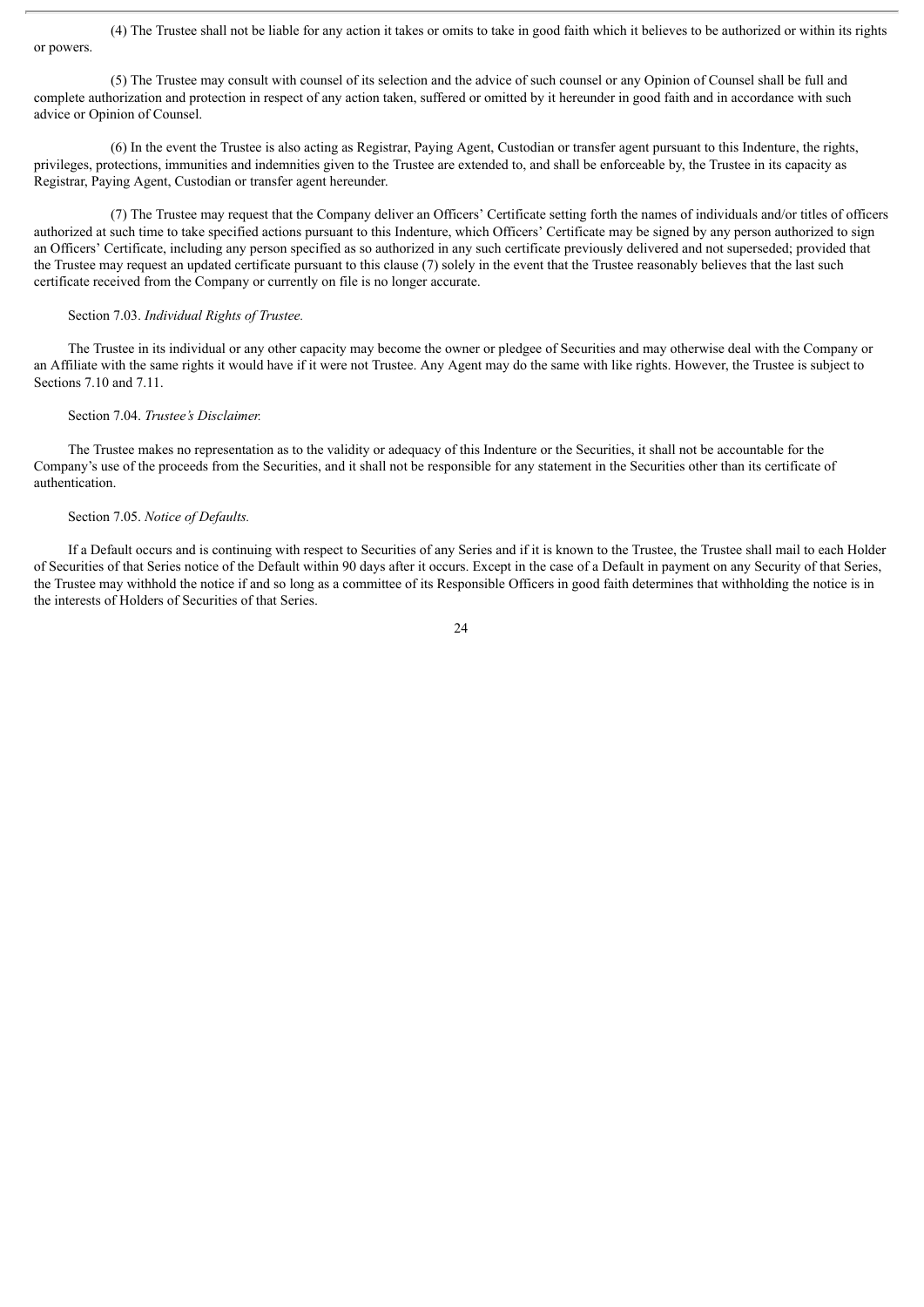## Section 7.06. *Reports by Trustee to Holders.*

Within 60 days after each May 15 beginning with the May 15 following the date of this Indenture, the Trustee shall mail to the Company and each Securityholder a brief report dated as of such May 15 that complies with TIA Section 313(a). The Trustee shall also comply with TIA Section 313(b).

A copy of each report at the time of its mailing to Securityholders shall be filed with the SEC and each stock exchange on which the Securities of any Series are listed.

The Company shall notify the Trustee whenever the Securities of any Series are listed on any stock exchange.

#### Section 7.07. *Compensation and Indemnity.*

The Company shall pay to the Trustee from time to time such compensation for its services (which compensation shall not be limited by any provision of law in regard to the compensation of a trustee of an express trust) as mutually agreed to in writing. The Company shall reimburse the Trustee upon request for all reasonable out-of-pocket expenses incurred by it. Such expenses shall include the reasonable compensation and expenses of the Trustee's agents and counsel.

Except as provided below in this paragraph, the Company shall indemnify each of the Trustee and any predecessor trustee of the Securities of that Series against any loss or liability incurred by it in connection with the administration of the trust created by this Indenture or the performance of its duties hereunder, including all reasonable costs and expenses in defending itself against any claim (whether asserted by a Holder, the Company or any other person) or liability in connection with the exercise or performance of any of its powers and duties under this Indenture and the enforcement of this Indenture (including this Section 7.07). The Trustee shall notify the Company promptly of any claim for which it may seek indemnity but failure to do so shall not relieve the Company of its obligations under this Section 7.07. The Company need not pay for any settlement made by the Trustee without the Company's consent. The Company need not reimburse any expense or indemnify against any loss or liability incurred by either the Trustee or any predecessor trustee of the Securities of that Series through its own negligence or bad faith. In respect of the Company's payment obligations in this Section 7.07, the Trustee shall have a senior claim to which the Securities are hereby made subordinate on all money or property held or collected by the Trustee as such and not in its individual capacity, except for money or property held in trust for the benefit of the Holders to pay the principal of and interest and premium, if any, on particular Securities.

#### Section 7.08. *Replacement of Trustee.*

The Trustee may resign with respect to any or all Series of Securities by so notifying the Company. The Holders of a majority in principal amount of the outstanding Securities or any Series may remove the Trustee with respect to the Securities of that Series by notifying the removed Trustee and the Company. Those Holders may appoint a successor Trustee with respect to the Securities of that Series with the Company's consent. The Company may remove the Trustee with respect to any or all Series of Securities or, if there is more than one Trustee hereunder, with respect to all Series of Securities for which such Trustee acts as Trustee if: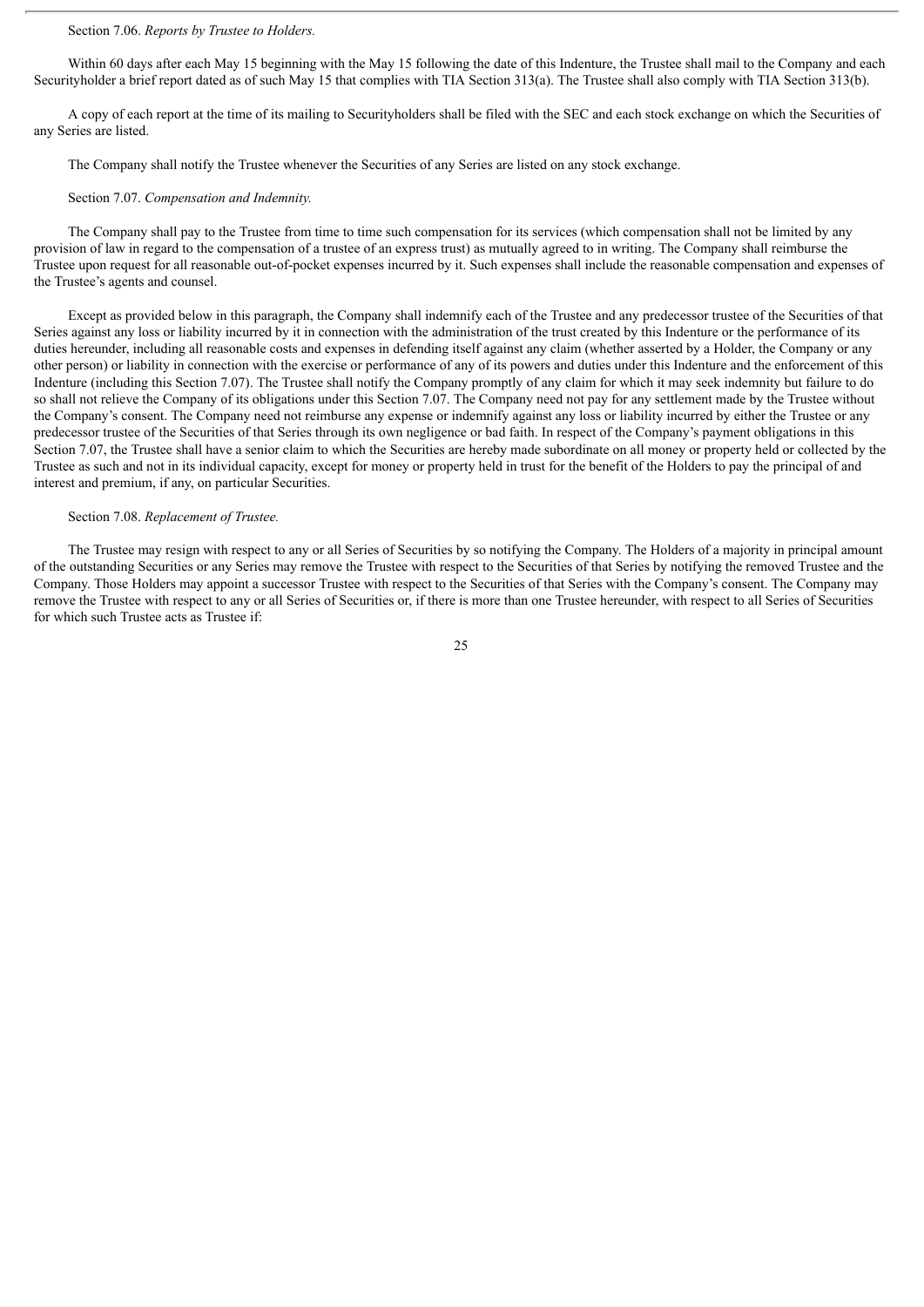(1) the Trustee fails to comply with Section 7.10;

(2) the Trustee is adjudged a bankrupt or an insolvent;

(3) a receiver or public officer takes charge of the Trustee or its property; or

(4) the Trustee becomes incapable of acting.

If the Trustee with respect to one or more Series of Securities resigns or is removed or if a vacancy exists in the office of Trustee for any reason, the Company shall promptly appoint a successor Trustee. Within one year after the successor Trustee takes office, the Holders of a majority in principal amount of the Securities may appoint a successor Trustee to replace the successor Trustee appointed by the Company.

If a successor Trustee with respect to one or more Series of Securities does not take office within 60 days after the retiring Trustee resigns or is removed, the retiring Trustee, the Company or the Holders of a majority in principal amount of the Securities with respect to such Series of Securities may petition any court of competent jurisdiction for the appointment of a successor Trustee.

If the Trustee fails to comply with Section 7.10, any Securityholder may petition any court of competent jurisdiction for the removal of the Trustee and the appointment of a successor Trustee.

A successor Trustee shall deliver a written acceptance of its appointment to the retiring Trustee and to the Company.

Immediately after that, the retiring Trustee shall transfer all property held by it as Trustee to the successor Trustee, the resignation or removal of the retiring Trustee shall become effective, and the successor Trustee shall have all the rights, powers and duties of the Trustee under this Indenture with respect to the Securities of any Series for which it acts as Trustee. A successor Trustee shall mail notice of its succession to each Holder of Securities of a Series for which it acts as Trustee.

If at the time a successor to the Trustee succeeds to the trusts created by this Indenture any of the Securities of any Series shall have been authenticated but not delivered, the successor to the Trustee of the Securities of that Series may adopt the certificate of authentication of any predecessor trustee for that Series of Securities and deliver the Securities for that Series so authenticated. If at that time any of the Securities of a Series shall not have been authenticated, any successor to the Trustee for that Series of Securities may authenticate the Securities for that Series either in the name of any predecessor trustee for that Series of Securities hereunder or in the name of the successor Trustee. In all such cases the certificate of authentication shall have the same force and effect which the provisions of the Securities or this Indenture provided that certificates of authentication of the Trustee shall have, except that the right to adopt the certificate of authentication of any predecessor trustee for a Series of Securities or to authenticate Securities of a Series in the name of any predecessor trustee for that Series of Securities shall apply only to its successor or successors by merger, conversion or consolidation.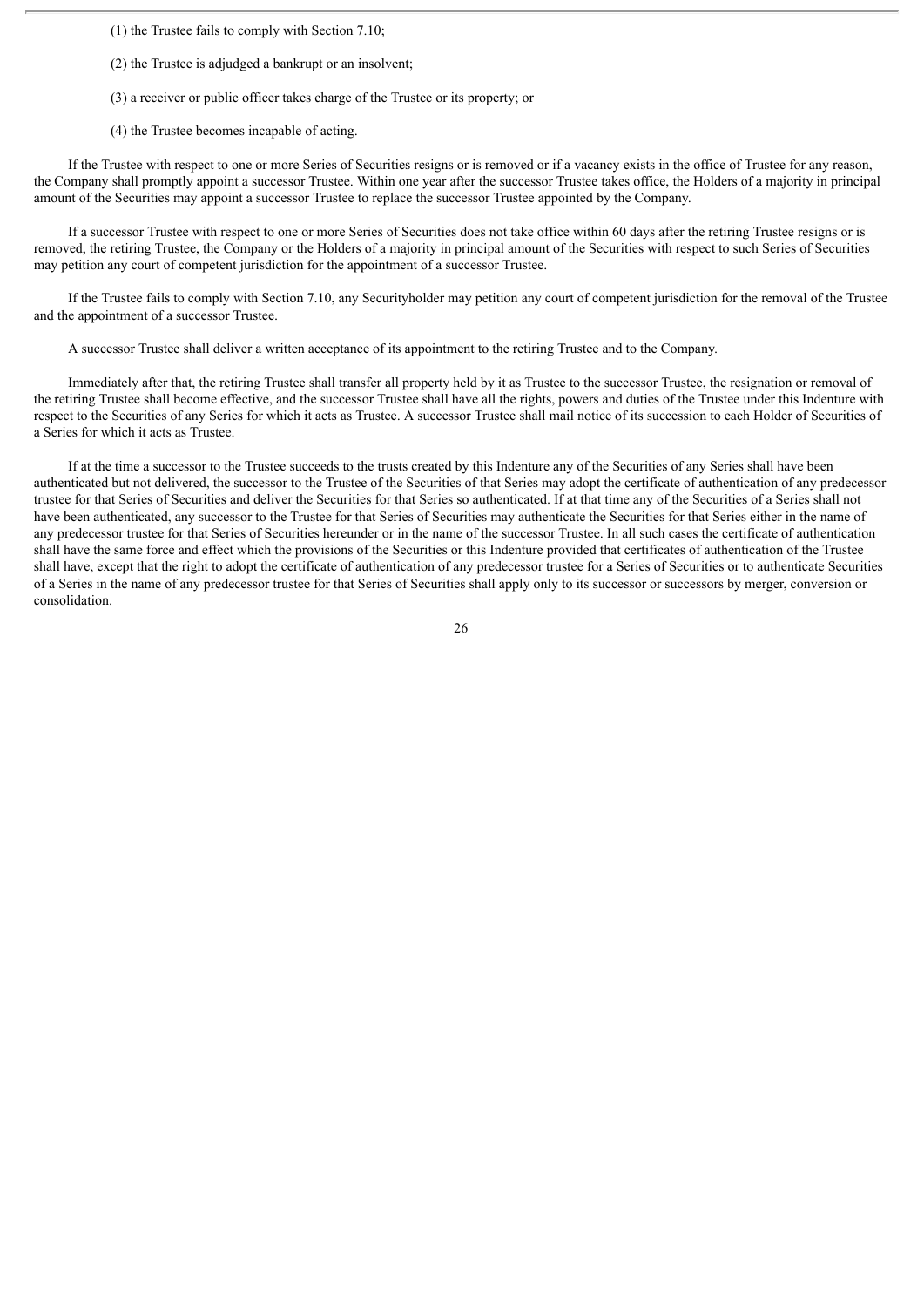### Section 7.09. *Successor Trustee by Merger, etc.*

If the Trustee consolidates, merges or converts into, or transfers all or substantially all of its corporate trust assets to, another corporation, the successor corporation shall be the successor Trustee, without any further act.

## Section 7.10. *Eligibility Disqualification.*

This Indenture shall always have for each Series of Securities a Trustee who satisfies the requirements of TIA Section 310(a)(l). The Trustee shall always have a combined capital and surplus of at least \$50,000,000 as set forth in its most recent published annual report of condition. If any Series of Securities is admitted to trading on the New York Stock Exchange, Inc., or any successor thereto, the Company shall ensure that a transfer agent facility maintain an office or agency in the Borough of Manhattan, the City of New York, as long as such Series of Securities shall be so admitted. With respect to each Series of Securities, the Trustee shall comply with TIA §310(b), including the proviso contained in TIA §310(b)(1) and the optional provision permitted by the second sentence of TIA §310(b)(9).

Section 7.11. *Preferential Collection of Claims Against Company.*

The Trustee shall comply with TIA Section 311(a), excluding any creditor relationship listed in TIA Section 311(b). A Trustee who has resigned or been removed shall be subject to TIA Section 311(a) to the extent indicated.

#### ARTICLE EIGHT

#### Discharge of Indenture

Section 8.01. *Termination of Company's Obligations.*

The Company at any time may terminate its obligation to pay an installment of principal and premium, if any, or interest if it deposits with the Trustee money or U.S. Government Obligations sufficient to pay the installment when due. The Company shall designate the installment for which payment is being made.

The Company at any time may terminate all of its obligations under the Securities of any or all Series and this Indenture with respect to such Series or all Series if:

(1) all Securities of such Series previously authenticated and delivered (other than destroyed, lost or stolen Securities of such Series which have been replaced or paid) have been delivered to the Trustee for cancellation; or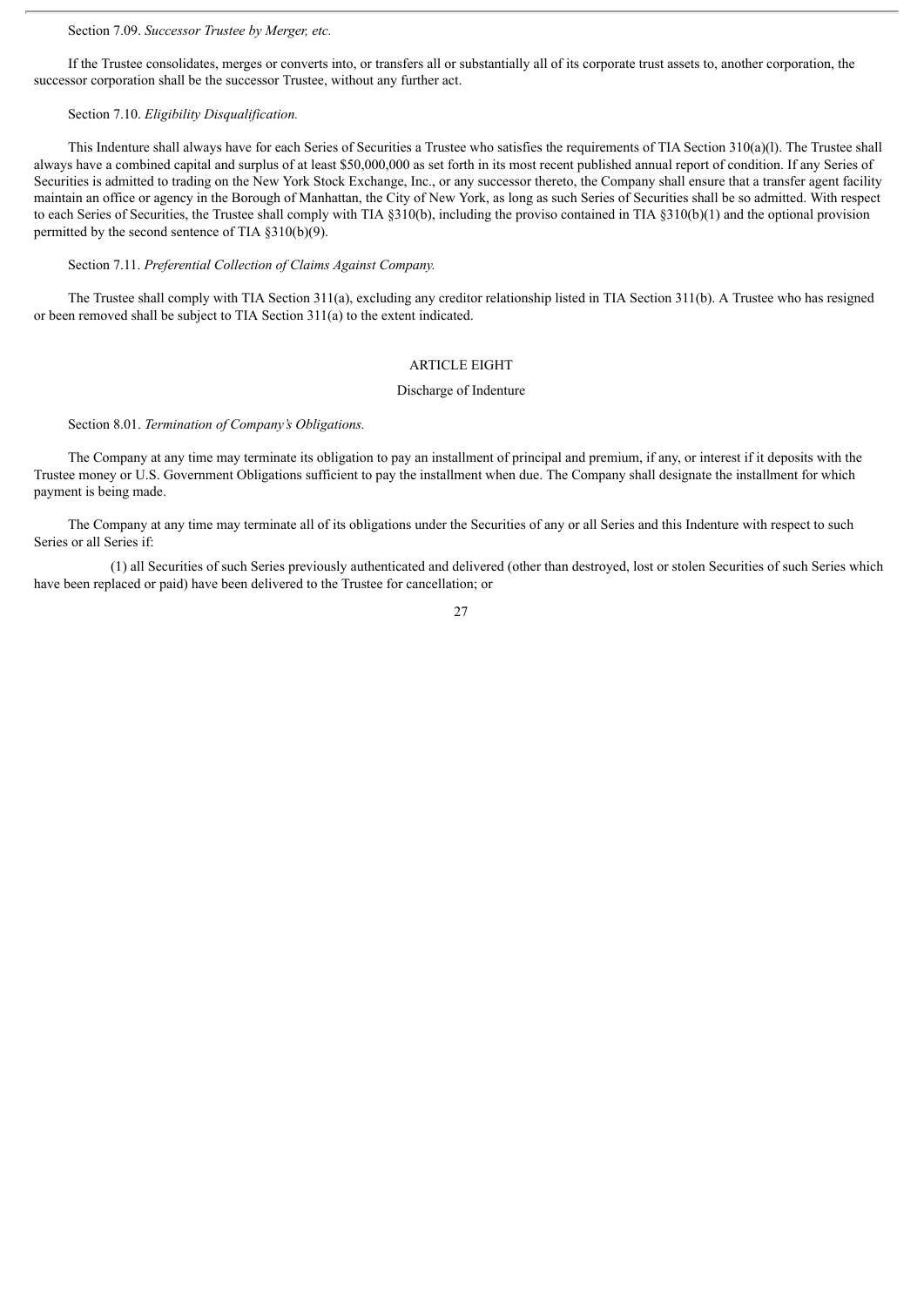(2) the Company irrevocably deposits in trust with the Trustee money or U.S. Government Obligations (a) sufficient to pay the principal of, and interest and premium, if any, on the Securities of such Series to maturity or redemption, as the case may be, or (b) in the case of a Series of Securities which provides for a mandatory sinking fund, sufficient to make all mandatory sinking fund payments to maturity and sufficient to pay at maturity any principal of and interest on such Series for Securities of such Series not redeemed prior to maturity (other than monies paid to the Company or discharged from trust in accordance with Section 8.03).

However, the Company's obligations in Sections 2.04, 2.05, 2.06, 2.07, 2.08, 4.02, 7.07, 7.08 and 8.03 with respect to the Securities of such Series shall survive until the Securities of such Series are no longer outstanding. Thereafter the Company's obligations in Section 7.07 shall survive.

After such a deposit, the Trustee upon request shall acknowledge, in writing, the discharge of the Company's obligations under the Securities of such Series and this Indenture except for those surviving obligations specified above.

In order to have money available on a payment date to pay principal of, and interest or premium, if any, on, the Securities, the U.S. Government Obligations shall be payable as to principal of, interest or premium, if any, on or before such payment date in such amounts as will provide the necessary money. U.S. Government Obligations shall not be callable at the issuer's option.

#### Section 8.02. *Application of Trust Money.*

The Trustee shall hold in trust money or U.S. Government Obligations deposited with it pursuant to Section 8.01. It shall apply the deposited money and the money from U.S. Government Obligations through the Paying Agent in accordance with this Indenture to the payment of principal of, interest and premium, if any, on, the Securities of the Series or to the payment of any mandatory sinking fund payments, for which the money or U.S. Government Obligations have been deposited.

#### Section 8.03. *Repayment to Company.*

The Trustee and the Paying Agent shall promptly pay to the Company upon request any excess money or U.S. Government Obligations held by them at any time. The Trustee and Paying Agent shall pay to the Company upon request any money or U.S. Government Obligations held by them for the payment of principal, interest or premium, if any, on any Security or for the payment of any mandatory sinking fund payments, that remains unclaimed for two years after such principal, interest, premium or mandatory sinking fund payments have become due and payable. If such money or U.S. Government Obligations are then held by the Company they shall be discharged from the trust. After that, Securityholders entitled to the money must look to the Company for payment as unsecured general creditors unless an applicable abandoned property law designates another person or entity.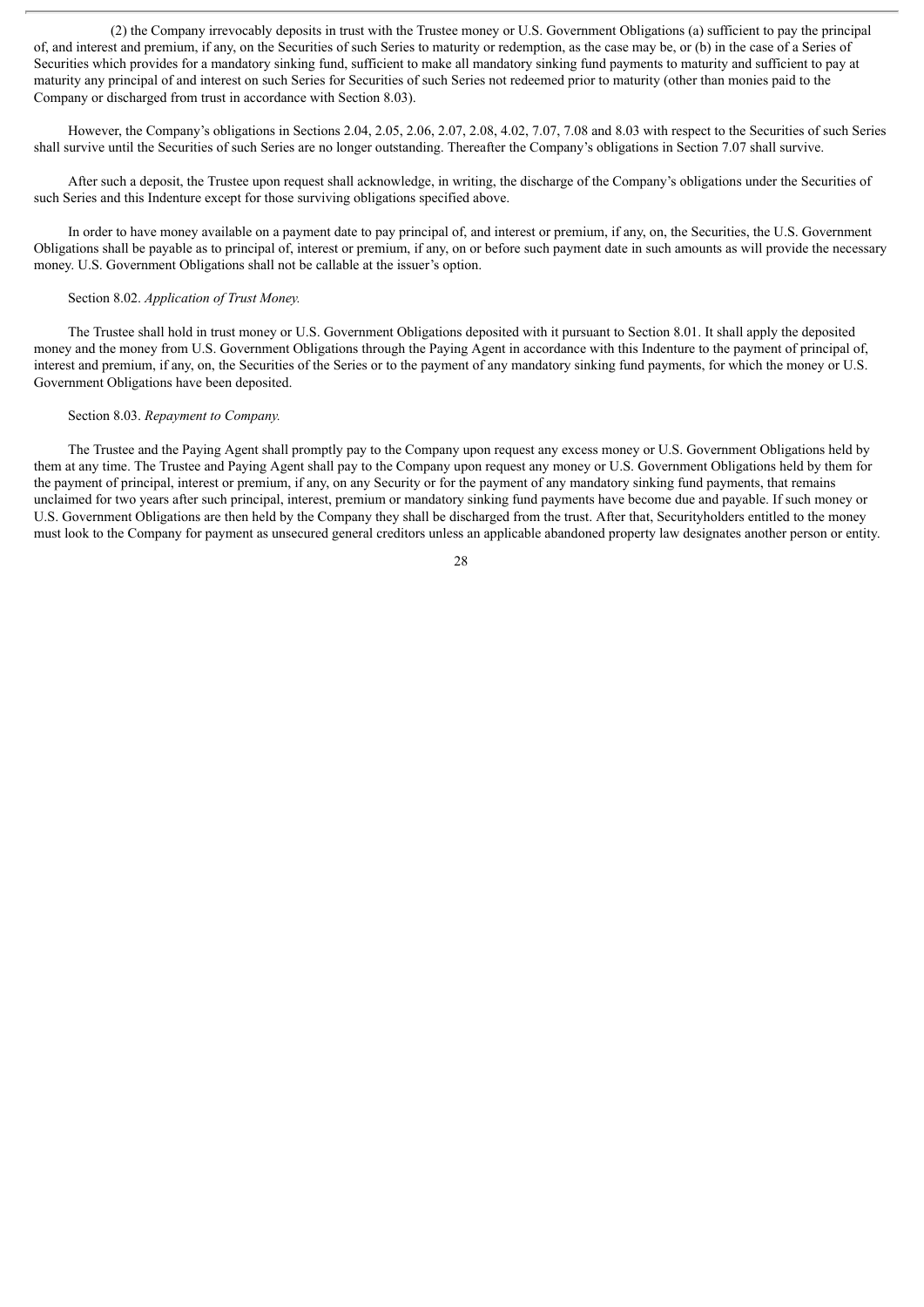## ARTICLE NINE

#### Amendments, Supplements and Waivers

Section 9.01. *Without Consent of Holders.*

The Company and the Trustee may amend or supplement this Indenture or the Securities without notice to or consent of any Securityholder:

(1) to cure any ambiguity, omission, defect or inconsistency or to make other formal changes;

(2) to comply with Article Four or Five;

(3) to provide for uncertificated Securities in addition to or in place of certificated Securities;

(4) to add to the covenants of the Company or to add any additional Events of Default for the benefit of all or any Series of Securities;

(5) to add to or change any of the provisions of this Indenture to such extent as shall be necessary to permit or facilitate the issuance of Securities in (i) bearer form, registrable or not registrable as to principal, and/or (ii) coupon form, registrable or not registrable as to principal, and to provide for exchangeability of such Securities with Securities issued hereunder in fully registered form;

(6) to add to or change any provisions of this Indenture as shall be necessary to provide for or facilitate the administration of the trusts hereunder by more than one Trustee;

(7) to establish the form or terms of the Securities of any Series pursuant to Section 2.01;

(8) to make any change that does not adversely affect the rights of any Securityholder, *provided* that none of such changes shall adversely affect the rights of any Securityholder;

(9) to modify or amend this Indenture in such a manner as to permit the qualification of this Indenture or any supplemental indenture under the TIA as then in effect;

(10) to conform any provision in this Indenture and any supplemental indenture to the description of any Securities in an offering document;

(11) to add guarantees with respect to the Securities or to secure the Securities; or

(12) to provide for the issuance of additional debt securities of any Series.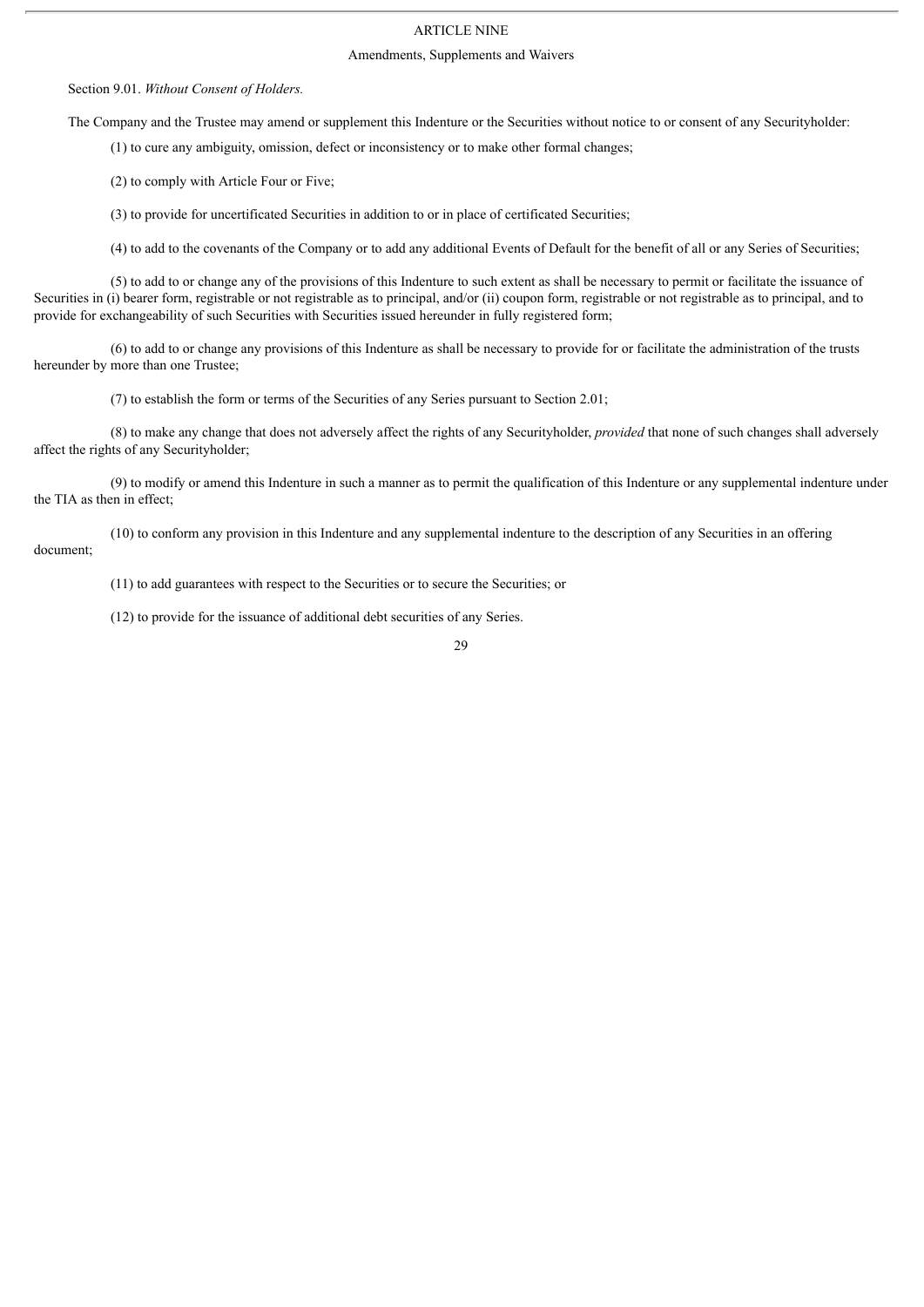#### Section 9.02. *With Consent of Holders.*

The Company and the Trustee may amend this Indenture or the Securities without notice to any Securityholder but with the written consent of the Holders of at least a majority in principal amount of the outstanding Securities of each Series affected by such indenture supplement or amendment (each Series voting separately as one class). The Holders of a majority in principal amount of the outstanding Securities of each such Series (each Series voting separately as one class) may waive compliance by the Company in a particular instance with any provision of this Indenture or the Securities of such Series without notice to any Holder of Securities of such Series. Without the consent of each Securityholder affected, however, an amendment, supplement or waiver, including a waiver pursuant to Section 6.04, may not:

(1) reduce the amount of Securities whose Holders must consent to an amendment, supplement or waiver;

- (2) reduce the rate of or change the time for payment of interest on any Security;
- (3) reduce the principal of or change the fixed maturity of any Security;
- (4) waive a default in the payment of the principal of or premium, if any, or interest on any Security;
- (5) make any Security payable in money other than that stated in the Security; or
- (6) change the provisions applicable to the redemption of any Security.

It shall not be necessary for the consent of the Holders under this Section to approve the particular form of any proposed supplement, but it shall be sufficient if such consent approves the substance thereof. Any supplemental indenture (or the terms included in any Series of Securities issued in connection with any supplemental indenture) related to the issuance of any Series of Securities may change, modify or amend the terms of this Indenture, as applicable to such securities, to conform to the description of such Securities set forth in the offering document for such Securities and any such changes, modifications and amendments shall be deemed to have been consented to by each Securityholder of such Securities.

#### Section 9.03. *Compliance with Trust Indenture Act.*

Every amendment to or supplement of this Indenture or the Securities shall comply with the TIA as then in effect.

#### Section 9.04. *Revocation and Effect of Consents.*

A consent to an amendment, supplement or waiver by a Holder of a Security of any Series is a continuing consent, irrevocable for a period of nine months from the date given or, if earlier, until the amendment, supplement or waiver becomes effective, both as to the Holder giving such consent and as to every subsequent Holder of a Security of that Series or a portion of such a Security that evidences the same debt as the consenting Holder's Security, even if notation of the consent is not made on each Security of that Series. An amendment, supplement or waiver becomes effective in accordance with its terms and thereafter binds every Securityholder of that Series.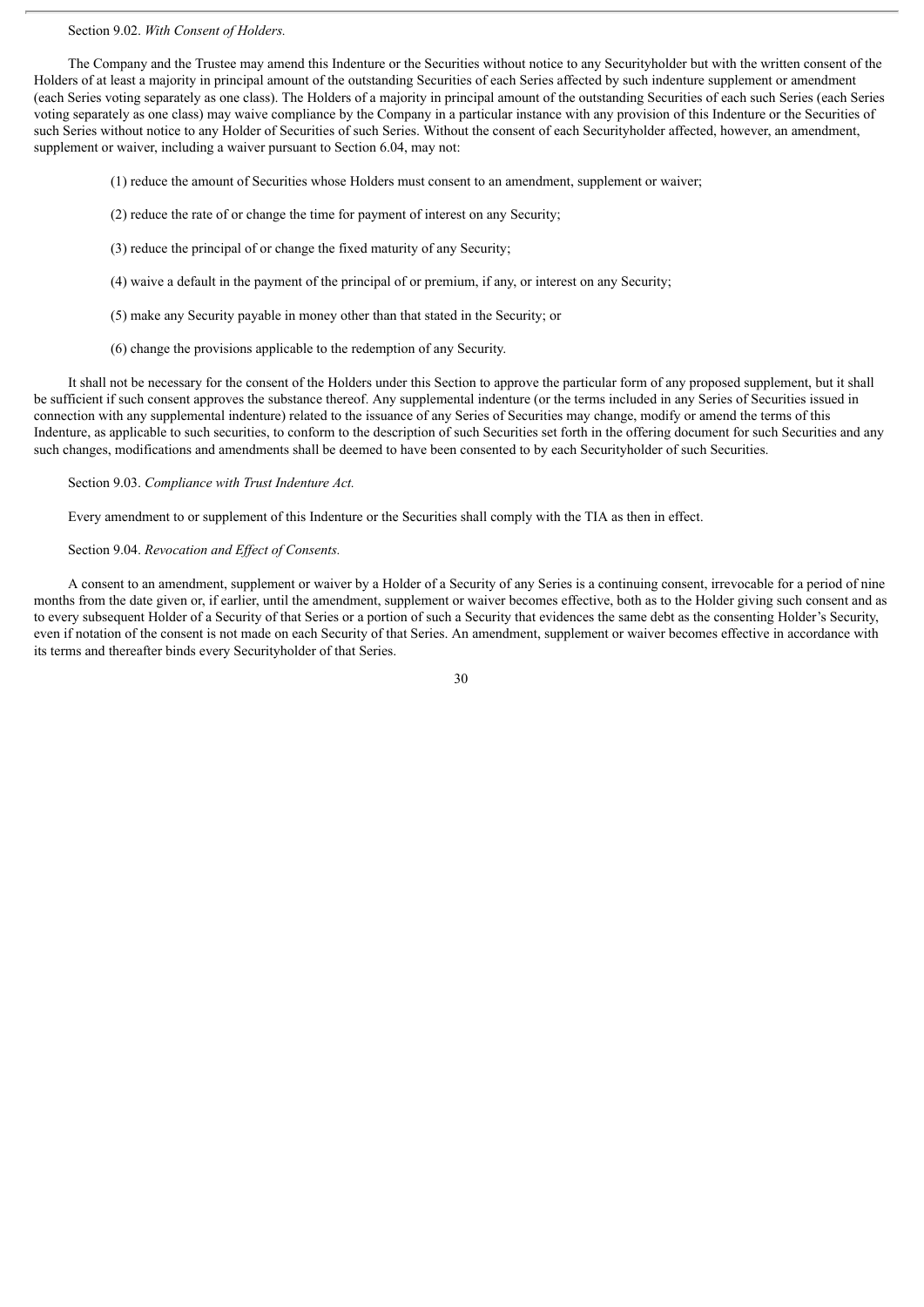Section 9.05. *Notation on or Exchange of Securities.*

If an amendment, supplement or waiver changes the term of a Security, the Trustee may require the Holder of the Security to deliver it to the Trustee. The Trustee may place an appropriate notation on the Security about an amendment, supplement or waiver and return it to the Holder. Alternatively, the Company in exchange for Securities may issue and the Trustee shall authenticate new Securities that reflect an amendment, supplement or waiver.

Section 9.06. *Trustee to Sign Amendments, etc.*

The Trustee need not sign any supplemental indenture that adversely affects its rights. In signing such amendment, supplement or waiver, the Trustee shall be entitled to receive, and (subject to Section 7.01) shall be fully protected in relying upon, an Officers' Certificate and Opinion of Counsel stating that such amendment, supplement or waiver is authorized or permitted by this Indenture and is the legal, valid and binding obligation of the Company.

## ARTICLE TEN

#### Miscellaneous

#### Section 10.01. *Trust Indenture Act Controls.*

If any provision of this Indenture limits, qualifies, or conflicts with another provision which is required to be included in this Indenture by the TIA, the required provision shall control.

Section 10.02. *Notices.*

Any notice or communication shall be in writing and delivered in person, by facsimile or mailed by first-class mail to the other's address as follows:

| if to the Company: | Cabot Corporation<br>Two Seaport Lane<br>Suite 1400<br>Boston, Massachusetts 02210<br>Attention: Vice President and Treasurer<br>Facsimile: $+1$ 617 342 6103              |
|--------------------|----------------------------------------------------------------------------------------------------------------------------------------------------------------------------|
| if to the Trustee: | U.S Bank Trust Company, National Association<br>100 Wall Street, Suite 600<br>New York, NY 10005<br>Attention: Corporate Trust Administration<br>Facsimile: (212) 361-6153 |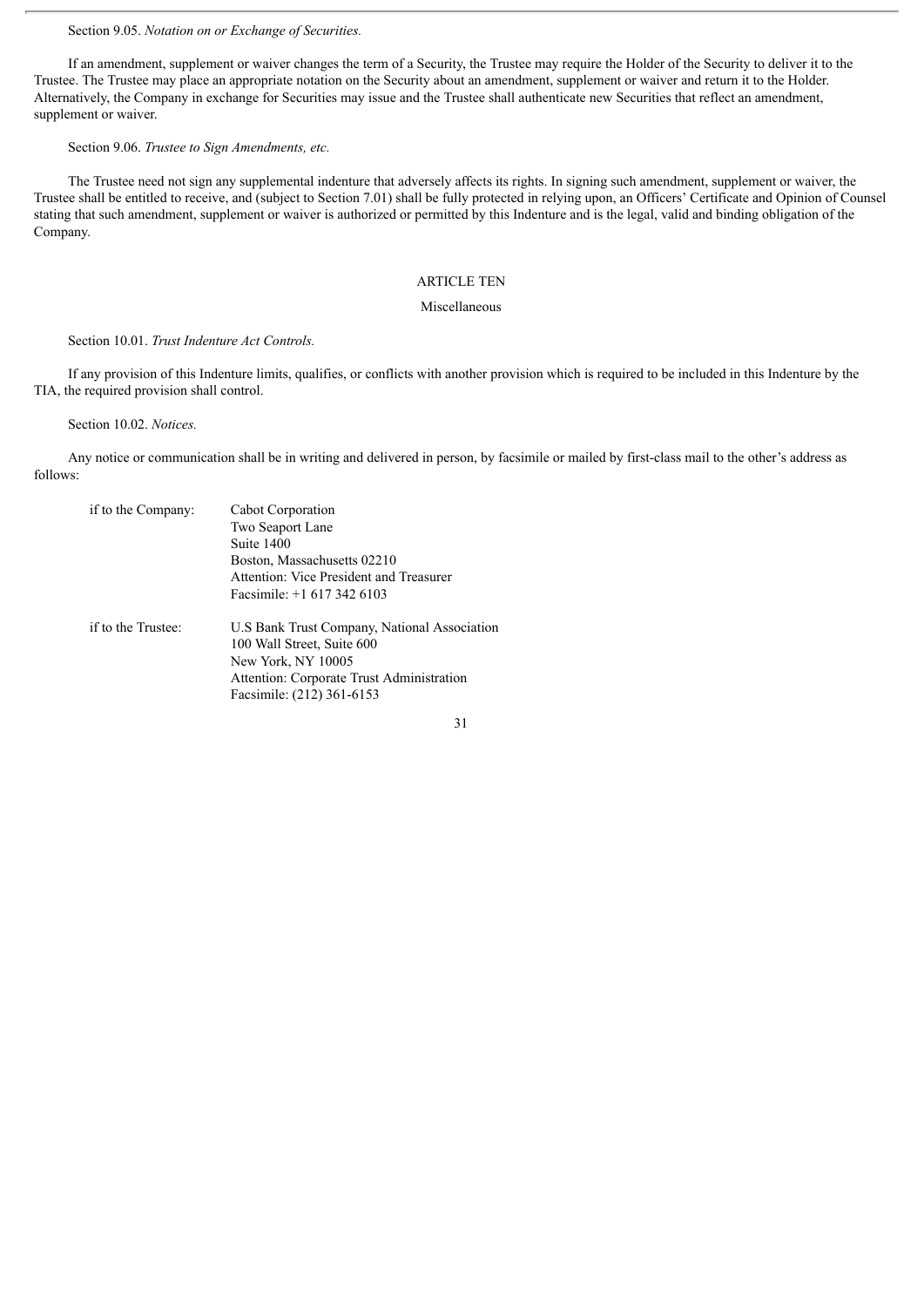The Company or the Trustee by notice to the other may designate additional or different addresses for subsequent notices or communications.

Any notice or communication to a Holder of a Security shall be mailed by first class mail to his or her address shown on the register kept by the Registrar or delivered by electronic transmission in accordance with the applicable procedures of the Depository. Failure to mail (or deliver by electronic transmission in accordance with the applicable procedures of the Depository) a notice or communication to a Securityholder or any defect in it shall not affect its sufficiency with respect to other Securityholders.

Notices given by publication will be deemed given on the first date on which publication is made, and notices given by first-class mail, postage prepaid, will be deemed given five calendar days after mailing. Notwithstanding any other provision of this Indenture or any Global Security, where the Indenture or Global Security provides for notice of any event (including any notice of redemption) to any Holder (whether by mail or otherwise), such notice shall be sufficiently given if given to any applicable Depository (or its designee) according to the applicable procedures of such Depository. If such notice or communication is mailed (or delivered by electronic transmission in accordance with the applicable procedures of the Depository) in the manner provided above within the time prescribed, it is duly given, whether or not the addressee receives it.

#### Section 10.03. *Communication by Holders with Other Holders.*

Securityholders may communicate pursuant to TIA Section 312(b) with other Securityholders with respect to their rights under this Indenture or the Securities. The Company, the Trustee, the Registrar and anyone else shall have the protection of TIA Section 312(c).

#### Section 10.04. *Certificate and Opinion as to Conditions Precedent.*

Upon any request or application by the Company to the Trustee to take any action under this Indenture, the Company shall furnish to the Trustee:

(1) an Officers' Certificate stating that, in the opinion of the signers, all conditions precedent, if any, provided for in this Indenture relating to the proposed action have been complied with; and

(2) an Opinion of Counsel stating that, in the opinion of such counsel, all such conditions precedent have been complied with.

#### Section 10.05. *Statements Required in Certificate or Opinion.*

Each Officers' Certificate or Opinion of Counsel with respect to compliance with a condition or covenant provided for in this Indenture shall include:

(1) a statement that the person making such Officers' Certificate or Opinion of Counsel has read such covenant or condition;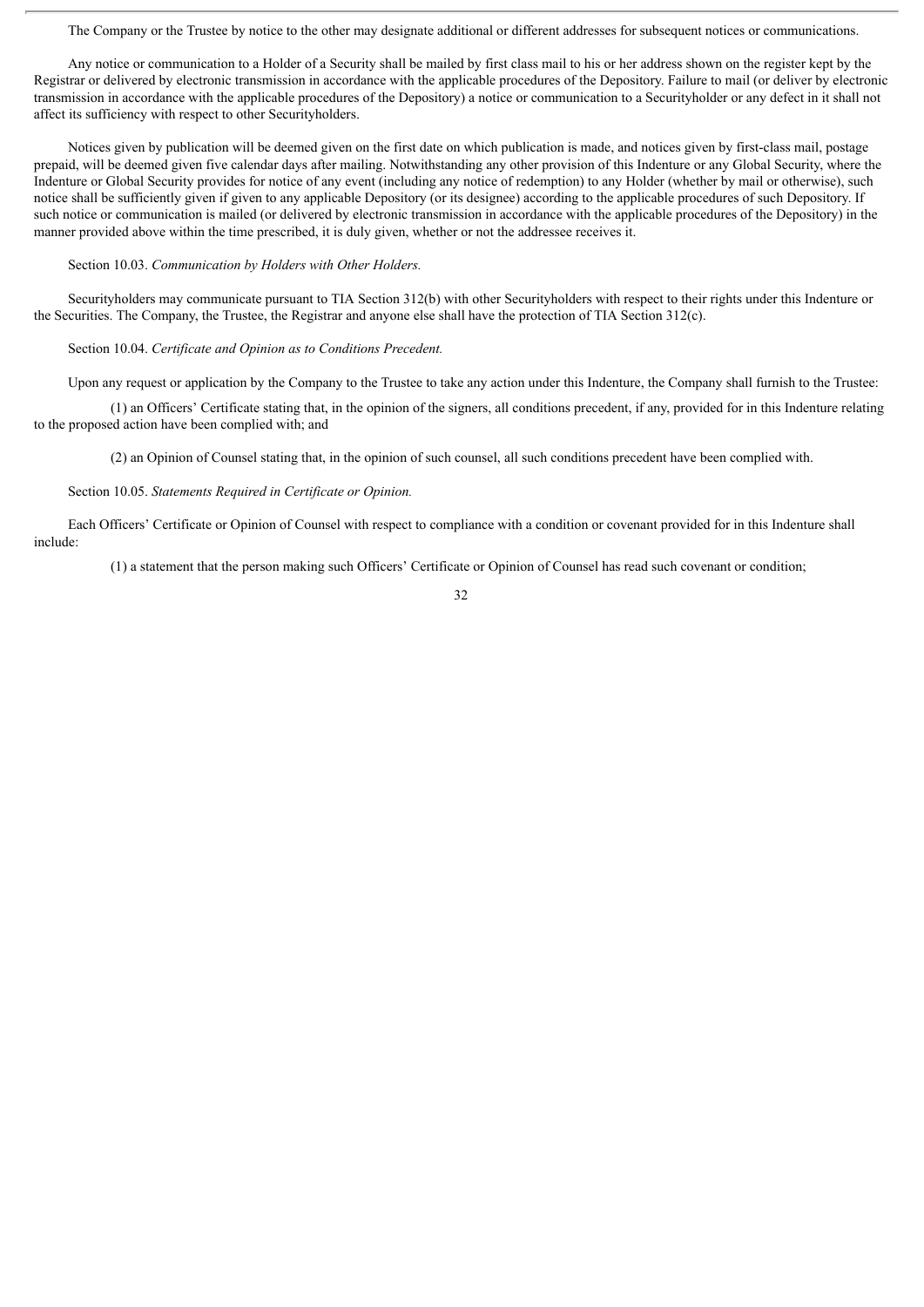(2) a brief statement as to the nature and scope of the examination or investigation upon which the statements or opinions contained in such Officers' Certificate or Opinion of Counsel are based;

(3) a statement that, in the opinion of such person, he or she has made such examination or investigation as is necessary to enable him or her to express an informed opinion as to whether or not such covenant or condition has been complied with; and

(4) a statement as to whether or not, in the opinion of such person, such condition or covenant has been complied with.

#### Section 10.06. *Treasury Securities.*

In determining whether the Holders of the required principal amount of Securities have concurred in any direction, waiver or consent, Securities owned by the Company or an Affiliate shall be disregarded, except that for the purposes of determining whether the Trustee shall be protected in relying on any such direction, waiver or consent, only Securities which the Trustee knows are so owned shall be so disregarded.

Securities so owned which have been pledged in good faith shall not be disregarded if the pledgee establishes to the satisfaction of the Trustee the pledgee's right so to act with respect to the Securities and that the pledgee is not the Company or an Affiliate.

Section 10.07. *Rules by Trustee, Paying Agent, Registrar.*

The Trustee may make reasonable rules for action by or a meeting of Securityholders. The Registrar or Paying Agent may make reasonable rules and set reasonable requirements for its functions.

Section 10.08. *Legal Holidays.*

If a payment date is a Legal Holiday at a place of payment, payment may be made at that place on the next succeeding day that is not a Legal Holiday, and no interest shall accrue for the intervening period.

Section 10.09. *Governing Law.*

The laws of The State of New York shall govern this Indenture and the Securities.

Section 10.10. *No Recourse Against Others.*

All liability described in the Securities of any director, officer, employee or stockholder, as such, of the Company is waived and released.

Section 10.11. *Successors.*

All agreements of the Company in this Indenture and the Securities shall bind its successor. All agreements of the Trustee in this Indenture shall bind its successor.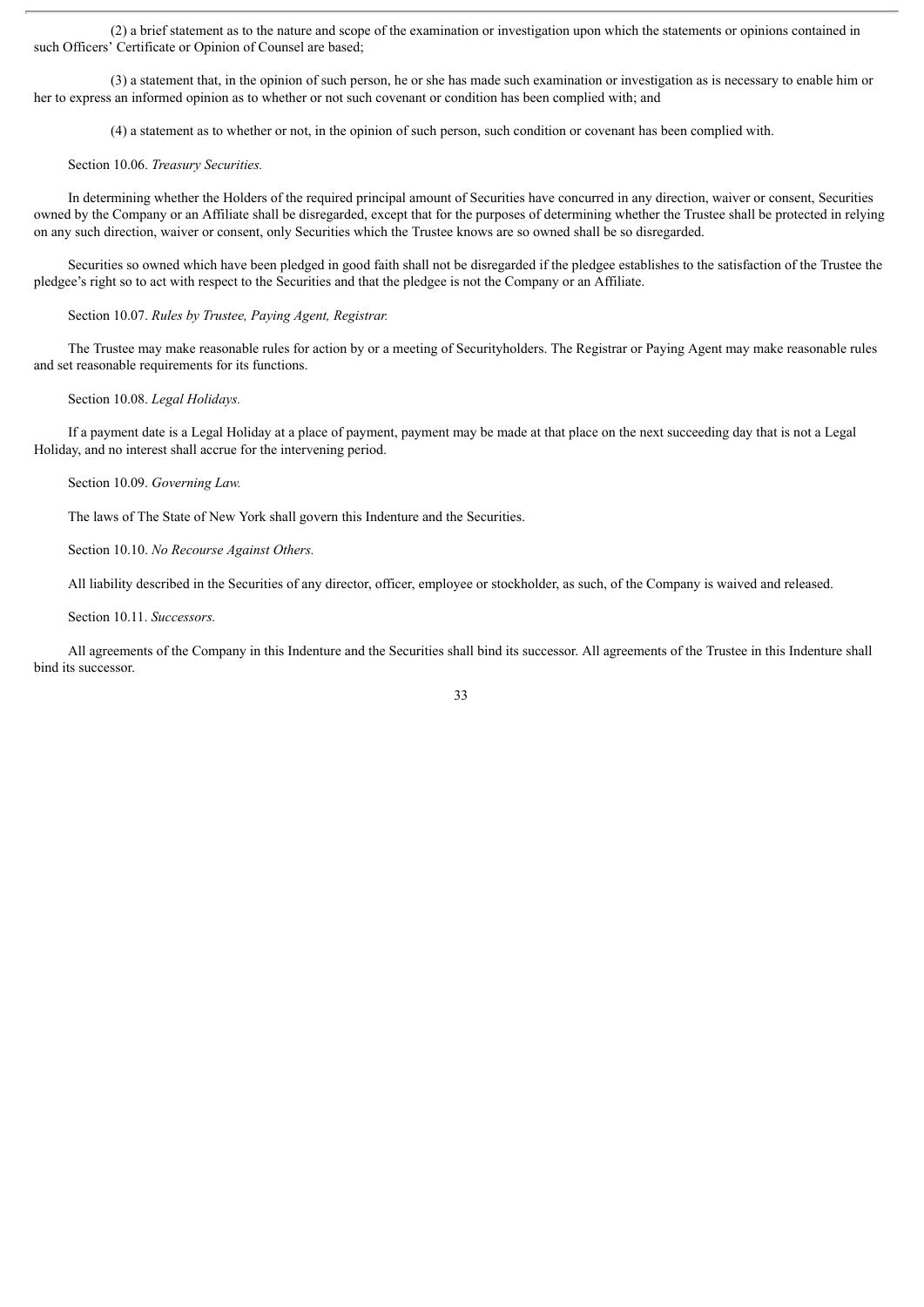Section 10.12. *Execution in Counterparts.*

The parties may sign this Indenture in any number of counterparts, each of which shall be an original, but such counterparts shall together constitute but one and the same agreement..

## Section 10.13. *USA Patriot Act.*

The parties hereto acknowledge that in accordance with Section 326 of the USA Patriot Act, the Trustee, like all financial institutions and in order to help fight the funding of terrorism and money laundering, is required to obtain, verify, and record information that identifies each person or legal entity that establishes a relationship or opens an account with the Trustee. The parties to this Indenture agree that they will provide the Trustee with such information as it may request in order for the Trustee to satisfy the requirements of the USA Patriot Act.

*[Signature Page Follows]*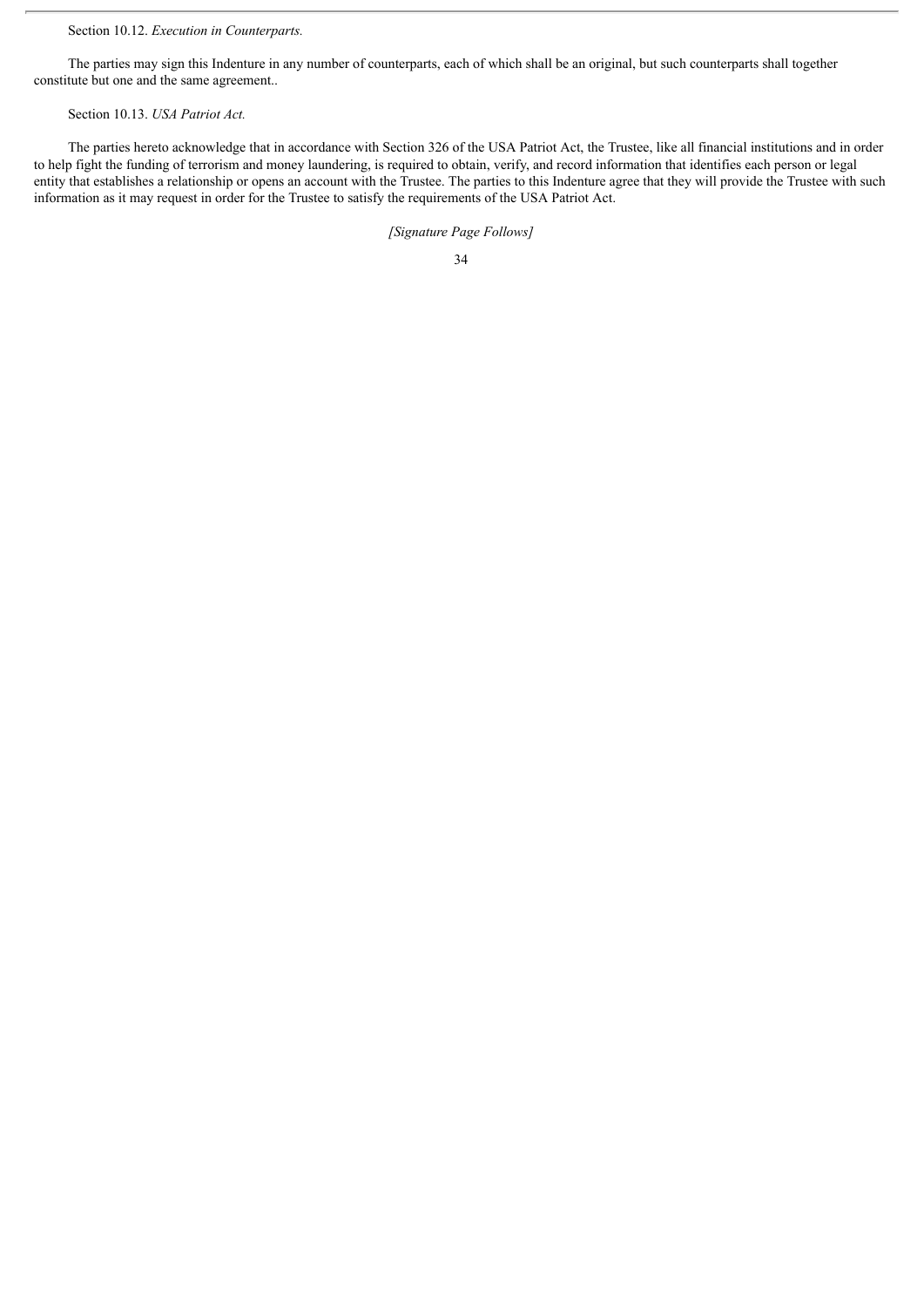IN WITNESS WHEREOF, the parties hereto have caused this Indenture to be duly executed, and their respective corporate seals, if applicable, to be hereunto affixed and attested, all as of the day and year first written above.

Cabot Corporation, as the Company

By: /s/ Erica McLaughlin Name: Erica McLaughlin Title: Senior Vice President and Chief Financial Officer

Attest: /s/ Colleen Kern

U.S. Bank Trust Company, National Association, as Trustee

By: James W. Hall Name: James W. Hall Title: Vice President

Attest: /s/ Christopher Grell

(SEAL)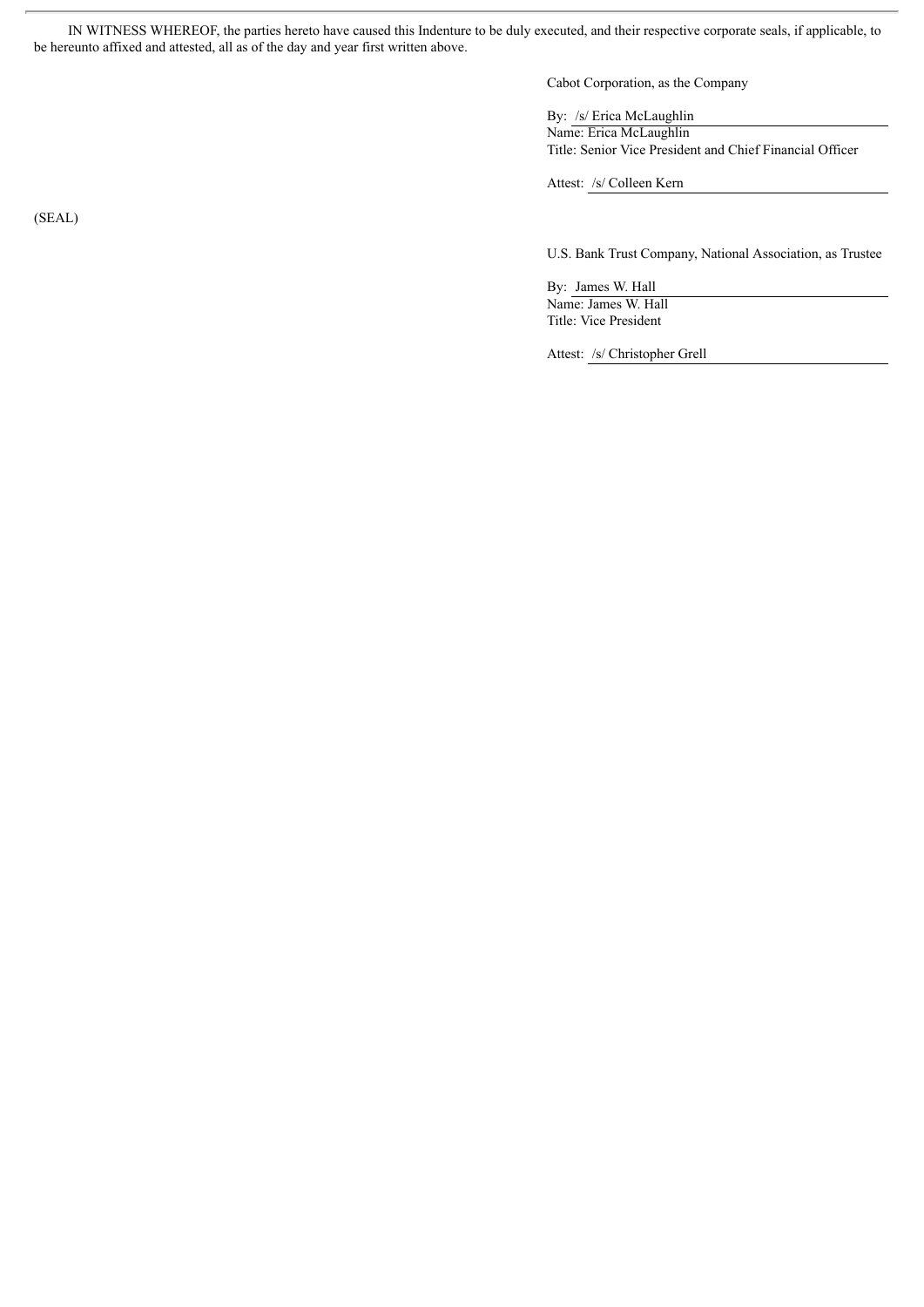## **(FORM OF FACE OF SECURITY)**

No.  $\sim$ 

## **CABOT CORPORATION**

#### **(Insert Title of Securities)**

promises to pay to or registered assigns the principal sum of Dollars on Interest Payment Dates: and

Record Dates: and

Additional provisions of this Security are set forth on the other side of this Security.

Cabot Corporation, as the Company

 $\mathbf{By:}$ Name: Title:

 $\mathbf{By:}$ Name: Title:

Dated:

[SEAL]

This is one of the Securities of the Series designated therein issued under the within mentioned Indenture.

U.S. Bank Trust Company, National Association, as Trustee

 $\mathbf{By:}$ Name: Title:

Exh. A-1

**EXHIBIT A**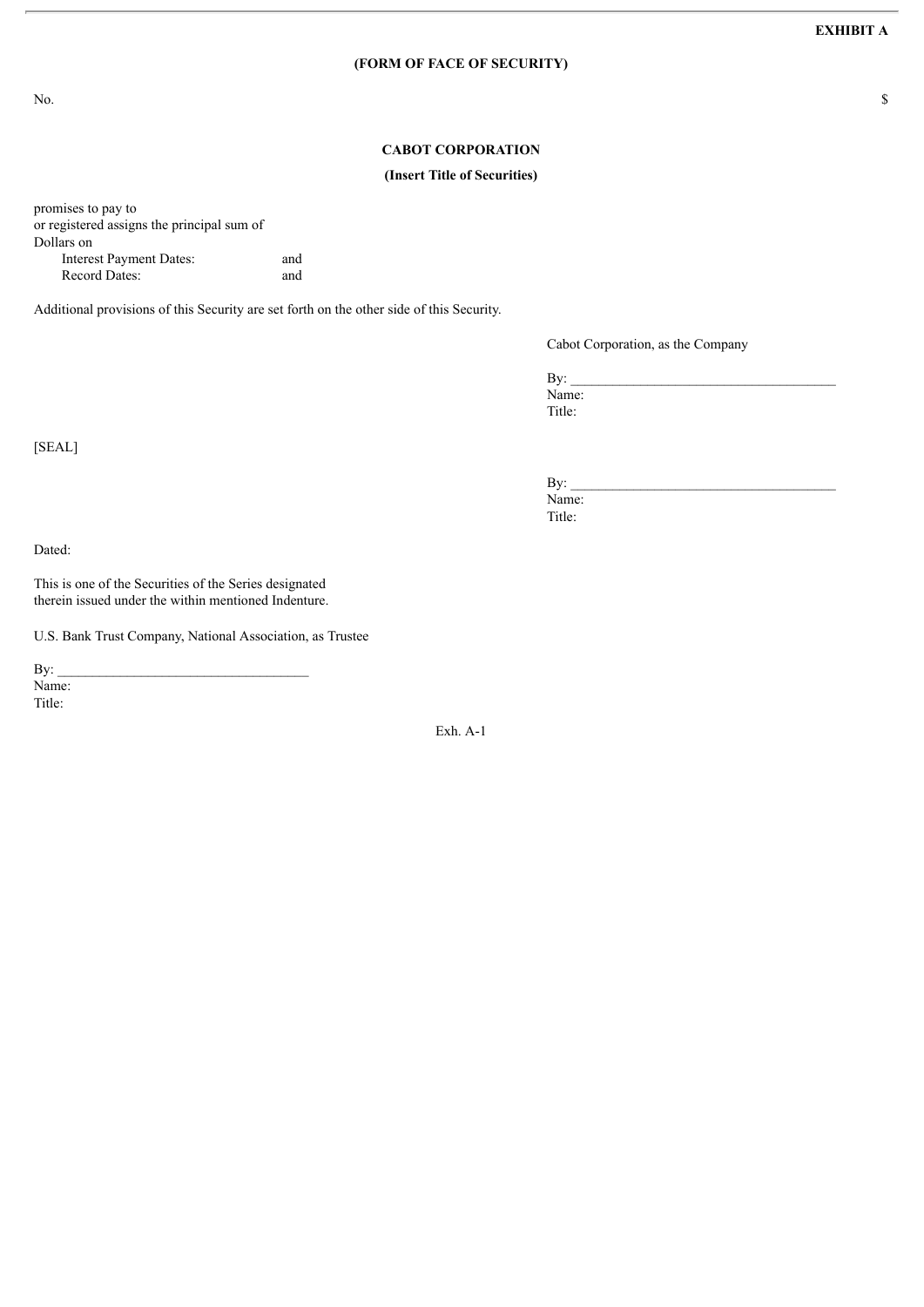## **(FORM OF REVERSE OF SECURITY) CABOT CORPORATION**

 $]$ % Due [\_\_\_]

#### 1. *Interest*

Cabot Corporation, a Delaware corporation (the "Company"), promises to pay interest on the principal amount of this Security at the rate per annum shown above. The Company will pay interest semi-annually on and of each year (the "Interest Payment Dates"), beginning on . Interest on the Security will accrue from the most recent date to which interest has been paid or, if no interest has been paid, from . Interest will be computed on the basis of a 360-day year of twelve 30-day months.

#### 2. *Method of Payment.*

The Company will pay interest on the Securities of this Series (except defaulted interest) to the persons who are registered holders of the Securities of this Series (the "Holders") at the close of business on the [\_\_\_] day of the month (the "Record Dates") next preceding the Interest Payment Date. Holders must surrender the Securities of this Series to a Paying Agent to collect principal payments. The Company will pay principal and interest in money of the United States that at the time of payment is legal tender for payment of public and private debts. However, the Company may pay principal and interest and premium, if any, by its check payable in such money. It may mail an interest check to a Holder's registered address.

#### 3. *Paying Agent and Registrar.*

Initially, U.S. Bank Trust Company, National Association, will act as Registrar and Paying Agent. The Company may change any Registrar or Paying Agent without notice. The Company may act as Registrar or Paying Agent.

#### 4. *Indenture*.

This Security is one of a duly authorized Series of Securities designated on the face hereof issued by the Company under an Indenture dated as of [ ] (the "Indenture"), between the Company and U.S. Bank Trust Company, National Association (the "Trustee"). The terms of the Securities of this Series include those stated in this Security, in the Indenture and those made part of the Indenture by reference to the TIA. The Securities of this Series are subject to all such terms and Holders are referred to this Security, the Indenture and the TIA for a statement of them. The Securities of this Series are general unsecured obligations of the Company.

## [ ] *Optional Redemption.* [If applicable, insert]

The Company may redeem all the Securities of this Series at any time or some of them from time to time at the following redemption prices (expressed in percentages of principal amount), plus accrued interest, if any, to the redemption date:

Exh. A-2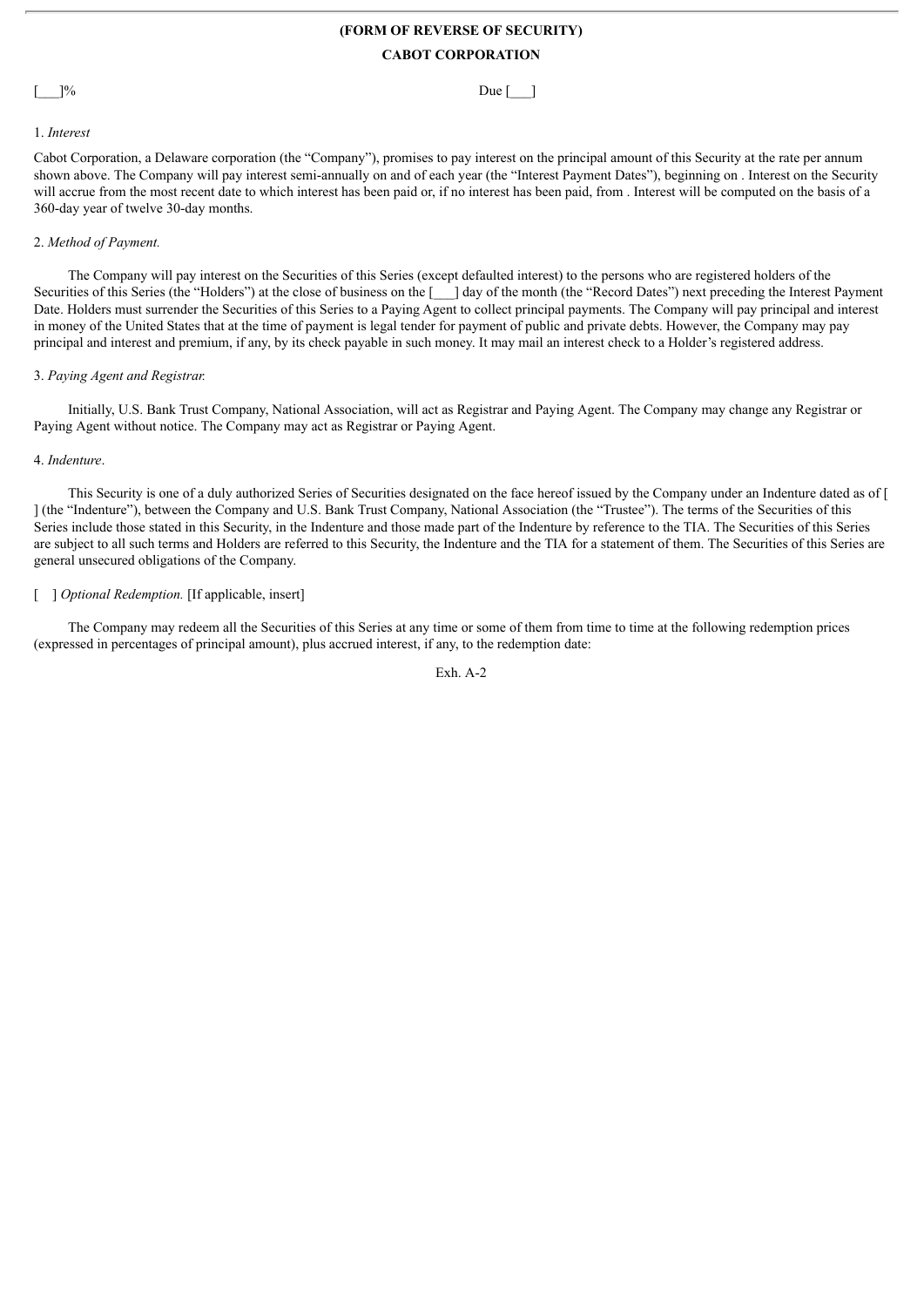| If redeemed during the 12-month period ending |            |      |            |  |
|-----------------------------------------------|------------|------|------------|--|
| Year                                          | Percentage | Year | Percentage |  |
|                                               |            |      |            |  |

and thereafter without premium.

However, the Company may not so redeem the Securities of this Series before , through refunding directly or indirectly from, or in anticipation of, money borrowed by or for the account of the Company or a Subsidiary at an interest cost (calculated in accordance with generally accepted financial practice) of % per annum or less. In the case of any redemption pursuant to this paragraph prior to , 20 , the Company will deliver to the Trustee, prior to the mailing of any notice of such redemption, an Officers' Certificate stating that such redemption will comply with this limitation.

#### [ ] *Mandatory Redemption—Sinking Fund.* [If applicable, insert]

The Company will redeem \$ principal amount of Securities of this Series on and on each thereafter through at a redemption price of 100% of principal amount, plus accrued interest, if any, to the redemption date. The Company may, at its option, receive credit towards the principal amount of the Securities of this Series to be redeemed pursuant to this paragraph in an amount equal to 100% of the principal amount (excluding premium) of any Security of this Series that the Company has delivered to the Trustee for cancellation or redemption other than pursuant to this paragraph. The Company may also so receive credit for the same Security of this Series only once.

#### [ ] *Additional Optional Redemption.* [If applicable, insert]

In addition to redemption pursuant to paragraph, the Company may redeem not more than \$ principal amount of the Securities of this Series, or such lesser amount which is a multiple of \$1,000, on, and on each thereafter through at a redemption price of 100% of principal amount, plus accrued interest, if any, to the redemption date. The right to redeem such an additional amount shall not accumulate from year to year, but shall lapse to the extent not exercised in any year it is available. At the election of the Company, any optional redemptions so made may be applied to reduce the amount of any subsequent mandatory sinking fund payment required in paragraph

## [ ] *Notice of Redemption.* [If applicable, insert]

Notice of redemption will be mailed to each Holder of a Security of the Series to be redeemed at his or her registered address or delivered by electronic transmission in accordance with the applicable procedures of the Depository at least 30 days but not more than 60 days before the redemption date. Securities of this Series in denominations larger than \$1,000 may be redeemed in part. On and after the redemption date, interest will not accrue on the Securities of this Series or portions of them called for redemption.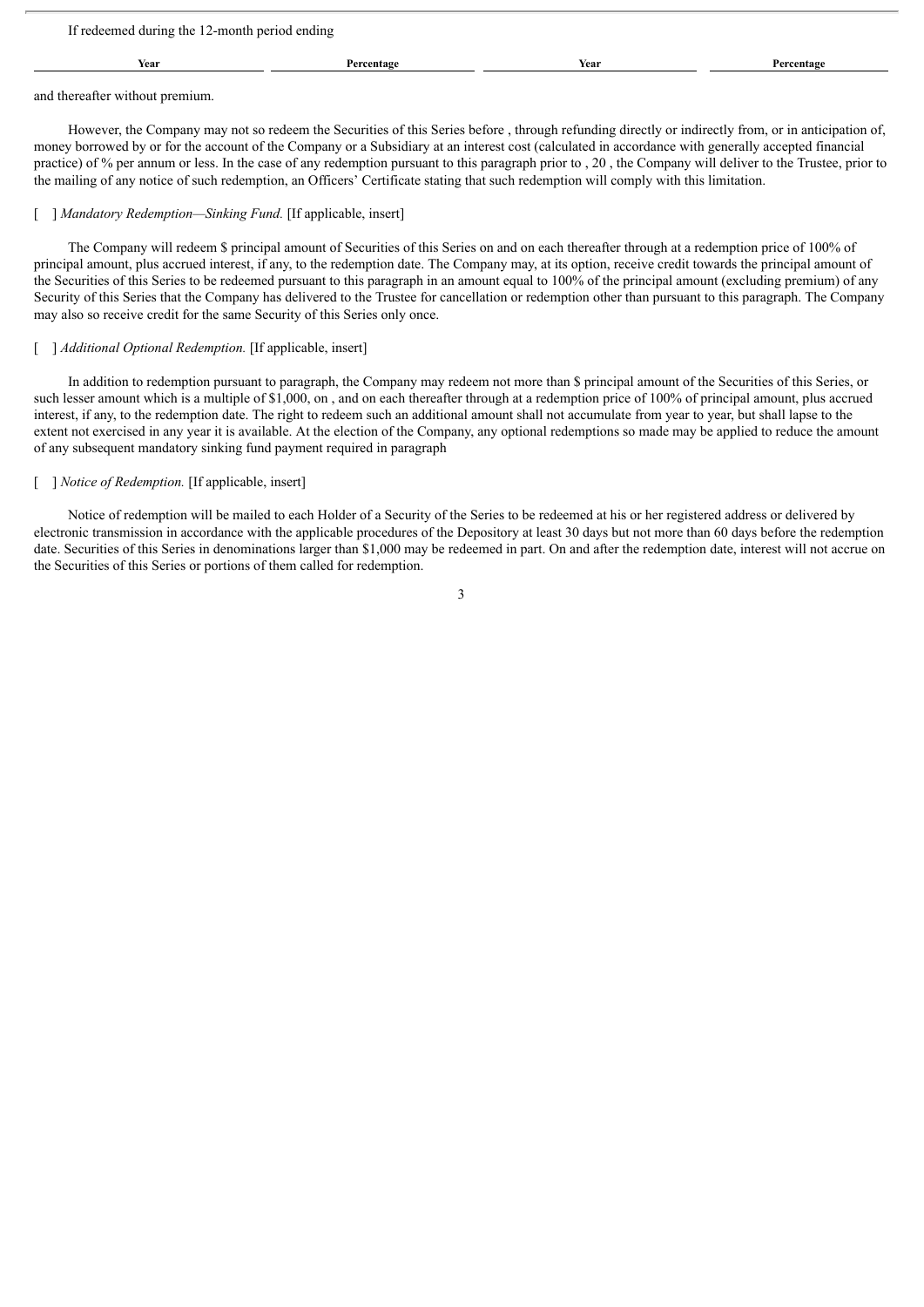#### [ ] *Denominations, Transfer, Exchange.*

The Securities of this Series are in registered form without coupons in denominations of \$1,000 and multiples of \$1,000.

A Holder may transfer or exchange a Security in accordance with the Indenture. The Registrar may require a Holder, among other things, to furnish appropriate endorsements and transfer documents and to pay any taxes and fees required by law or permitted by the Indenture.

[If applicable, insert] The Registrar need not transfer or exchange any Security selected for redemption. Also, it need not transfer or exchange any Security for a period beginning 15 days before the selection of Securities to be redeemed and ending on the day of a mailing of the notice of redemption.

#### [ ] *Persons Deemed Owners. [If applicable, insert]*

The registered Holder of a Security may be treated as the owner of it for all purposes, except as otherwise provided in paragraph 2 of this Security.

#### [ ] *Unclaimed Money.*

If money for the payment of principal or interest remains unclaimed for two years, the Trustee or Paying Agent will pay the money back to the Company at its request. After that, Holders entitled to the money must look to the Company and not to the Trustee for payment unless an abandoned property law designates another person.

#### [ ] *Amendments, Supplements and Waivers.*

Subject to certain exceptions, the Indenture or the Securities of any Series may be amended or supplemented and compliance with any provisions may be waived, in each case, as provided in the Indenture.

#### [ ] *Restrictive Covenants.*

The Indenture does not limit other unsecured debt. It does limit certain Liens and Sale-Leaseback Transactions with respect to certain property described in the Indenture.

#### [ ] *Successor Corporation.*

When a successor assumes the obligations of the Company to the Holders, the Company will be released from those obligations.

#### [ ] *Defaults and Remedies.*

An Event of Default is defined in Section 6.01 of the Indenture. If an Event of Default occurs and is continuing, the Trustee or the Holders of at least 25% in principal amount of the Securities of the Series affected may declare the principal of and accrued interest, if any, of all of the Securities of the Series to be due and payable immediately. Holders may not enforce the Indenture or this Security except as provided in the Indenture. The Trustee may require indemnity satisfactory to it from Holders who request the Trustee to enforce the Indenture or the Securities of the Series affected.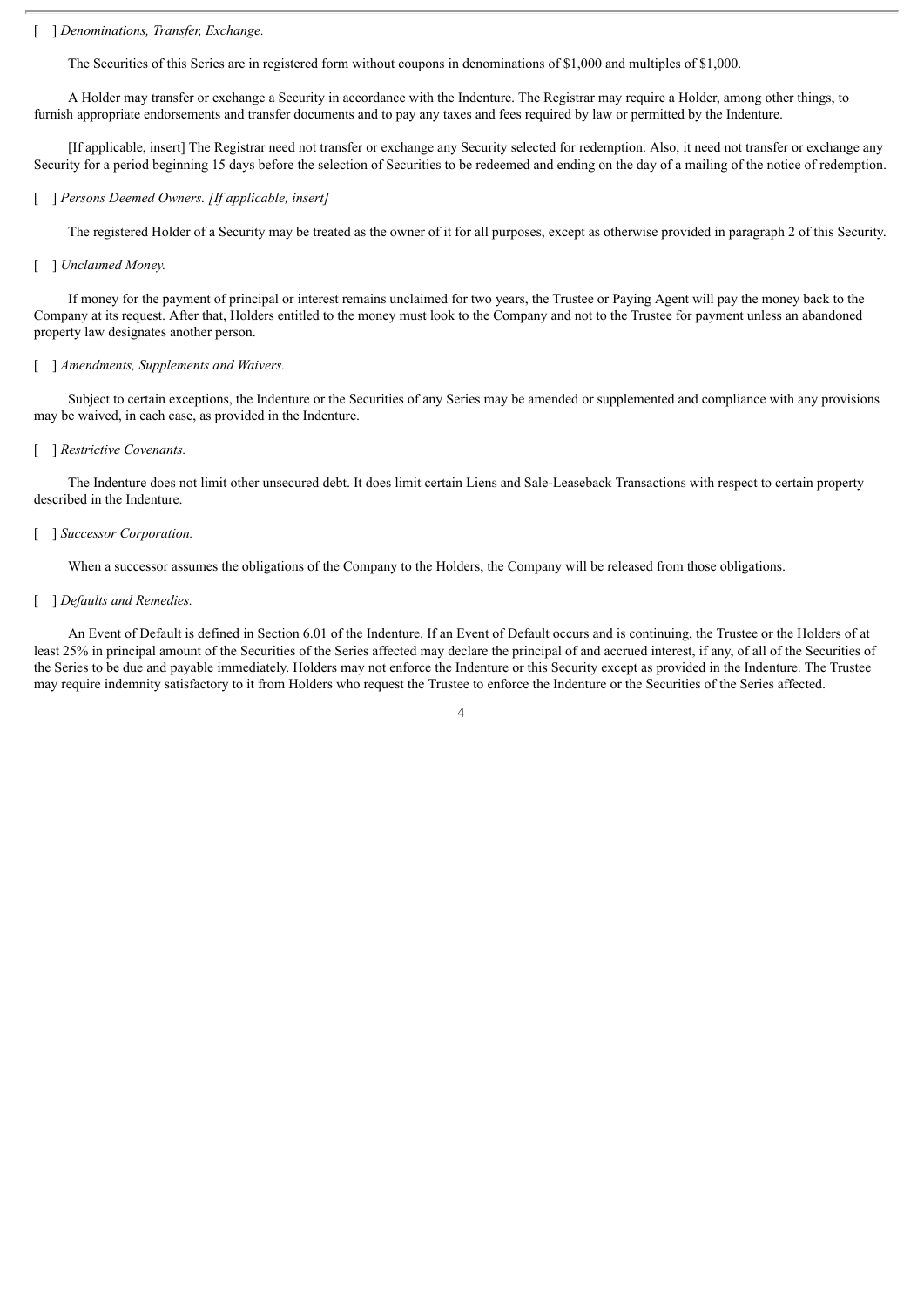Subject to certain limitations, Holders of a majority in principal amount of the Securities of a Series may direct the Trustee in its exercise of any trust or power with respect to the Securities of such Series. The Trustee may withhold from Holders notice of any continuing default (except a default in payment of principal, interest or any premium) if it determines that withholding notice is in their interests.

## [ ] *Trustee Dealings with Company.*

The Trustee, in its individual or any other capacity, may make loans to, accept deposits from and perform services for the Company or its Affiliates, and may otherwise deal with the Company or its Affiliates, as if it were not Trustee.

#### [ ] *No Recourse Against Others.*

A director, officer, employee or stockholder, as such, of the Company shall not have any liability for any obligations of the Company under the Security of any Series or the Indenture or for any claim based on, in respect of or by reason of such obligations or their creation. Each Holder by accepting a Security waives and releases all such liability. The waiver and release are part of the consideration for the issue of the Security.

#### [ ] *Authentication*.

This Security shall not be valid until authenticated by the manual signature of the Trustee.

#### [ ] *Abbreviations.*

Customary abbreviations may be used in the name of a Holder or an assignee, such as: TEN COM (tenants in common), TEN ENT (tenants by the entireties), JT TEN (joint tenants with right of survivorship and not as tenants in common), CUST (Custodian) and U/G/M/A (Uniform Gifts to Minors Act).

5

The Company will furnish to any Holder, upon written request and without charge, a copy of the Indenture. Requests may be made to:

Secretary Two Seaport Lane Suite 1400 Boston, Massachusetts 02210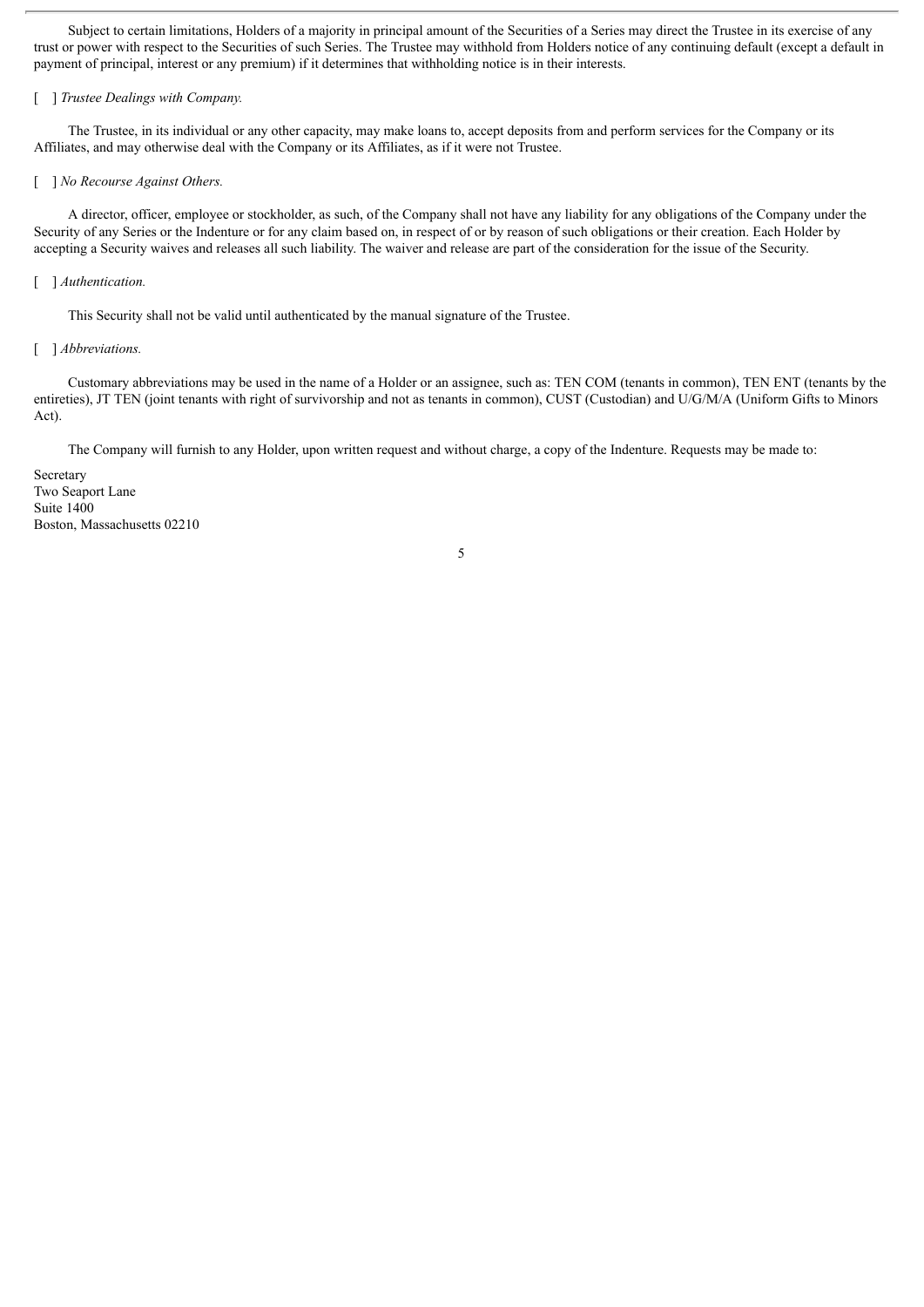## **CABOT CORPORATION**

**First Supplemental Indenture**

**Dated as of June 22, 2022**

**5.000% Notes due 2032**

<span id="page-48-0"></span>**(First Supplemental Indenture to the Indenture dated as of June 22, 2022)**

**U.S. BANK TRUST COMPANY, NATIONAL ASSOCIATION,**

**as Trustee**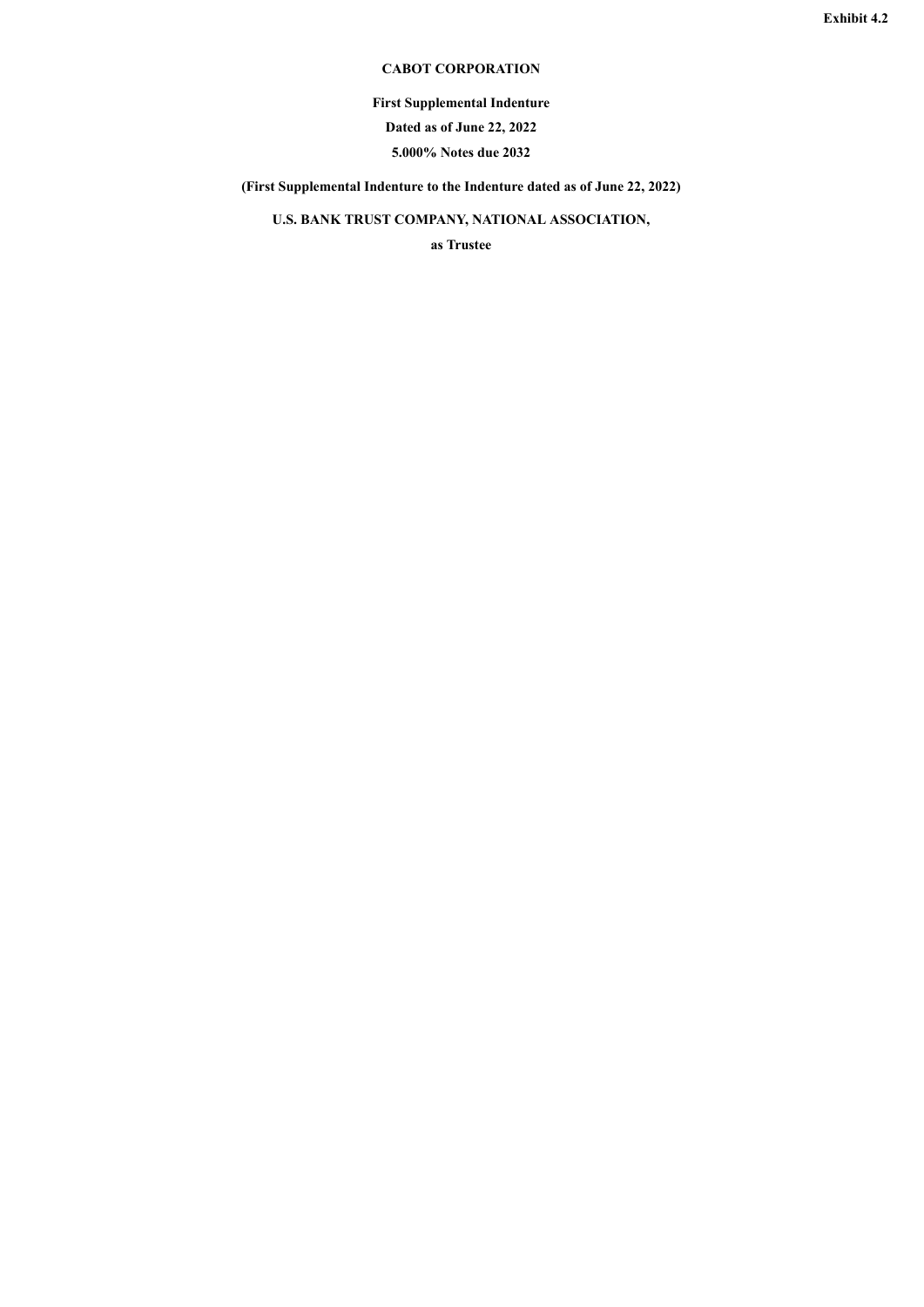FIRST SUPPLEMENTAL INDENTURE, dated as of June 22, 2022 (the "**First Supplemental Indenture**"), between Cabot Corporation, a Delaware corporation (herein called the "**Company**"), and U.S. Bank Trust Company, National Association, as Trustee (herein called the "**Trustee**");

#### **RECITALS:**

WHEREAS, the Company has heretofore executed and delivered to the Trustee an Indenture, dated as of June 22, 2022 (the "**Base Indenture**") providing for the issuance from time to time of the Company's debentures, notes or other evidences of indebtedness (herein and therein called the "**Securities**"), to be issued in one or more series as provided in the Base Indenture;

WHEREAS, Section 9.01(7) of the Base Indenture permits the Company and the Trustee to enter into an indenture supplemental to the Base Indenture to establish the form and terms of any series of Securities without notice to or consent of any Securityholder;

WHEREAS, Section 2.01 of the Base Indenture permits the form of Securities of any series to be established in an indenture supplemental to the Base Indenture;

WHEREAS, pursuant to Sections 2.01 and 2.03 of the Base Indenture, the Company desires to provide for the establishment of a new series of Securities under the Base Indenture, the form and substance of such Securities and the terms, provisions and conditions thereof to be set forth as provided in the Base Indenture and this First Supplemental Indenture;

WHEREAS, all conditions and requirements necessary to make this First Supplemental Indenture, when executed and delivered, a valid agreement of the Company, in accordance with its terms, have been performed and filled;

#### **NOW, THEREFORE, THIS FIRST SUPPLEMENTAL INDENTURE WITNESSETH:**

For and in consideration of the premises and the purchase of the Securities established by this First Supplemental Indenture by the holders thereof (the "**Holders**"), it is mutually agreed, for the equal and proportionate benefit of all such Holders, as follows:

#### **ARTICLE I**

#### **Definitions and Other Provisions of General Application**

Section 1.01 Relation to Base Indenture. This First Supplemental Indenture constitutes a part of the Base Indenture (the provisions of which, as modified by this First Supplemental Indenture), shall apply to the series of Securities established by this First Supplemental Indenture but shall not modify, amend or otherwise affect the Base Indenture insofar as it relates to any other series of Securities or modify, amend or otherwise affect in any manner the terms and conditions of the Securities of any other series.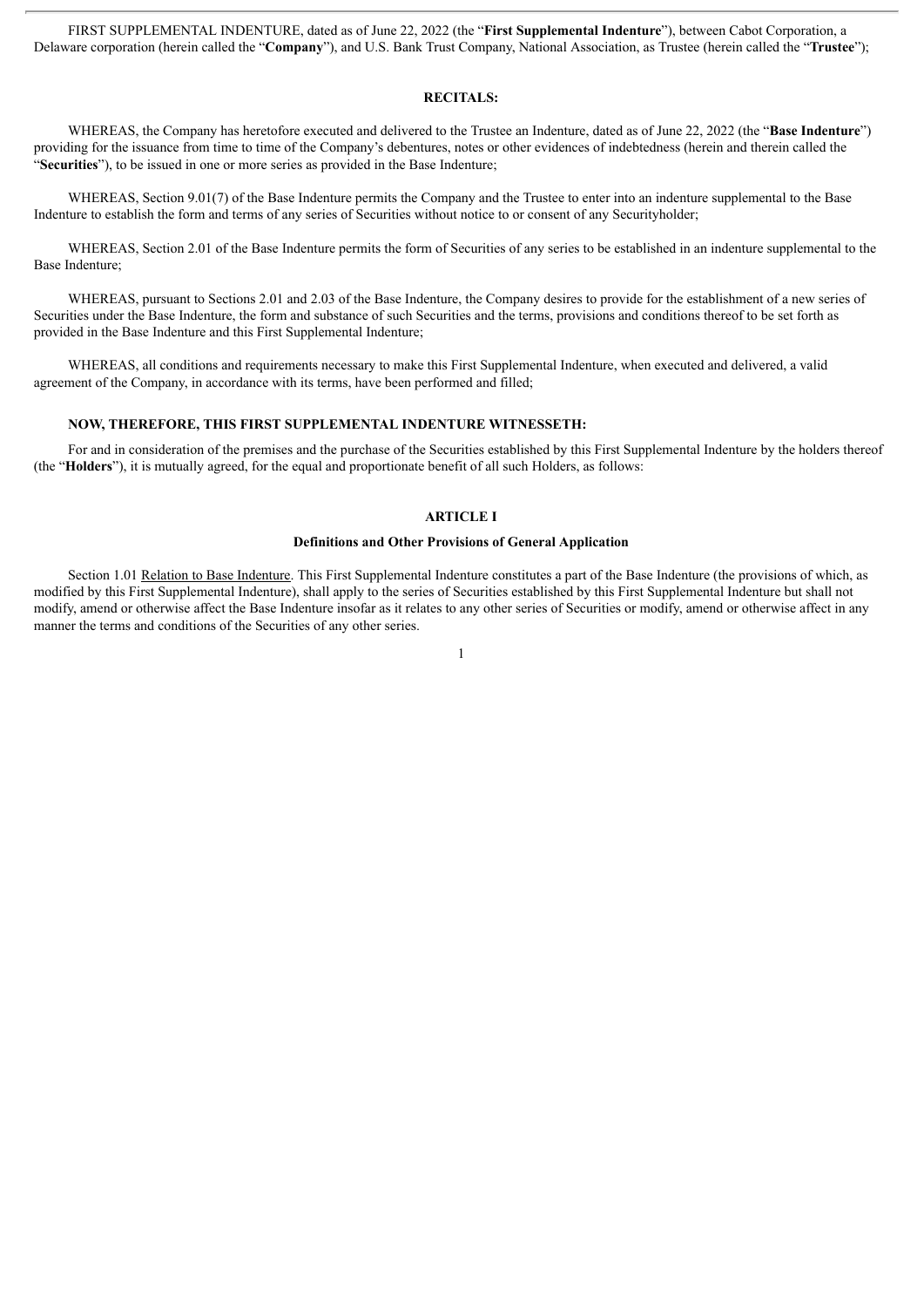Section 1.02 Definitions. For all purposes of this First Supplemental Indenture, the capitalized terms used herein (i) which are defined in this Section 1.02 have the respective meanings assigned hereto in this Section 1.02 and (ii) which are defined in the Base Indenture (and which are not defined in this Section 1.02) have the respective meanings assigned thereto in the Base Indenture. For all purposes of this First Supplemental Indenture:

(a) Unless the context otherwise requires, any reference to an Article or Section refers to an Article or Section, as the case may be, of this First Supplemental Indenture;

(b) The words "herein," "hereof" and "hereunder" and words of similar import refer to this First Supplemental Indenture as a whole and not to any particular Article, Section or other subdivision; and

(c) The terms defined in this Section 1.02(c) have the meanings assigned to them in this Section 1.02(c) and include the plural as well as the singular.

"**Change of Control**" means the occurrence of any of the following after the date of issuance of the Notes:

(1) the direct or indirect sale, lease, transfer, conveyance or other disposition (other than by way of merger or consolidation), in one or a series of related transactions, of all or substantially all of the assets of the Company and its subsidiaries taken as a whole to any "person" or "group" (as those terms are used in Section 13(d)(3) of the Exchange Act) other than to the Company or one of its subsidiaries;

(2) the consummation of any transaction (including, without limitation, any merger or consolidation) the result of which is that any "person" or "group" (as those terms are used in Section 13(d)(3) of the Exchange Act, it being agreed that an employee of the Company or any of its subsidiaries for whom shares are held under an employee stock ownership, employee retirement, employee savings or similar plan and whose shares are voted in accordance with the instructions of such employee shall not be a member of a "group" (as that term is used in Section 13(d)(3) of the Exchange Act) solely because such employee's shares are held by a trustee under said plan), other than the Company or one of its subsidiaries, becomes the "beneficial owner" (as defined in Rules 13d-3 and 13d-5 under the Exchange Act), directly or indirectly, of the Company's Voting Stock representing more than 50% of the Company's outstanding Voting Stock; *provided* that a merger shall not constitute a "change of control" under this definition if (i) the sole purpose of the merger is the reincorporation of the Company in another state and (ii) the shareholders and the number of shares of Voting Stock of the Company, measured by voting power and number of shares, owned by each of them immediately before and immediately following such merger are identical;

(3) the Company consolidates with, or merges with or into, any Person, or any Person consolidates with, or merges with or into, the Company, in any such event pursuant to a transaction in which any of the Company's outstanding Voting Stock or Voting Stock of such other Person is converted into or exchanged for cash, securities or other property, other than any such transaction where the Company's outstanding Voting Stock immediately prior to such transaction constitutes, or is converted into or exchanged for, Voting Stock representing more than 50% of the Voting Stock of the surviving Person immediately after giving effect to such transaction;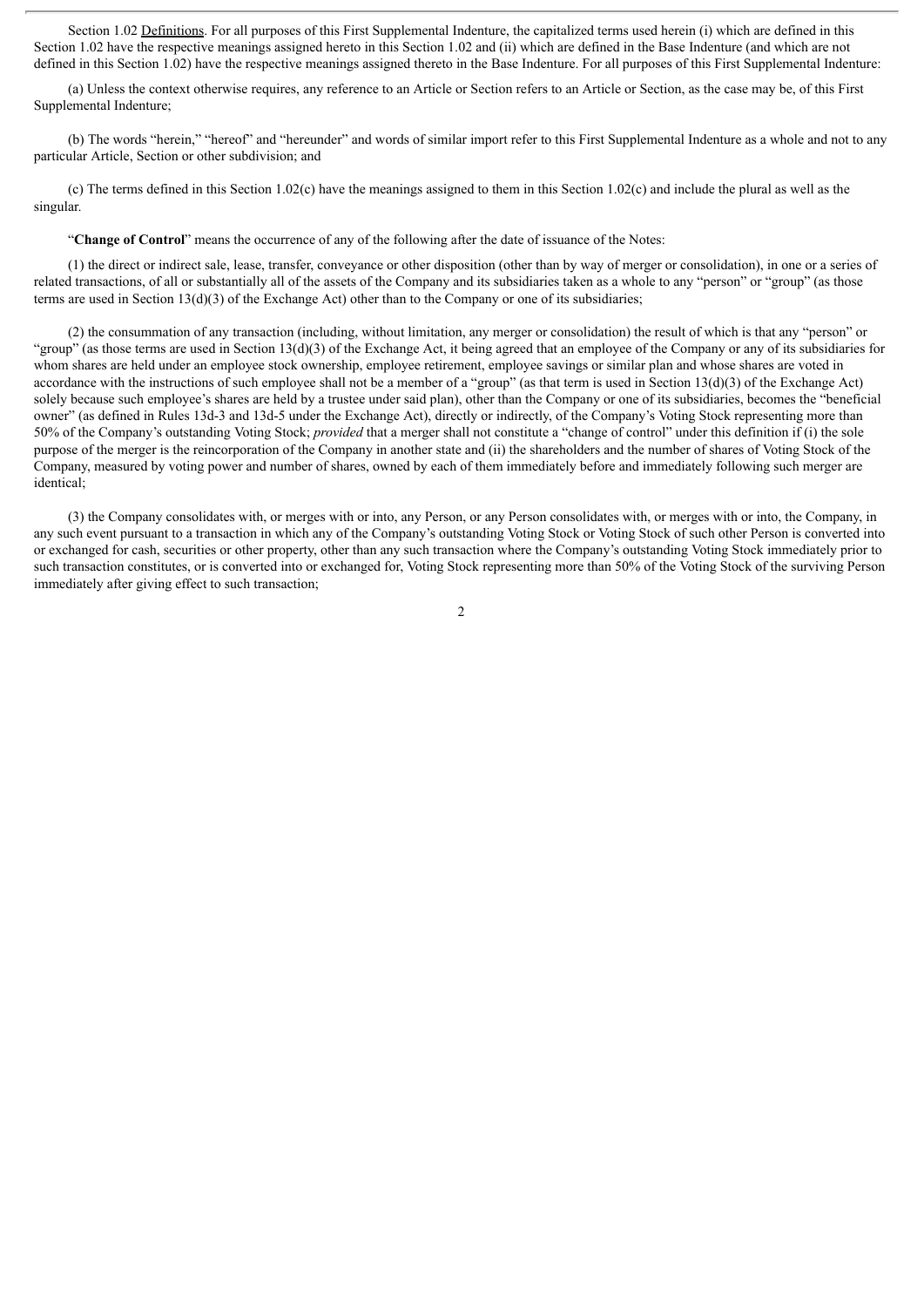(4) for so long as any of the Existing Notes remain outstanding, during any period of 24 consecutive calendar months, the majority of the members of the Board of Directors shall no longer be composed of individuals (a) who were members of the Board of Directors on the first day of such period or (b) whose nomination or election (either by a specific vote or by approval of the Company's proxy statement in which such member was named as a nominee for election as a director) to the Board of Directors was approved by (i) individuals referred to in clause (a) above or (ii) other directors described in this clause (b), in each case collectively constituting, at the time of such nomination or election, at least a majority of the Board of Directors or, if directors are nominated by a committee of the Board of Directors, constituting at the time of such nomination, at least a majority of such committee; or

(5) the adoption, by the Board of Directors or the Company's shareholders, of a plan relating to the liquidation or dissolution of the Company.

"**Change of Control Offer**" has the meaning set forth in Section 3.01.

"**Change of Control Payment**" has the meaning set forth in Section 3.01.

"**Change of Control Payment Date**" has the meaning set forth in Section 3.01.

"**Change of Control Triggering Event**" means the Notes are rated below Investment Grade by both of the Rating Agencies on any date during the period (the "**Trigger Period**") commencing on the first public announcement by the Company of any Change of Control (or pending Change of Control) and ending 60 days following consummation of such Change of Control (which Trigger Period will be extended following consummation of a Change of Control for so long as any of the Rating Agencies has publicly announced that it is considering a possible ratings downgrade); *provided* that a particular downgrade in rating shall not be deemed to have occurred in respect of a particular Change in Control (and thus shall not result in a Change of Control Triggering Event) if any of the Rating Agencies making the downgrade in rating to which this definition would otherwise apply does not announce or publicly confirm or inform the Trustee in writing at its request that the downgrade was the result, in whole or in part, of any event or circumstance comprised of or arising as a result of, or in respect of, the applicable Change of Control (whether or not the applicable Change of Control shall have occurred at the time of the Rating Event). If a Rating Agency is not providing a rating for the Notes at the commencement of any Trigger Period, the Notes will be deemed to have ceased to be called Investment Grade by such Rating Agency during that Trigger Period. Notwithstanding the foregoing, no Change of Control Triggering Event will be deemed to have occurred in connection with any particular Change of Control unless and until such Change of Control has actually been consummated.

"**Covenant Defeasance**" has the meaning set forth in Section 4.03.

"**Defeased Covenant**" and "**Defeased Covenants**" have the meanings set forth in Section 4.03.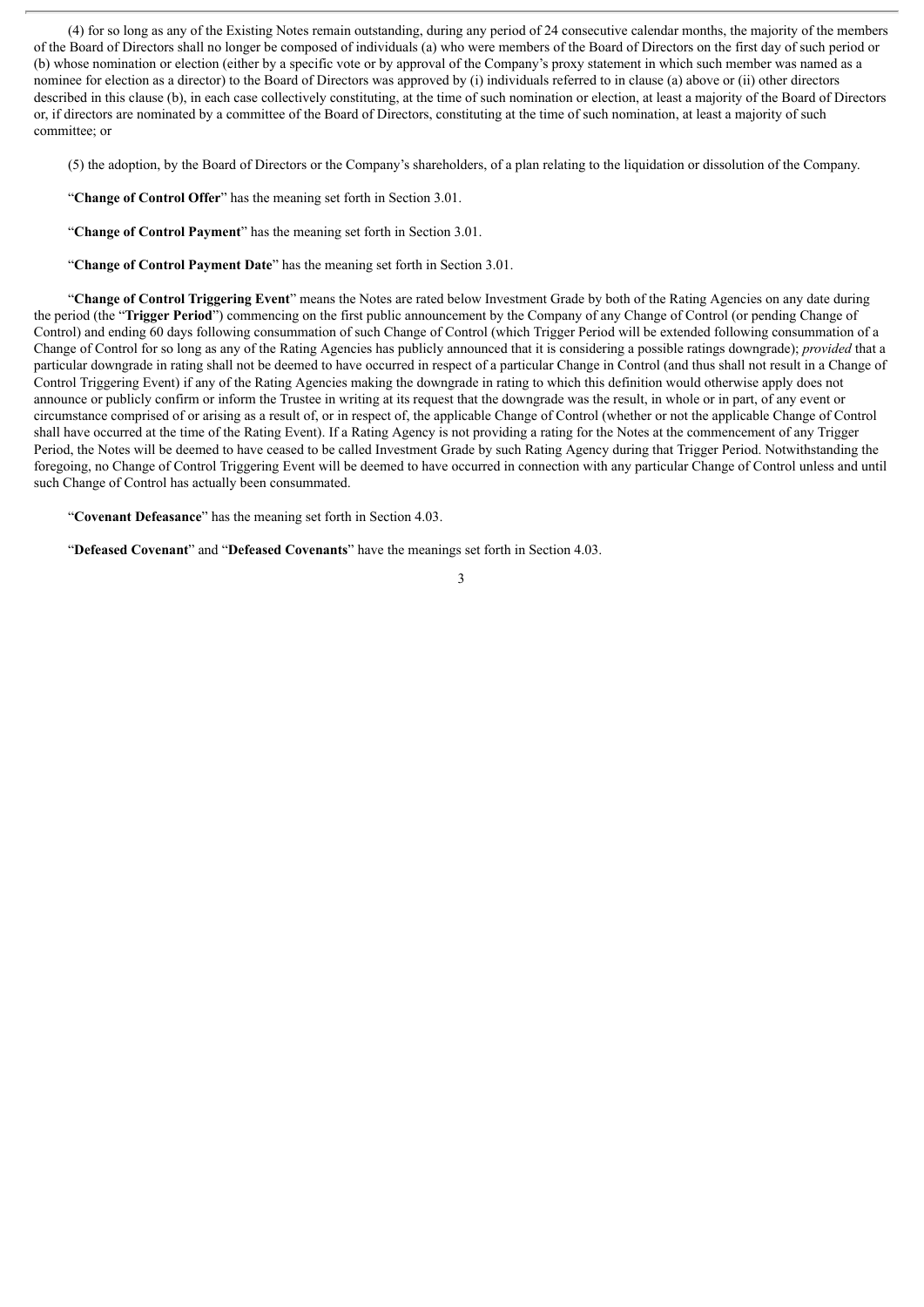"**DTC**" means the Depository Trust Company.

"**Existing Notes**" means the Company's 3.400% Senior Notes due 2026 and 4.00% Senior Notes due fiscal 2029.

"**Government Securities**" means securities that are:

(1) direct obligations of the United States of America for the timely payment of which its full faith and credit is pledged; or

(2) obligations of a Person controlled or supervised by and acting as an agency or instrumentality of the United States of America the timely payment of which is unconditionally guaranteed as a full faith and credit obligation by the United States of America,

which, in either case, are not callable or redeemable at the option of the issuers thereof, and shall also include a depository receipt issued by a bank (as defined in Section 3(a)(2) of the Securities Act of 1933, as amended), as custodian with respect to any such Government Securities or a specific payment of principal of or interest on any such Government Securities held by such custodian for the account of the holder of such depository receipt; *provided* that (except as required by law) such custodian is not authorized to make any deduction from the amount payable to the holder of such depository receipt from any amount received by the custodian in respect of the Government Securities or the specific payment of principal of or interest on the Government Securities evidenced by such depository receipt.

"**Interest Payment Date**" has the meaning set forth in Section 2.01(d).

"**Interest Period**" has the meaning set forth in Section 2.01(d).

"**Investment Grade**" means a rating of Baa3 or better by Moody's (or its equivalent under any successor rating category of Moody's) and a rating of BBB- or better by S&P (or its equivalent under any successor rating category of S&P), and the equivalent investment grade credit rating from any replacement Rating Agency or Rating Agencies selected by the Company under the circumstances permitting the Company to select a replacement agency and in the manner for selecting a replacement agency, in each case as set forth in the definition of "Rating Agency."

"**Legal Defeasance**" has the meaning set forth in Section 4.02.

"**Maturity Date**" has the meaning set forth in 2.01(c).

"**Moody's**" means Moody's Investors Service, Inc. or any successor to its rating agency business.

"**Notes**" has the meaning set forth in Section 2.01(a).

"**Person**" means any individual, corporation, partnership, limited liability company, business trust, association, joint-stock company, joint venture, trust, incorporated or unincorporated organization or government or any agency or political subdivision thereof.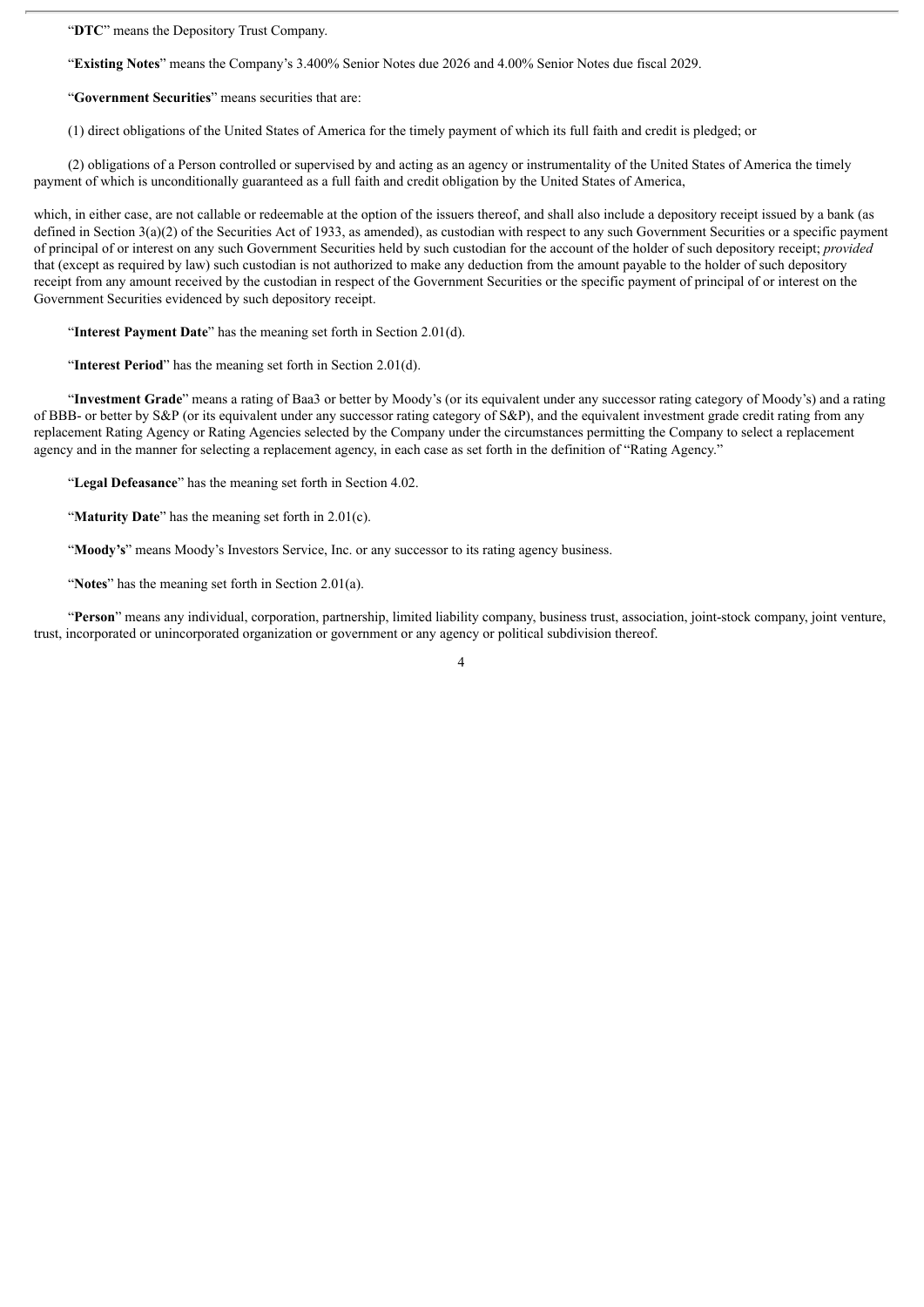"**Rating Agency**" means each of Moody's and S&P; *provided*, that if any of Moody's or S&P ceases to rate the Notes or fails to make a rating of the Notes publicly available for reasons outside of the Company's control, the Company may appoint another "nationally recognized statistical rating organization" (as defined in Section 3(a)(62) of the Exchange Act) as a replacement for Moody's or S&P, or both of them, as the case may be; *provided* that the Company shall give notice of such appointment to the Trustee.

"**Redemption Date**", when used with respect to any Note to be redeemed, means the date fixed for such redemption by or pursuant to this First Supplemental Indenture.

"**Redemption Price**", when used with respect to any Note to be redeemed, means the price at which it is to be redeemed pursuant to this First Supplemental Indenture.

"**S&P**" means S&P Global Ratings, a division of S&P Global Inc., and its successors.

"**Voting Stock**" of any specified Person as of any date means the capital stock of such Person that is at the time entitled to vote generally in the election of the board of directors of such Person.

## **ARTICLE II**

#### **General Terms and Conditions of the Notes**

Section 2.01 Terms of Notes. Pursuant to Sections 2.01 and 2.03 of the Base Indenture, there is hereby established a series of Securities, the terms of which shall be as follows:

(a) Designation. The Securities of this series shall be known and designated as the "5.000% Notes due 2032" (the "**Notes**") of the Company. The CUSIP number of the Notes is 127055 AM3.

(b) Form and Denominations. The Notes will be issued only in fully registered form, and the authorized denominations of the Notes shall be \$2,000 principal amount and any integral multiple of \$1,000 above that amount. The Notes will initially be issued in the form of one or more Global Securities substantially in the form of Annex A attached hereto, with such modifications thereto as may be approved by the authorized officer executing the same. The Notes will be denominated in U.S. Dollars and payments of principal and interest will be made in U.S. Dollars.

(c) Maturity Date. The principal amount of, and all accrued and unpaid interest (if any) on, the Notes shall be payable in full on June 30, 2032 (the "**Maturity Date**").

(d) Interest. Interest payable on any Interest Payment Date (as defined below), the Maturity Date, or if applicable, the Redemption Date shall be the amount, if any, accrued from, and including, the immediately preceding Interest Payment Date in respect of which interest has been paid or duly provided for (or from and including the original issue date of June 22, 2022, if no interest has been paid or duly provided for with respect to the Notes) but excluding such Interest Payment Date, Maturity Date or, if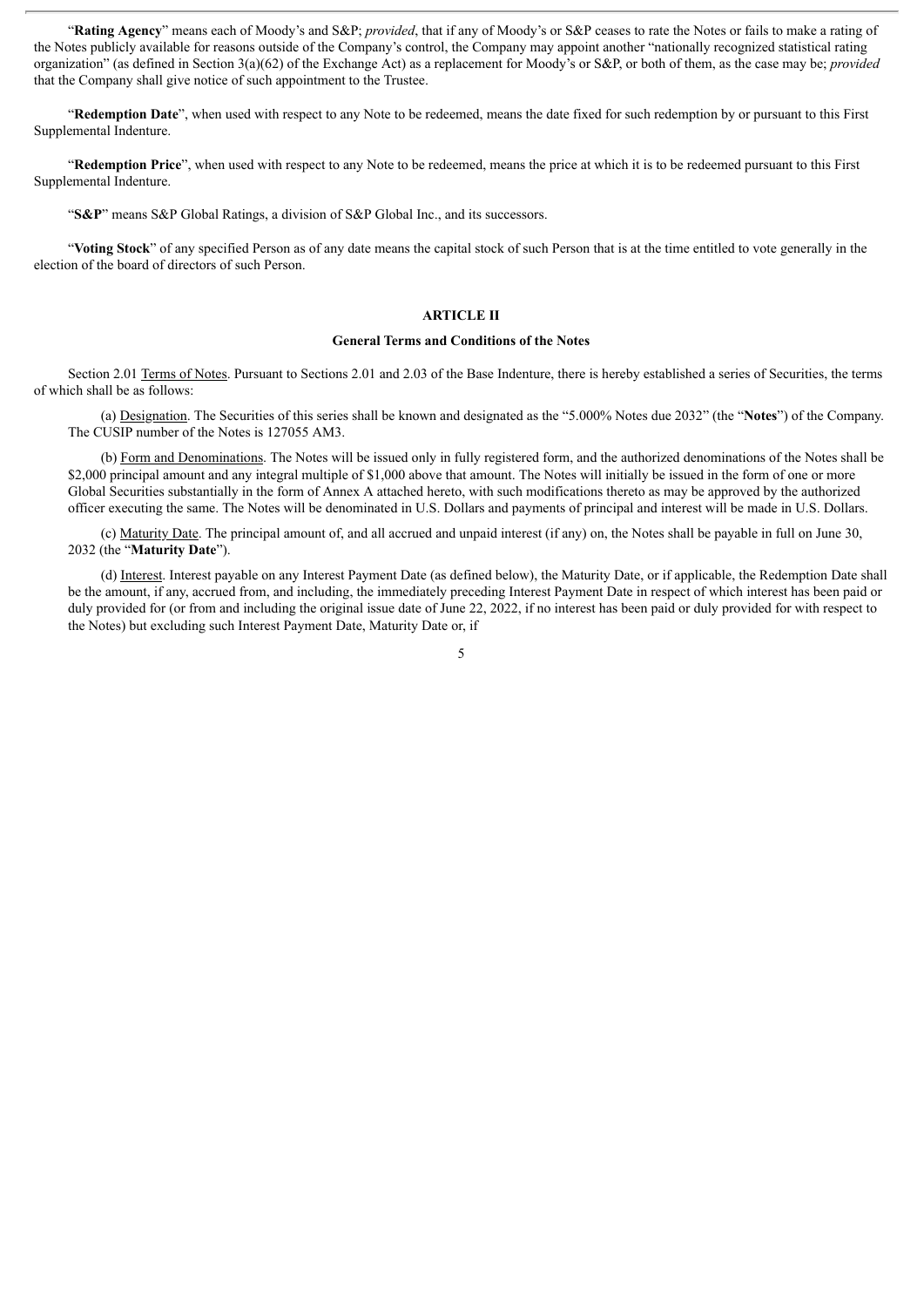applicable, Redemption Date, as the case may be (each, an "**Interest Period**"). The Notes will bear interest at the rate of 5.000% per year from the original issue date thereof to the Maturity Date. Interest on the Notes shall be payable semi-annually in arrears on June 30 and December 30 of each year, beginning on December 30, 2022 (each such date, an "**Interest Payment Date**"). The amount of interest payable for any semi-annual Interest Period will be computed on the basis of a 360-day year consisting of twelve 30-day months. The amount of interest payable for any period shorter than a full semi-annual Interest Period for which interest is computed will be computed on the basis of the actual number of days elapsed per 30-day month. In the event any Interest Payment Date on or before the Maturity Date falls on a day that is not a Business Day, the interest payment due on that date will be postponed to the next day that is a Business Day and no interest shall accrue as a result of such postponement.

In the event the Maturity Date or a Redemption Date for any Note falls on a day that is not a Business Day, then the related payments of principal, premium, if any, and interest may be made on the next succeeding date that is a Business Day (and no additional interest will accumulate on the amount payable for the period from and after the Maturity Date or a Redemption Date for such Note). Interest due on the Maturity Date or such Redemption Date (in each case, whether or not an Interest Payment Date) will be paid to the Person to whom principal of such Notes is payable.

(e) To Whom Interest is Payable. Interest shall be payable to the Person in whose name the Notes are registered at the close of business on the regular record date for such interest, which shall be June 15 or December 15 (whether or not either is a Business Day), as the case may be, next preceding the Interest Payment Date, or in the event the Notes cease to be held in the form of one or more Global Securities, at the close of business on the date 15 days prior to that Interest Payment Date, whether or not a Business Day.

(f) Sinking Fund; Holder Repurchase Right. The Notes shall not be subject to any sinking fund or analogous provision or be redeemable at the option of the Holders.

(g) Forms. The Notes shall be substantially in the form of Annex A attached hereto, with such modifications thereto as may be approved by the authorized officer executing the same.

(h) Registrar, Paying Agent and Place of Payment. The Company hereby appoints U.S. Bank Trust Company, National Association as Registrar and Paying Agent with respect to the Notes. The Notes may be surrendered for registration of transfer and for exchange at 100 Wall Street, Suite 600, New York, New York 10005 or at any other office or agency maintained by the Company for such purpose. The place of payment for the Notes shall be the Paying Agent's office in New York, New York.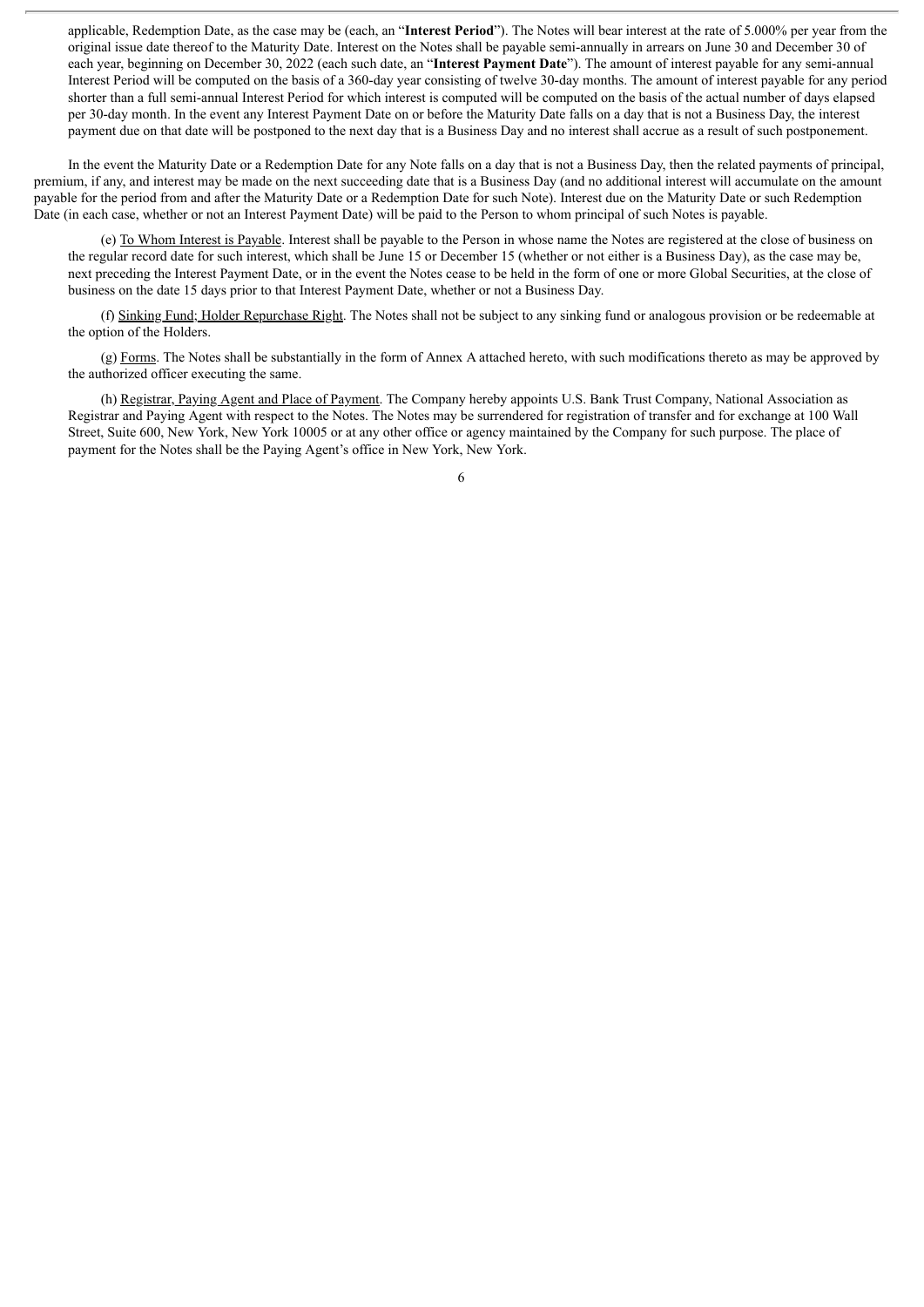#### **ARTICLE III**

#### **Change of Control Repurchase Event**

Section 3.01 Change of Control Repurchase Events. Upon the occurrence of a Change of Control Triggering Event with respect to the Notes, unless the Company is required to redeem the Notes in accordance with this First Supplemental Indenture or the terms of the Notes or the Company has exercised its right to redeem the Notes by giving notice to the Trustee in accordance with this First Supplemental Indenture, each Holder of Notes shall have the right to require the Company to purchase all or a portion of such Holder's Notes pursuant to the offer described below (the "**Change of Control Offer**"), at a purchase price equal to 101% of the principal amount thereof plus accrued and unpaid interest, if any, to, but excluding, the repurchase date (the "**Change of Control Payment**"), subject to the rights of Holders of Notes on the relevant record date to receive interest due on the relevant Interest Payment Date.

Within 30 days following the date upon which the Change of Control Triggering Event occurred with respect to the Notes, or at the Company's option, prior to any Change of Control but after the first public announcement by the Company of the pending Change of Control if a definitive agreement is in place with respect to the event constituting a Change of Control at the time of mailing (or delivery by electronic transmission in accordance with the applicable procedures of DTC) the Change of Control Offer, the Company shall be required to send, by first class mail (or electronic transmission in accordance with the applicable procedures of DTC), a notice to each Holder of Notes, with a copy to the Trustee, which notice shall govern the terms of the Change of Control Offer. Such notice shall state, among other things, the purchase date, which must be no earlier than 30 days nor later than 60 days from the date such notice is mailed (or delivered by electronic transmission in accordance with the applicable procedures of DTC), other than as may be required by law (the "**Change of Control Payment Date**"). The notice, if mailed (or delivered by electronic transmission in accordance with the applicable procedures of DTC) prior to the date of consummation of the Change of Control, shall state that the Change of Control Offer is conditioned on the Change of Control being consummated on or prior to the Change of Control Payment Date.

If such notice is delivered prior to the occurrence of a pending Change of Control stating that the Change of Control Offer is conditional on the occurrence of such Change of Control and, if applicable, such notice will state that (a) the Change of Control Payment Date may be delayed, at the Company's discretion, until such time (including more than 60 days after the date the notice was mailed or delivered, including by electronic transmission) as any or all such conditions are satisfied, (b) such purchase may not occur and such notice may be rescinded in the event that any or all such conditions are not satisfied by the Change of Control Payment Date, or by the Change of Control Payment Date as so delayed, and/or (c) such notice may be rescinded at any time in the Company's discretion in its good faith judgment any or all of such conditions will not be satisfied.

On the Change of Control Payment Date, the Company shall, to the extent lawful:

• accept or cause a third party to accept for payment all Notes or portions thereof properly tendered pursuant to the Change of Control Offer;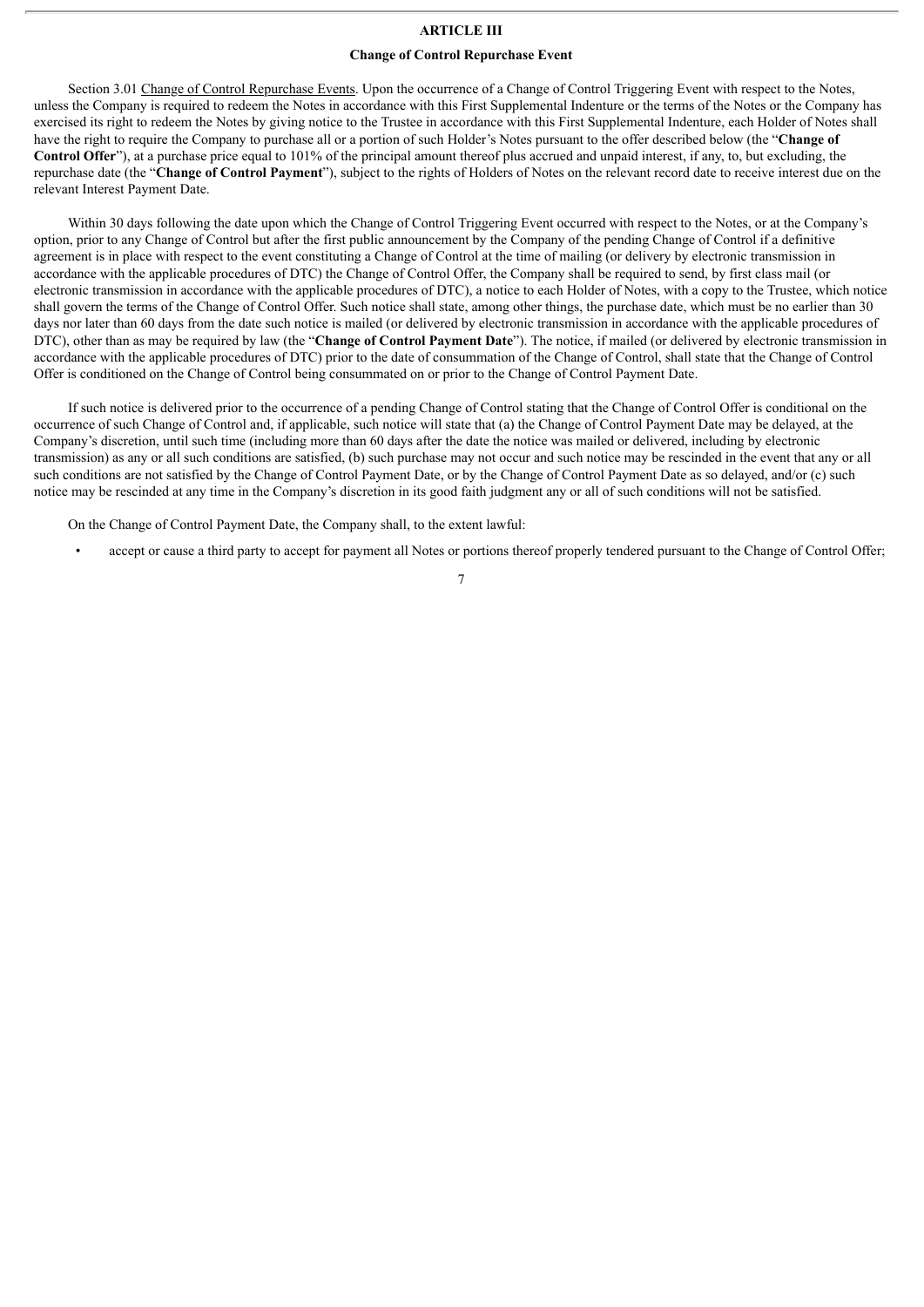- deposit or cause a third party to deposit with the Paying Agent an amount equal to the Change of Control Payment in respect of all Notes or portions of Notes properly tendered; and
- deliver or cause to be delivered to the Trustee the Notes properly accepted together with an Officers' Certificate stating the aggregate principal amount of Notes or portions of Notes being repurchased and that all conditions precedent to the Change of Control Offer and to the repurchase by the Company or by a third party of Notes pursuant to the Change of Control Offer have been complied with.

The Company shall not be required to make a Change of Control Offer with respect to the Notes if a third party makes such an offer in the manner, at the times and otherwise in compliance with the requirements for such an offer made by the Company and such third party purchases all the Notes properly tendered and not withdrawn under its offer.

The Company shall comply in all material respects with the requirements of Rule 14e-1 under the Exchange Act and any other securities laws and regulations thereunder, to the extent those laws and regulations are applicable in connection with the repurchase of the Notes as a result of a Change of Control Triggering Event. To the extent that the provisions of any such securities laws or regulations conflict with the Change of Control Offer provisions of the Notes, the Company shall comply with those securities laws and regulations and shall not be deemed to have breached its obligations under this Section 3.01 by virtue of any such conflict.

#### **ARTICLE IV**

#### **Legal Defeasance and Covenant Defeasance**

#### Section 4.01 Company's Option to Effect Legal Defeasance or Covenant Defeasance.

The Company may at its option by or pursuant to a Board Vote, at any time, with respect to the Notes, elect to have either Section 4.02 or 4.03 be applied to all outstanding Notes upon compliance with the conditions set forth below in this Article IV.

## Section 4.02 Legal Defeasance and Discharge.

Upon the Company's exercise under Section 4.01 hereof of the option applicable to this Section 4.02 with respect to the Notes, the Company shall, subject to the satisfaction of the conditions set forth in Section 4.04 hereof, be deemed to have been discharged from its obligations with respect to all outstanding Notes and the Base Indenture with respect to the Notes on the date the conditions set forth below are satisfied ("**Legal Defeasance**"). For this purpose, Legal Defeasance means that the Company shall be deemed to have paid and discharged the entire Indebtedness represented by the outstanding Notes, which shall thereafter be deemed to be "outstanding" only for the purposes of Section 4.05 hereof and the other Sections of this First Supplemental Indenture referred to in clauses (a) and (b) below, to have satisfied all its other obligations under the Notes and the Base Indenture with respect to the Notes (and the Trustee, on demand of and at the expense of the Company, shall execute proper instruments acknowledging the same) and to have cured all then existing Events of Default, except for the following provisions which shall survive until otherwise terminated or discharged hereunder: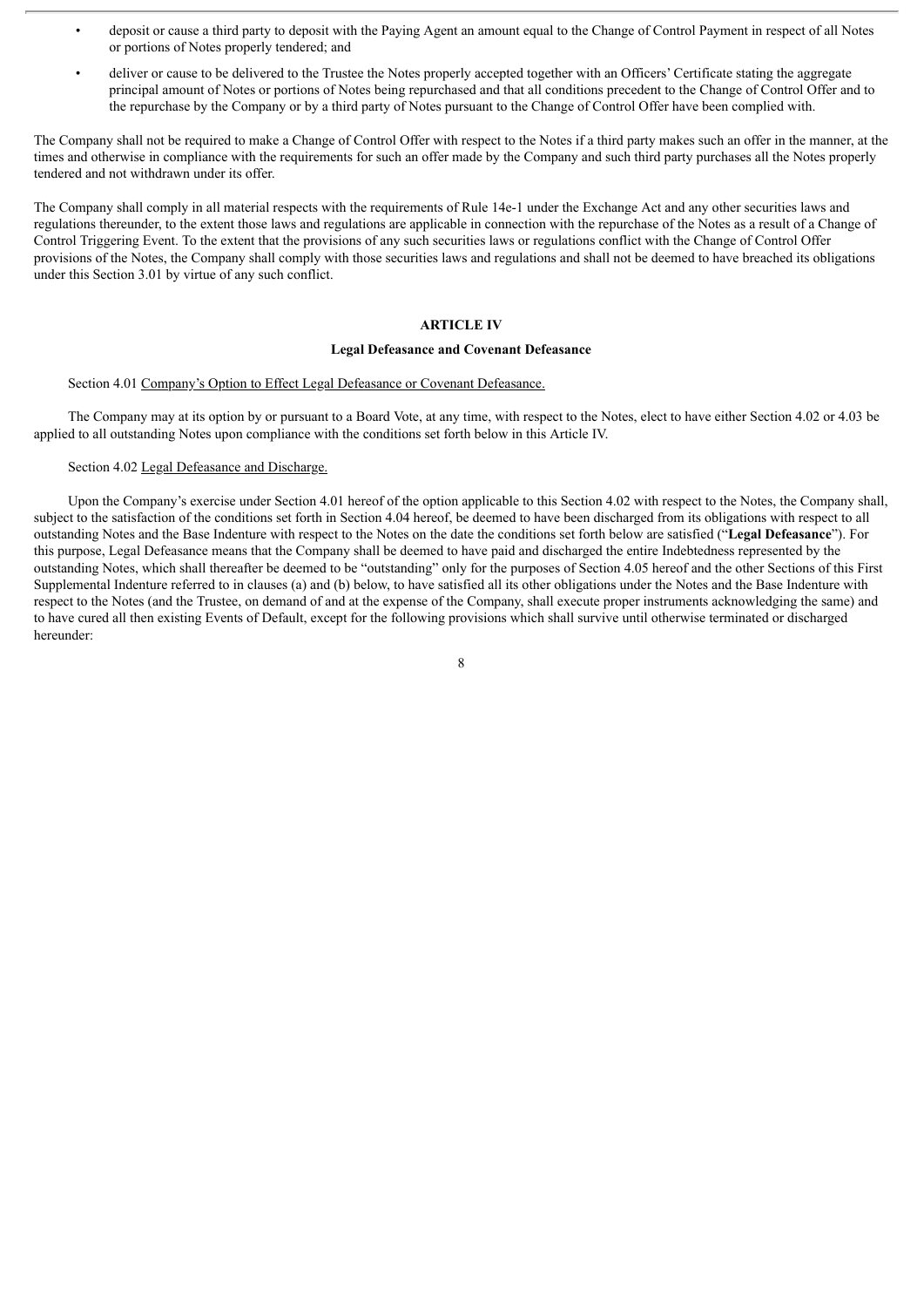(a) the rights of Holders of Notes to receive payments in respect of the principal of, premium, if any, and interest on the Notes when such payments are due solely out of the trust created pursuant to this First Supplemental Indenture referred to in Section 4.04 hereof;

(b) the Company's obligations with respect to the Notes concerning issuing temporary Notes, registration of such Notes, mutilated, destroyed, lost or stolen Notes and the maintenance of an office or agency for payment and money for security payments held in trust;

(c) the rights, powers, trusts, duties and immunities of the Trustee, and the Company's obligations in connection therewith; and

(d) this Article IV.

Subject to compliance with this Article IV, the Company may exercise its option under this Section 4.02 notwithstanding the prior exercise of its option under Section 4.03 hereof.

#### Section 4.03 Covenant Defeasance.

Upon the Company's exercise under Section 4.01 hereof of the option applicable to this Section 4.03, the Company shall, subject to the satisfaction of the conditions set forth in Section 4.04 hereof, be released from its obligations under the covenants (each, a "**Defeased Covenant**," and collectively, the "**Defeased Covenants**") contained in sections 4.03, 4.04, 4.05, 4.07 and 5.02 of the Base Indenture, with respect to the outstanding Notes on and after the date the conditions set forth in Section 4.04 hereof are satisfied ("**Covenant Defeasance**"), and the Notes shall thereafter be deemed not "outstanding" for the purposes of any direction, waiver, consent or declaration or act of Holders (and the consequences of any thereof) in connection with such Defeased Covenants, but shall continue to be deemed "outstanding" for all other purposes hereunder (it being understood that the Notes shall not be deemed outstanding for accounting purposes). For this purpose, Covenant Defeasance means that, with respect to the outstanding Notes, the Company may omit to comply with and shall have no liability in respect of any term, condition or limitation set forth in any such Defeased Covenant, whether directly or indirectly, by reason of any reference elsewhere herein to any such Defeased Covenant or by reason of any reference in any such Defeased Covenant to any other provision herein or in any other document and such omission to comply shall not constitute a Default or an Event of Default under Section 6.01 of the Base Indenture, but, except as specified above, the remainder of the Base Indenture and the Notes shall be unaffected thereby. In addition, upon the Company's exercise under Section 4.01 hereof of the option applicable to this Section 4.03 hereof, subject to the satisfaction of the conditions set forth in Section 4.04 hereof, Section 6.01(4) of the Base Indenture shall not constitute an Event of Default.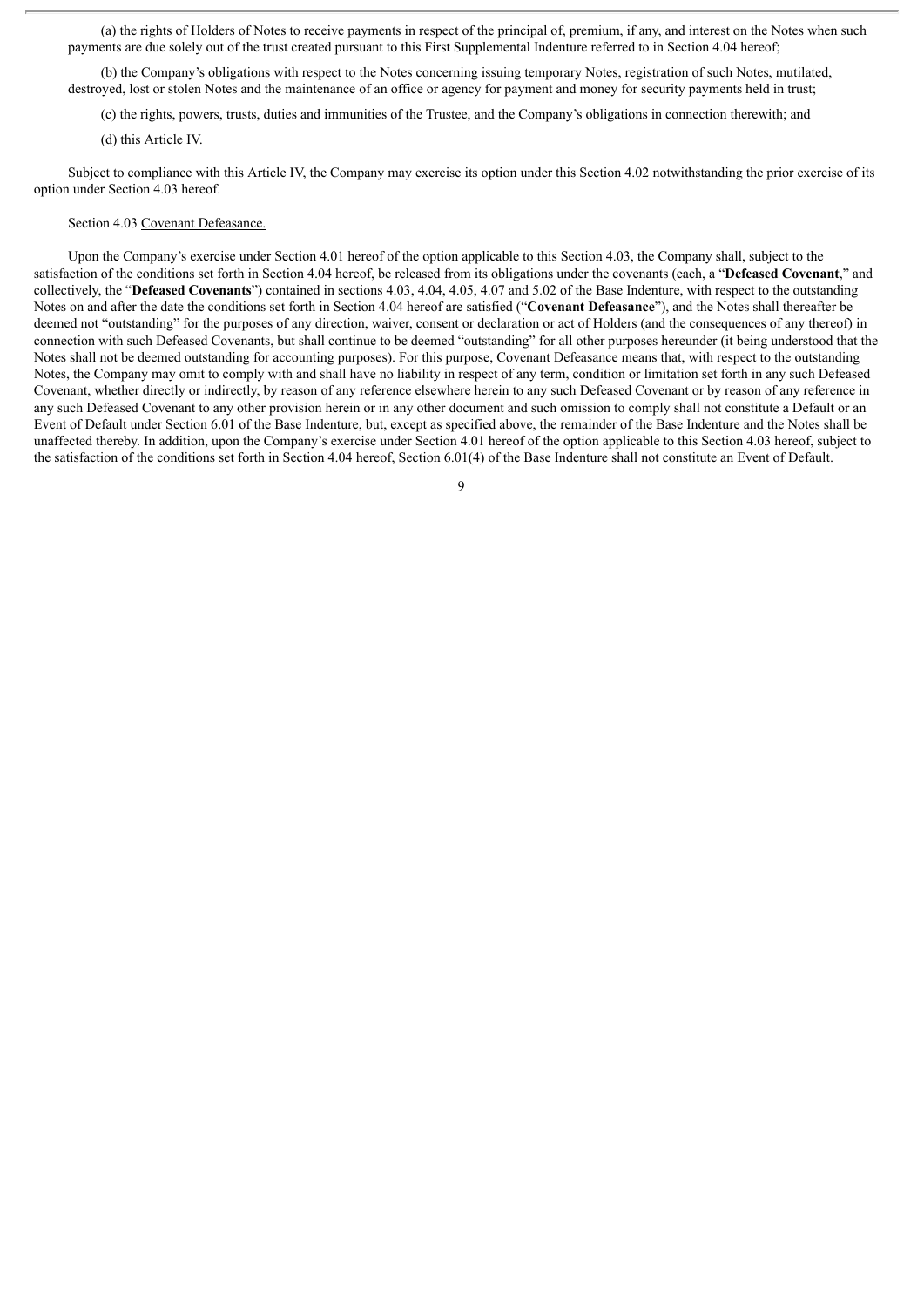Section 4.04 Conditions to Legal or Covenant Defeasance.

In order to exercise either Legal Defeasance or Covenant Defeasance under either Section 4.02 or 4.03 hereof with respect to the Notes:

(1) the Company must irrevocably deposit with the Trustee, in trust, for the benefit of the Holders of the Notes, cash in U.S. dollars, U.S. dollar-denominated Government Securities, or a combination thereof, in such amounts as will be sufficient, in the opinion of a nationally recognized investment bank, appraisal firm or firm of independent public accountants, to pay the principal of, premium, if any, and interest due on the Notes on the date of maturity or redemption thereof, as the case may be, and the Company must specify whether the Notes are being defeased to maturity or to a particular redemption date;

(2) in the case of Legal Defeasance, the Company shall have delivered to the Trustee an Opinion of Counsel reasonably acceptable to the Trustee confirming that, subject to customary assumptions and exclusions,

(a) the Company has received from, or there has been published by, the United States Internal Revenue Service a ruling, or

(b) since the issue date of the Notes, there has been a change in the applicable U.S. federal income tax law,

in either case to the effect that, and based thereon such Opinion of Counsel shall confirm that, subject to customary assumptions and exclusions, the beneficial owners of the Notes will not recognize income, gain or loss for U.S. federal income tax purposes, as applicable, as a result of such Legal Defeasance and will be subject to U.S. federal income tax on the same amounts, in the same manner and at the same times as would have been the case if such Legal Defeasance had not occurred;

(3) in the case of Covenant Defeasance, the Company shall have delivered to the Trustee an Opinion of Counsel reasonably acceptable to the Trustee confirming that, subject to customary assumptions and exclusions, the beneficial owners of the Notes will not recognize income, gain or loss for U.S. federal income tax purposes as a result of such Covenant Defeasance and will be subject to U.S. federal income tax on the same amounts, in the same manner and at the same times as would have been the case if such Covenant Defeasance had not occurred;

(4) no Default or Event of Default (other than that resulting from any borrowing of funds to be applied to make the deposit required to effect such Legal Defeasance or Covenant Defeasance and any similar and simultaneous deposit relating to other Debt and, in each case, the granting of Liens in connection therewith) shall have occurred and be continuing on the date of such deposit;

(5) such Legal Defeasance or Covenant Defeasance shall not result in a breach or violation of, or constitute a default under, any other agreement or instrument to which the Company is a party or by which it is bound (other than an Event of Default resulting from borrowing of funds to be applied to such deposit and any similar and simultaneous deposit relating to other indebtedness, and in each case, the grant of any lien securing such borrowing);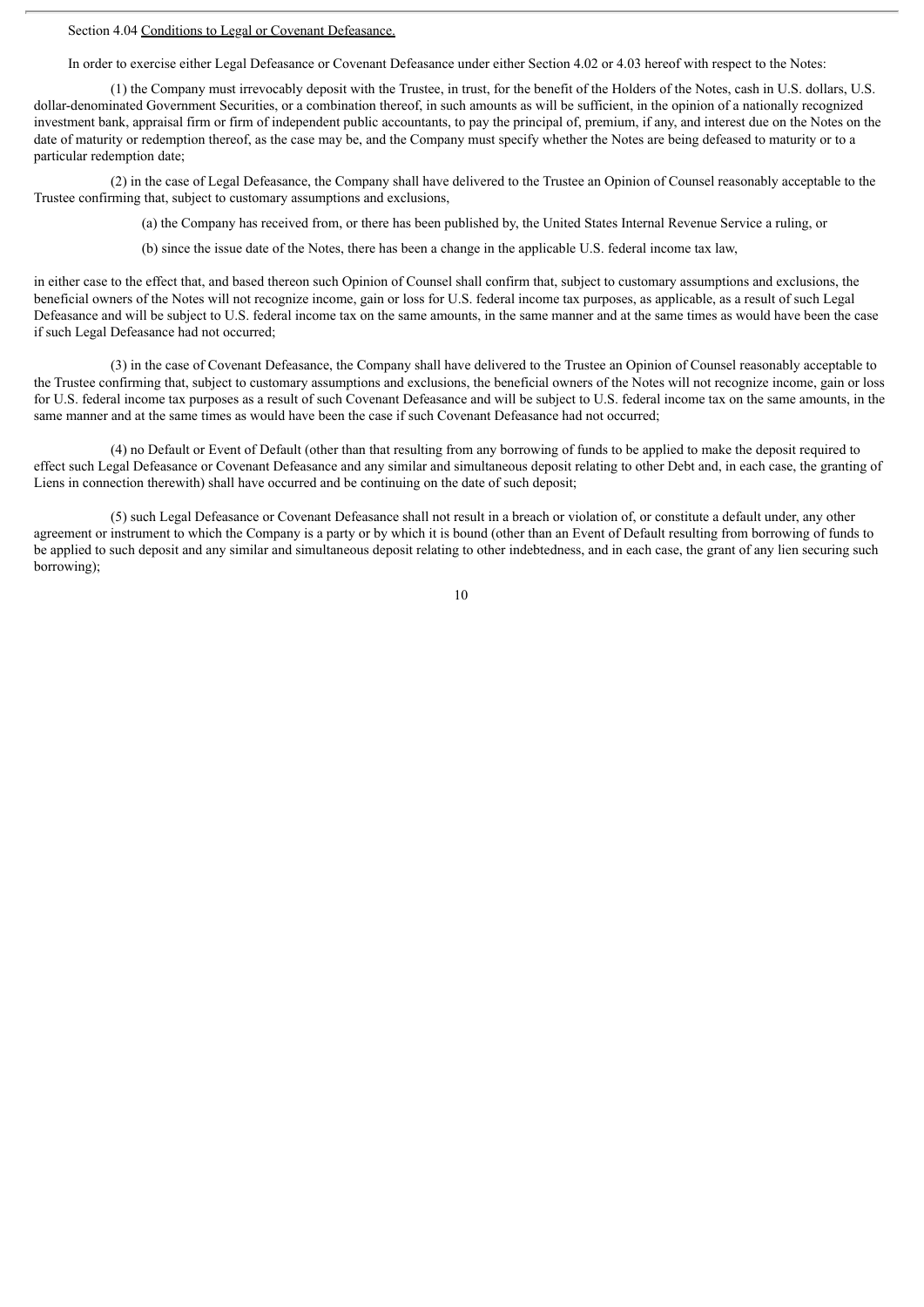(6) the Company must deliver to the Trustee an Officers' Certificate stating that the deposit was not made by the Company with the intent of defeating, hindering, delaying or defrauding any creditors of the Company or others; and

(7) the Company shall have delivered to the Trustee an Officers' Certificate and an Opinion of Counsel (which Opinion of Counsel may be subject to customary assumptions and exclusions) each stating that all conditions precedent provided for or relating to the Legal Defeasance or the Covenant Defeasance, as the case may be, have been complied with.

#### Section 4.05 Deposited Money and Government Securities to be Held in Trust; Other Miscellaneous Provisions.

Subject to Section 4.06 hereof, all money and Government Securities (including the proceeds thereof) deposited with the Trustee pursuant to Section 4.04 hereof in respect of the outstanding Notes shall be held in trust and applied by the Trustee, in accordance with the provisions of the Notes and this First Supplemental Indenture, to the payment, either directly or through any Paying Agent (including the Company acting as Paying Agent) as the Trustee may determine, to the Holders of the Notes of all sums due and to become due thereon in respect of principal, premium, if any, and interest, but such money need not be segregated from other funds except to the extent required by law.

The Company shall pay and indemnify the Trustee against any tax, fee or other charge imposed on or assessed against the cash or Government Securities deposited pursuant to Section 4.04 hereof or the principal and interest received in respect thereof other than any such tax, fee or other charge which by law is for the account of the Holders of the outstanding Notes.

Anything in this Article IV to the contrary notwithstanding, the Trustee shall deliver or pay to the Company from time to time upon the request of the Company any money or Government Securities held by it as provided in Section 4.04 hereof which, in the opinion of a nationally recognized firm of independent public accountants expressed in a written certification thereof delivered to the Trustee (which may be the opinion delivered under Section 4.04(1) hereof), are in excess of the amount thereof that would then be required to be deposited to effect an equivalent Legal Defeasance or Covenant Defeasance.

### Section 4.06 Repayment to Company.

Any money deposited with the Trustee or any Paying Agent, or then held by the Company, in trust for the payment of the principal of, premium, if any, or interest on any Note and remaining unclaimed for two years after such principal, and premium, if any, or interest has become due and payable shall be paid to the Company on its request or (if then held by the Company) shall be discharged from such trust; and the Holder of such Note shall thereafter look only to the Company for payment thereof, and all liability of the Trustee or such Paying Agent with respect to such trust money, and all liability of the Company as trustee thereof, shall thereupon cease.

#### Section 4.07 Reinstatement.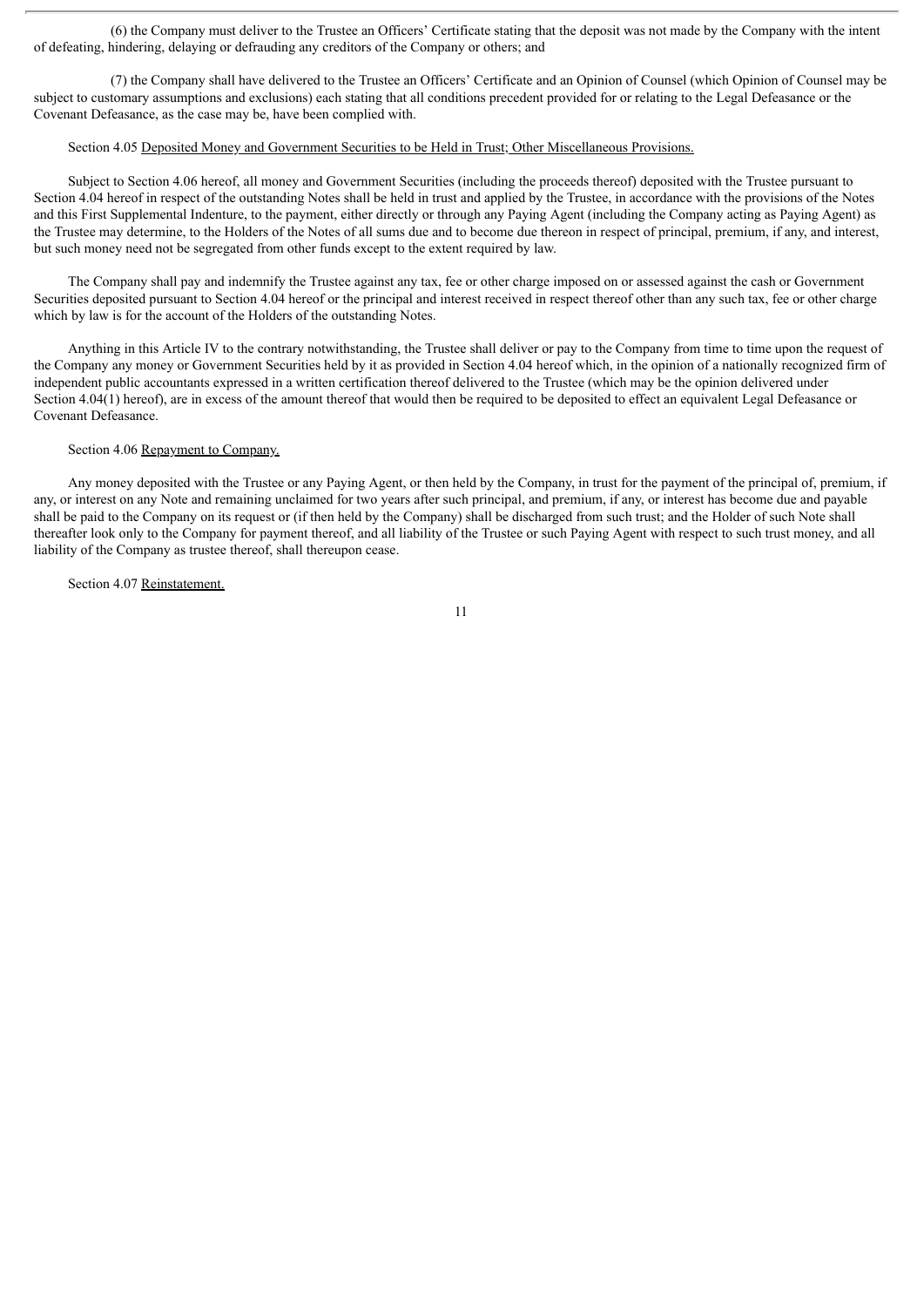If the Trustee or Paying Agent is unable to apply any U.S. dollars or Government Securities in accordance with Section 4.02 or 4.03 hereof, as the case may be, by reason of any order or judgment of any court or governmental authority enjoining, restraining or otherwise prohibiting such application, then the Company's obligations under the Base Indenture and the Notes shall be revived and reinstated as though no deposit had occurred pursuant to Section 4.02 or 4.03 hereof until such time as the Trustee or Paying Agent is permitted to apply all such money in accordance with Section 4.02 or 4.03 hereof, as the case may be; *provided* that, if the Company makes any payment of principal of, premium, if any, or interest on any Note following the reinstatement of its obligations, the Company shall be subrogated to the rights of the Holders of such Notes to receive such payment from the money held by the Trustee or Paying Agent.

## **ARTICLE V**

### **Miscellaneous**

Section 5.01 Relationship to Existing Base Indenture. The First Supplemental Indenture is a supplemental indenture within the meaning of the Base Indenture. The Base Indenture, as supplemented and amended by this First Supplemental Indenture, is in all respects ratified, confirmed and approved and, with respect to the Notes, the Base Indenture, as supplemented and amended by this First Supplemental Indenture, shall be read, taken and construed as one and the same instrument.

Section 5.02 Modification of the Existing Base Indenture. Except as expressly modified by this First Supplemental Indenture, the provisions of the Base Indenture shall govern the terms and conditions of the Notes.

Section 5.03 Governing Law. This instrument shall be governed by, and construed in accordance with, the laws of the State of New York.

Section 5.04 Counterparts. This instrument may be executed in any number of counterparts, each of which so executed shall be deemed to be an original, but all such counterparts shall together constitute but one and the same instrument.

Section 5.05 Makes No Representation. The recitals contained herein are made by the Company and not by the Trustee, and the Trustee assumes no responsibility for the correctness thereof. The Trustee makes no representation as to the validity or sufficiency of this First Supplemental Indenture (except for its execution thereof and its certificates of authentication of the Notes).

*[Signature Page Follows]*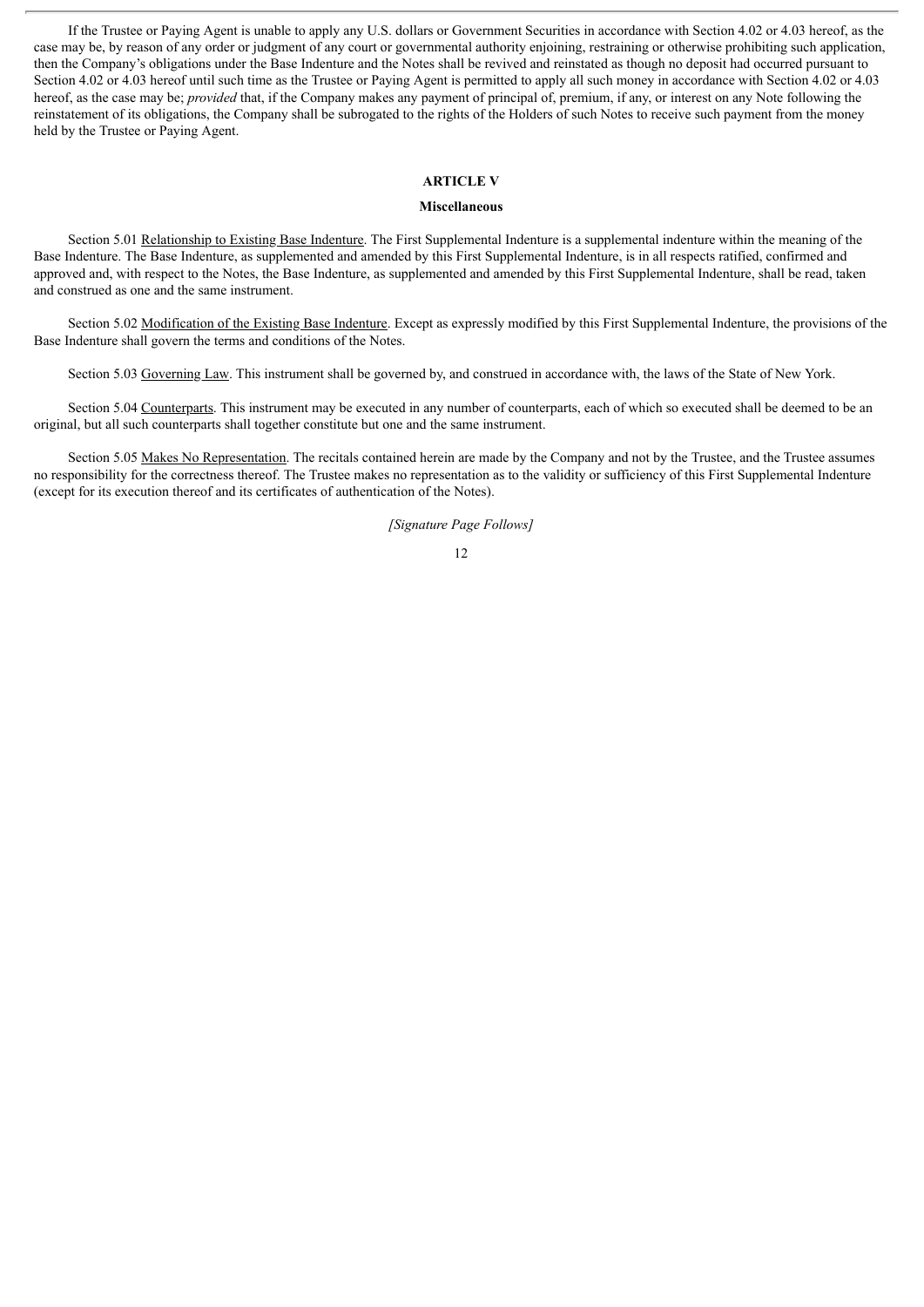IN WITNESS WHEREOF, the parties hereto have caused this First Supplemental Indenture to be duly executed, and their respective corporate seals, if applicable, to be hereunto affixed and attested, all as of the day and year first written above.

## CABOT CORPORATION

By: /s/ Erica McLaughlin Name: Erica McLaughlin Title: Senior Vice President and Chief Financial Officer

Attest: /s/ Colleen Kern

(SEAL)

U.S. BANK NATIONAL ASSOCIATION, as Trustee

By: /s/ James W. Hall Name: James W. Hall Title: Vice President

Attest: /s/ Christopher Grell

[Signature Page to First Supplemental Indenture]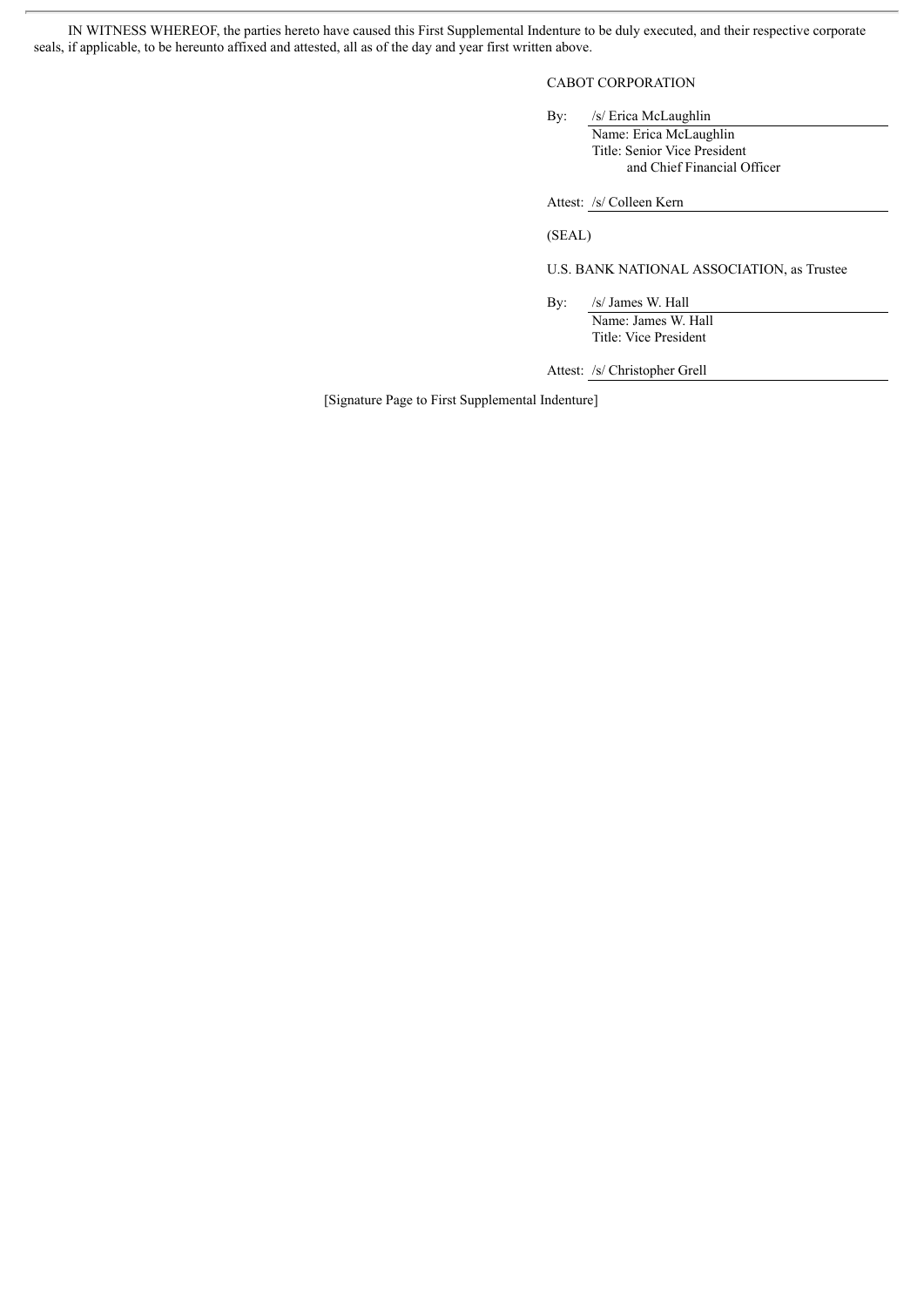THIS NOTE IS A GLOBAL SECURITY WITHIN THE MEANING OF THE INDENTURE HEREINAFTER REFERRED TO AND IS REGISTERED IN THE NAME OF THE DEPOSITORY (AS DEFINED IN THE INDENTURE) OR A NOMINEE OF THE DEPOSITORY. THIS GLOBAL SECURITY IS EXCHANGEABLE FOR SECURITIES REGISTERED IN THE NAME OF ANY PERSON OTHER THAN THE DEPOSITORY OR ITS NOMINEE ONLY IN THE LIMITED CIRCUMSTANCES DESCRIBED IN THE INDENTURE, AND, UNLESS AND UNTIL IT IS EXCHANGED IN WHOLE AND IN PART FOR SECURITIES IN DEFINITIVE FORM, MAY NOT BE TRANSFERRED EXCEPT AS A WHOLE BY THE DEPOSITORY TO A NOMINEE OF THE DEPOSITORY, BY A NOMINEE OF THE DEPOSITORY TO THE DEPOSITORY OR ANOTHER NOMINEE OF THE DEPOSITORY OR BY THE DEPOSITORY OR ANY SUCH NOMINEE TO A SUCCESSOR DEPOSITORY OR A NOMINEE OF SUCH SUCCESSOR DEPOSITORY.

UNLESS THIS CERTIFICATE IS PRESENTED BY AN AUTHORIZED REPRESENTATIVE OF THE DEPOSITORY TRUST COMPANY, A NEW YORK CORPORATION ("DTC"), TO THE COMPANY (AS DEFINED BELOW) OR ITS AGENT FOR REGISTRATION OF TRANSFER, EXCHANGE OR PAYMENT, AND ANY SECURITY ISSUED IS REGISTERED IN THE NAME OF CEDE & CO. OR IN SUCH OTHER NAME AS IS REQUESTED BY AN AUTHORIZED REPRESENTATIVE OF DTC (AND ANY PAYMENT IS MADE TO CEDE & CO. OR TO SUCH OTHER ENTITY AS IS REQUESTED BY AN AUTHORIZED REPRESENTATIVE OF DTC), ANY TRANSFER, PLEDGE OR OTHER USE HEREOF FOR VALUE OR OTHERWISE BY OR TO ANY PERSON IS WRONGFUL INASMUCH AS THE REGISTERED OWNER HEREOF, CEDE & CO., HAS AN INTEREST HEREIN.

## **CABOT CORPORATION**

#### **5.000% Notes due 2032**

No. 227055 AM3 ISIN No. US127055AM33

 $\mathbf{s}$ 

Cabot Corporation, a corporation duly incorporated and subsisting under the laws of the State of Delaware (herein called the "**Company**", which term includes any successor corporation under the Indenture hereinafter referred to), for value received, hereby promises to pay to Cede & Co., or registered assigns, the principal sum of \_\_\_\_\_\_\_\_\_\_\_\_ MILLION U.S. Dollars (U.S. \$ \_\_\_\_\_\_\_\_\_\_\_\_) on June 30, 2032 and to pay interest thereon from June 22, 2022 or from the most recent Interest Payment Date to which interest has been paid or duly provided for, semi-annually on June 30 and December 30 in each year, commencing December 30, 2022, at the rate of 5.000% per annum, until the principal hereof is paid or made available for payment.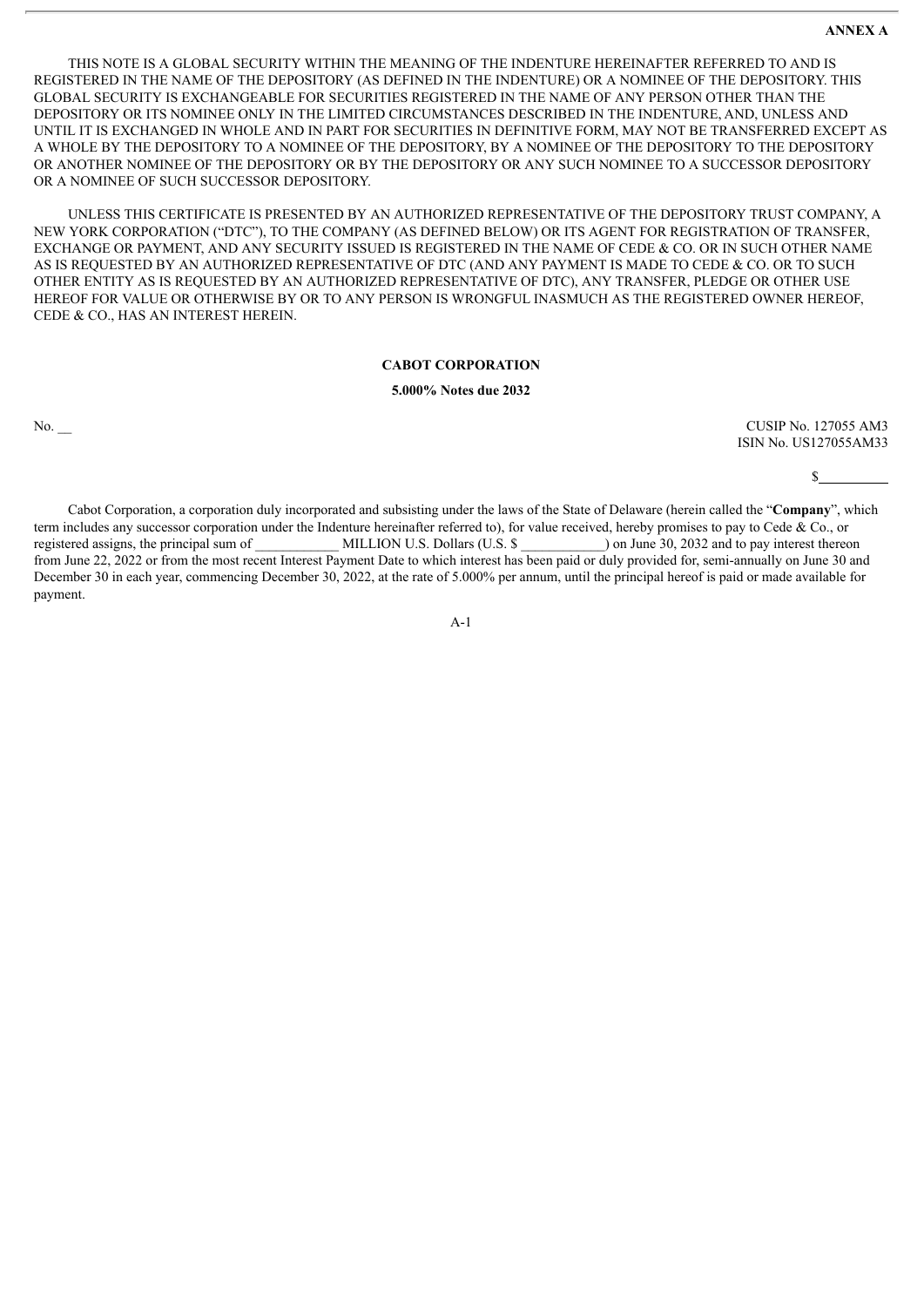The interest so payable, and punctually paid or duly provided for, on any Interest Payment Date will, as provided in such Indenture, be paid to the Person in whose name this Note (or one or more predecessor securities) is registered at the close of business on the regular record date for such interest, which shall be the June 15 or December 15 (whether or not a Business Day), as the case may be, next preceding such Interest Payment Date. Any such interest not so punctually paid or duly provided for will forthwith cease to be payable to the Holder on such regular record date and may either be paid to the Person in whose name this Note (or one or more predecessor securities) is registered at the close of business on a special record date for the payment of such defaulted interest to be fixed by the Trustee, notice whereof shall be given to Holders of Notes of this series not less than five days prior to such special record date, or be paid at any time in any other lawful manner not inconsistent with the requirements of any securities exchange on which the Notes of this series may be listed, and upon such notice as may be required by such exchange, all as more fully provided in the Indenture.

Payment of the principal of (and premium, if any) and interest on this Note shall be made at the office or agency of the Trustee maintained for that purpose in New York, New York, in such currency of the United States of America as at the time of payment is legal tender for payment of public and private debts; *provided*, *however*, for so long as the Notes are represented in global form by one or more Global Securities, all payments of principal (and premium, if any) and interest shall be made by wire transfer of immediately available funds to the Depository or its nominee, as the case may be, as the registered owner of the Global Security representing such Notes. In the event that definitive Notes shall have been issued, all payments of principal (and premium, if any) and interest shall be made by wire transfer of immediately available funds to the accounts of the registered Holders thereof; *provided* that the Company may at its option pay interest by check to the registered address of each Holder of a definitive Note.

Reference is hereby made to the further provisions of this Note set forth on the reverse hereof, which further provisions shall for all purposes have the same effect as if set forth at this place.

Unless the certificate of authentication hereon has been executed by the Trustee referred to on the reverse hereof by manual signature, this Note shall not be entitled to any benefit under the Indenture or be valid or obligatory for any purpose.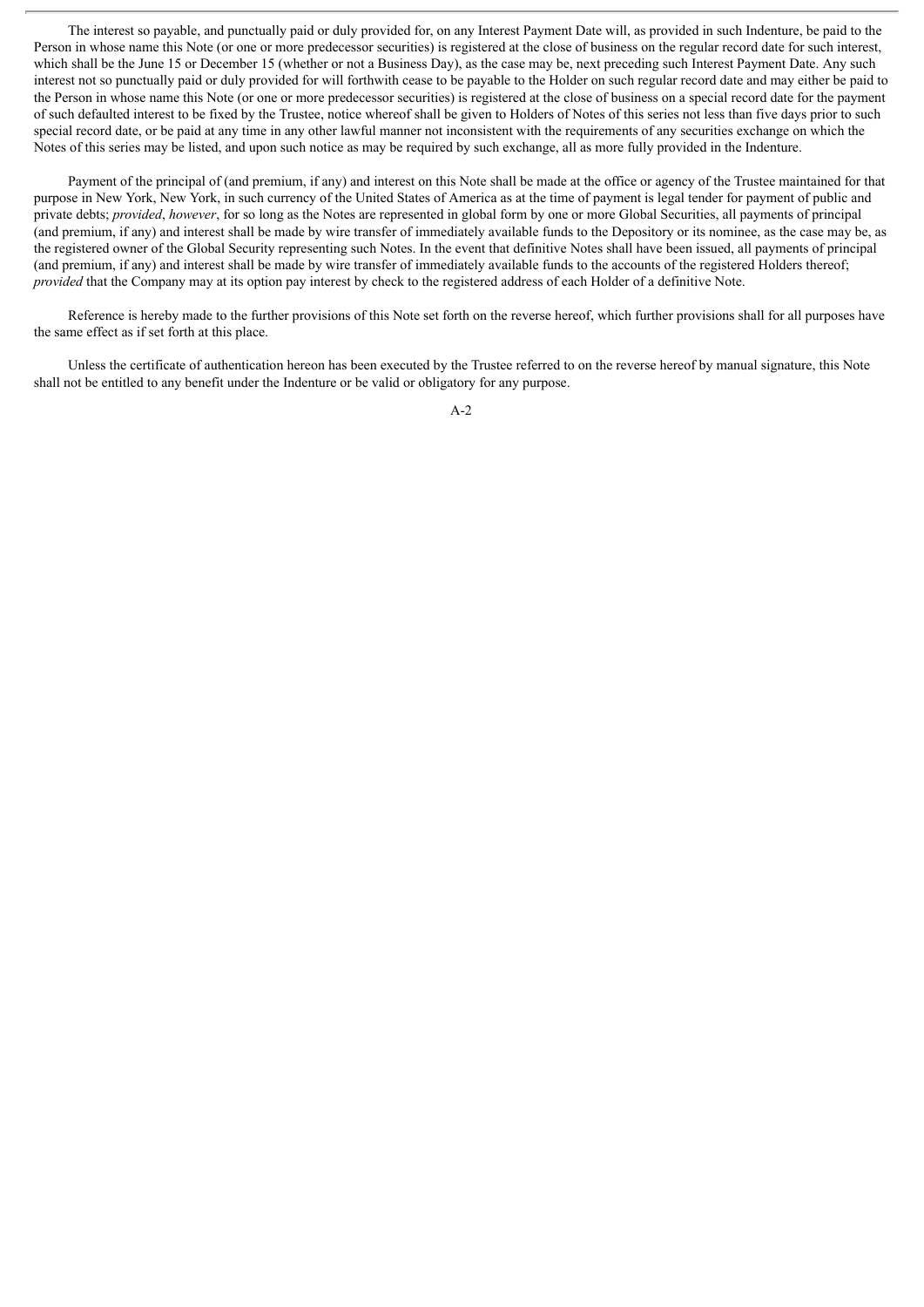IN WITNESS WHEREOF, the Company has caused this instrument to be duly executed under its corporate seal.

## CABOT CORPORATION

By:

Name:

Title:

By:

Name: Title:

This is one of the Securities of the series designated therein issued under the within mentioned Indenture.

U.S. BANK NATIONAL ASSOCIATION, as Trustee

By:

Name: Title:

A-3

[Seal]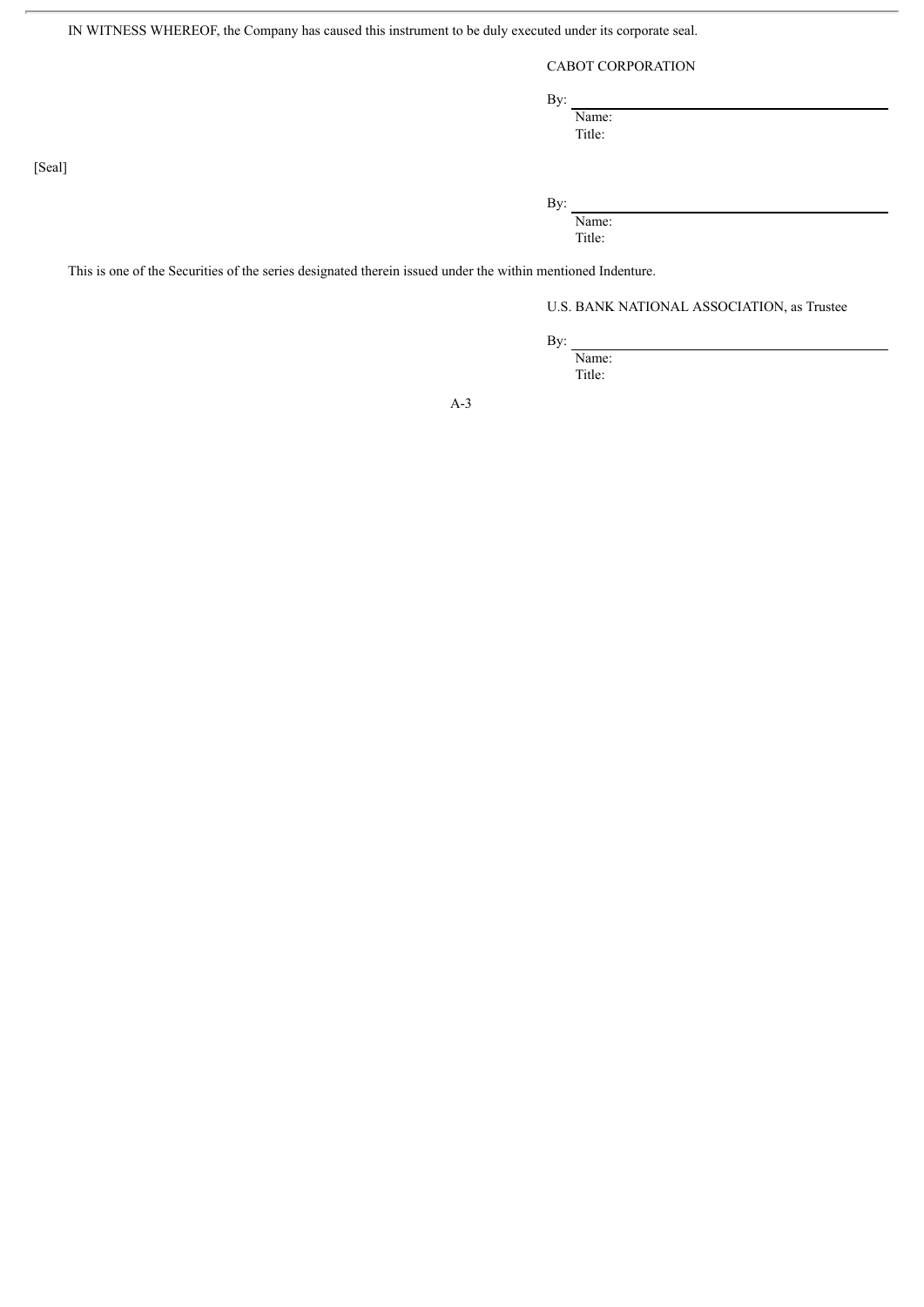#### **[Form of Reverse of 2032 Note]**

This Note is one of a duly authorized issue of securities of the Company (the "**Notes**"), issued and to be issued in one or more series under an Indenture, dated as of June 22, 2022 (the "**Base Indenture**", which term shall have the meaning assigned to it in such instrument), as supplemented by a First Supplemental Indenture, dated as of June 22, 2022 (the "**First Supplemental Indenture**", and, together with the Base Indenture, the "**Indenture**"), between the Company and U.S. Bank Trust Company, National Association, as Trustee (the "**Trustee**", which term includes any successor trustee under the Indenture), and reference is hereby made to the Indenture for a statement of the respective rights, limitations of rights, obligations, duties and immunities thereunder of the Company, the Trustee and the Holders of the Notes and of the terms upon which the Notes are, and are to be, authenticated and delivered. This Note is one of the series designated on the face hereof, initially limited in aggregate principal amount to \$400,000,000. The Company may at any time issue additional securities under the Indenture in unlimited amounts having the same terms as the Notes (except that if such additional securities are not treated as fungible with the Notes for U.S. federal income tax purposes, the additional securities will be assigned a different CUSIP and/or ISIN number or other identification number) so that such additional securities shall be consolidated with the Notes, including for purposes of voting and redemption; *provided* that no additional securities of a series may be issued if an Event of Default has occurred and is continuing with respect to such series of securities. Any such additional securities shall, together with the outstanding Notes, constitute a single series of debt securities under the Indenture.

Prior to March 30, 2032 (3 months prior to the Maturity Date) (the "**Par Call Date**"), the Notes of this series are subject to redemption, at the option of the Company, in whole or in part, at any time and from time to time, upon not less than 10 nor more than 60 days' prior notice mailed (or delivered by electronic transmission in accordance with the applicable procedures of DTC) to each Holder of Notes to be redeemed at his address as it appears in the register, at a Redemption Price (expressed as a percentage of principal amount and rounded to three decimal places) equal to the greater of (1) (a) the sum of the present values of the remaining scheduled payments of principal and interest thereon discounted to the Redemption Date (assuming the notes matured on the Par Call Date) on a semi-annual basis (assuming a 360-day year consisting of twelve 30-day months) at the Treasury Rate (as defined below), plus 35 basis points; *less* (b) interest accrued to the date of redemption and (2) 100% of the principal amount of the Notes to be redeemed, *plus*, in either case, accrued and unpaid interest thereon to, but excluding, the Redemption Date.

On or after the Par Call Date, the Notes of this series are subject to redemption, at the option of the Company, in whole or in part, at any time and from time to time, at a Redemption Price equal to 100% of the principal amount of the Notes being redeemed, plus accrued and unpaid interest thereon, if any, to, but excluding, the Redemption Date.

"**Treasury Rate**" means, with respect to any redemption date, the yield determined by the Company in accordance with the following two paragraphs.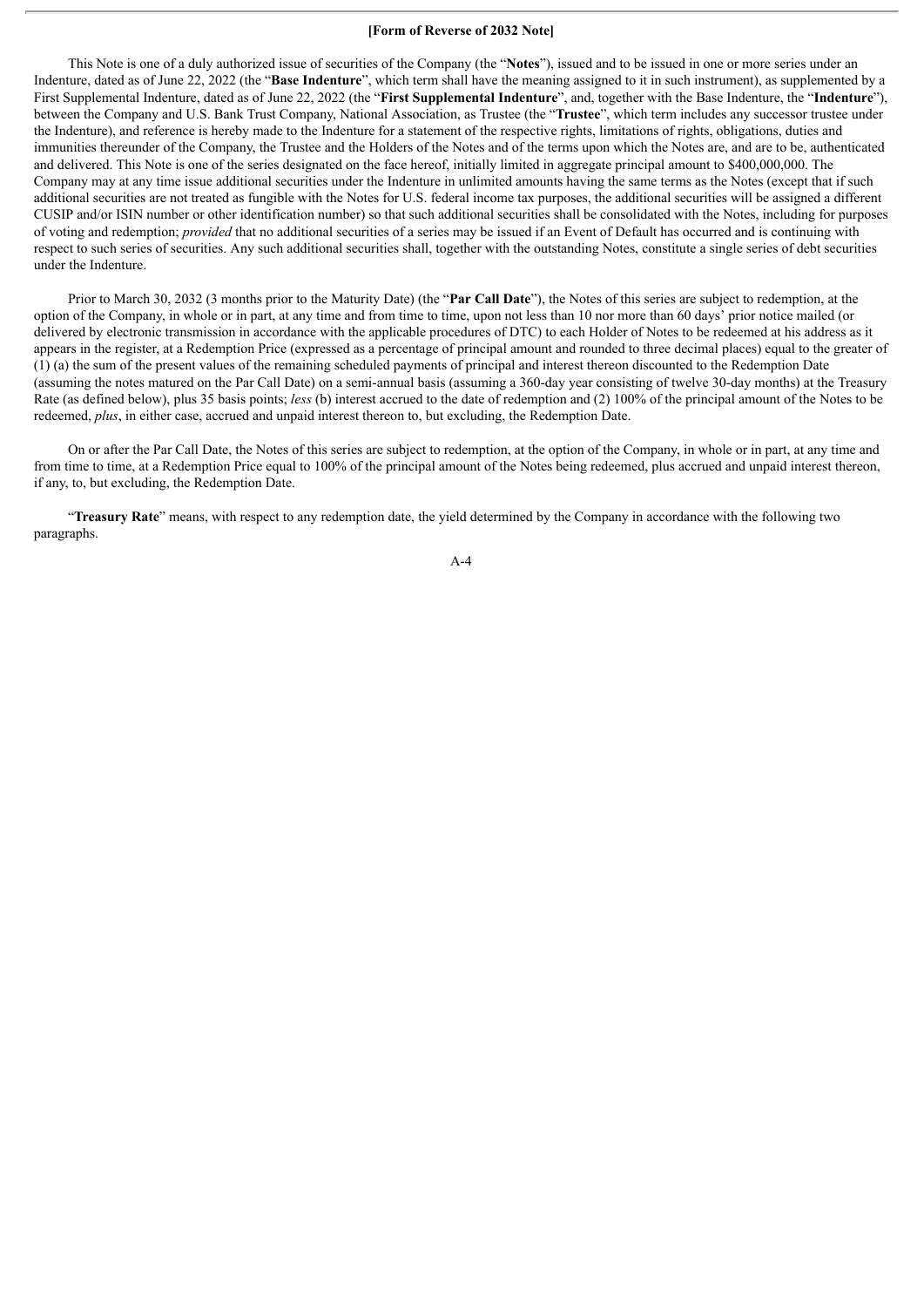The Treasury Rate shall be determined by the Company after 4:15 p.m., New York City time (or after such time as yields on U.S. government securities are posted daily by the Board of Governors of the Federal Reserve System), on the third Business Day preceding the Redemption Date based upon the yield or yields for the most recent day that appear after such time on such day in the most recent statistical release published by the Board of Governors of the Federal Reserve System designated as "Selected Interest Rates (Daily)—H.15" (or any successor designation or publication) ("**H.15**") under the caption "U.S. government securities–Treasury constant maturities–Nominal" (or any successor caption or heading). In determining the Treasury Rate, the Company shall select, as applicable: (1) the yield for the Treasury constant maturity on H.15 exactly equal to the period from the Redemption Date to the Par Call Date (the "**Remaining Life**"); or (2) if there is no such Treasury constant maturity on H.15 exactly equal to the Remaining Life, the two yields – one yield corresponding to the Treasury constant maturity on H.15 immediately shorter than and one yield corresponding to the Treasury constant maturity on H.15 immediately longer than the Remaining Life – and shall interpolate to the Par Call Date on a straight-line basis (using the actual number of days) using such yields and rounding the result to three decimal places; or (3) if there is no such Treasury constant maturity on H.15 shorter than or longer than the Remaining Life, the yield for the single Treasury constant maturity on H.15 closest to the Remaining Life. For purposes of this paragraph, the applicable Treasury constant maturity or maturities on H.15 shall be deemed to have a maturity date equal to the relevant number of months or years, as applicable, of such Treasury constant maturity from the redemption date.

If on the third Business Day preceding the Redemption Date H.15 or any successor designation or publication is no longer published, the Company shall calculate the Treasury Rate based on the rate per annum equal to the semi-annual equivalent yield to maturity at 11:00 a.m., New York City time, on the second Business Day preceding such redemption date of the United States Treasury security maturing on, or with a maturity that is closest to, the Par Call Date, as applicable. If there is no United States Treasury security maturing on the Par Call Date but there are two or more United States Treasury securities with a maturity date equally distant from the Par Call Date, one with a maturity date preceding the Par Call Date and one with a maturity date following the Par Call Date, the Company shall select the United States Treasury security with a maturity date preceding the Par Call Date. If there are two or more United States Treasury securities maturing on the Par Call Date or two or more United States Treasury securities meeting the criteria of the preceding sentence, the Company shall select from among these two or more United States Treasury securities the United States Treasury security that is trading closest to par based upon the average of the bid and asked prices for such United States Treasury securities at 11:00 a.m., New York City time. In determining the Treasury Rate in accordance with the terms of this paragraph, the semi-annual yield to maturity of the applicable United States Treasury security shall be based upon the average of the bid and asked prices (expressed as a percentage of principal amount) at 11:00 a.m., New York City time, of such United States Treasury security, and rounded to three decimal places.

The Company's actions and determinations in determining the Redemption Price shall be conclusive and binding for all purposes, absent manifest error.

Notice of any redemption will be mailed or electronically delivered (or otherwise transmitted in accordance with the procedures of DTC) at least 10 days but not more than 60 days before the Redemption Date to each Holder of Notes to be redeemed.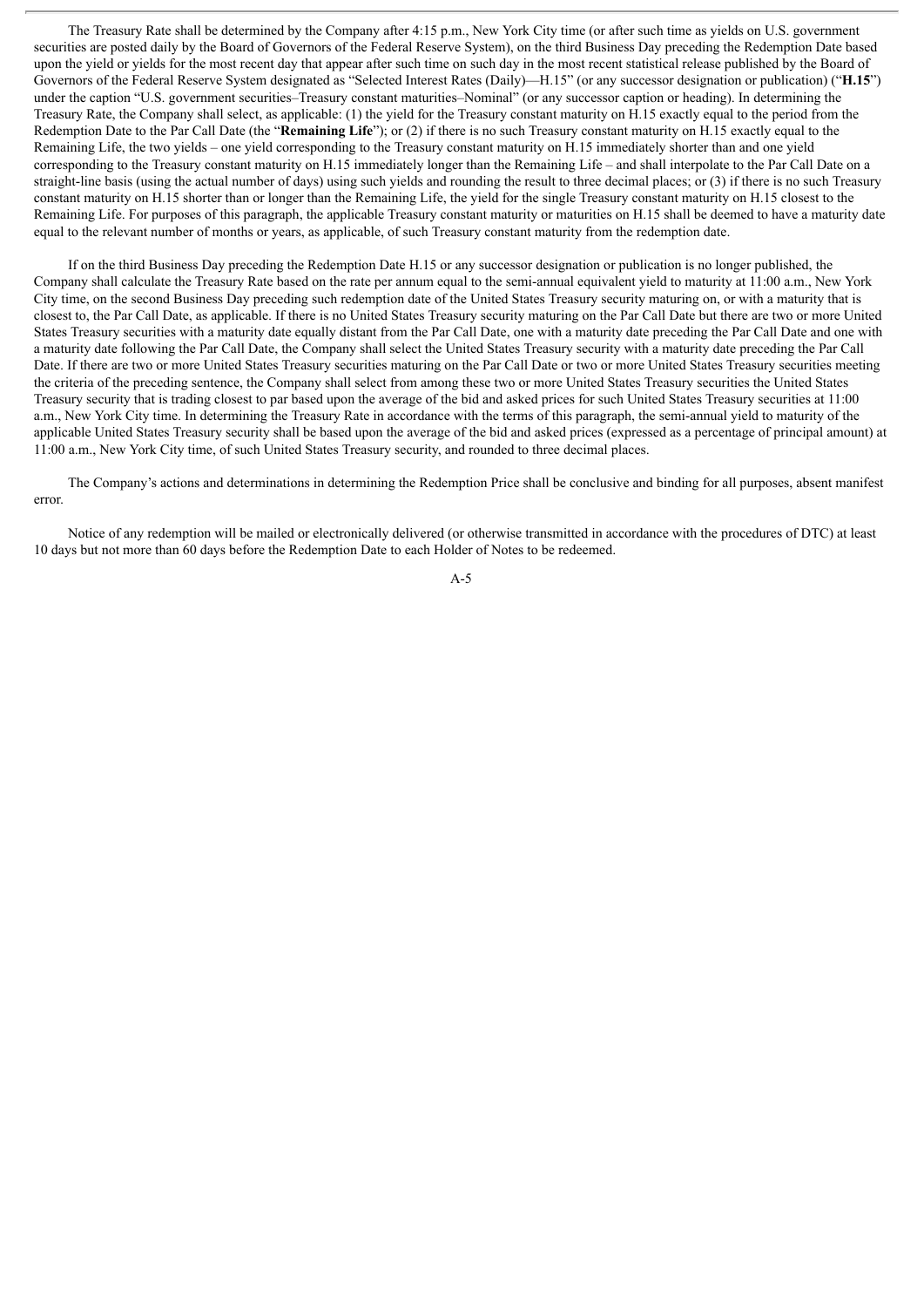In the case of a partial redemption, selection of the Notes for redemption will be made pro rata, by lot or by such other method as the Trustee in its sole discretion deems appropriate and fair. No Notes of a principal amount of \$2,000 or less will be redeemed in part. If any Note is to be redeemed in part only, the notice of redemption that relates to the note will state the portion of the principal amount of the note to be redeemed. A new Note in a principal amount equal to the unredeemed portion of the note will be issued in the name of the Holder of the Note upon surrender for cancellation of the original Note. For so long as the notes are held by DTC (or another depositary), the redemption of the Notes shall be done in accordance with the policies and procedures of the depositary.

On and after any Redemption Date, interest will cease to accrue on the Notes called for redemption. Prior to any Redemption Date, the Company shall deposit with the Paying Agent money sufficient to pay the Redemption Price of and accrued interest, if any, on the Notes to be redeemed on such date. If the Company is redeeming less than all of the Notes, the Trustee shall select the Notes to be redeemed by such method as the Trustee deems fair and appropriate in accordance with methods generally used at the time of selection by fiduciaries in similar circumstances.

Any redemption may, at the Company's discretion, be subject to one or more conditions precedent, including, but not limited to, the completion or occurrence of a related transaction or event, as the case may be, and any notice of redemption made in connection with a related transaction or event may, at the Company's discretion, be given prior to the completion or the occurrence thereof. If such redemption is subject to satisfaction of one or more conditions precedent, such notice will describe each such condition, and if applicable, will state that (a) the redemption date may be delayed, at our discretion, until such time (including more than 60 days after the date the notice of redemption was mailed or delivered, including by electronic transmission) as any or all such conditions are satisfied (or waived by us in our sole discretion), (b) such redemption may not occur and such notice may be rescinded in the event that any or all such conditions are not satisfied (or waived by us in our sole discretion) by the redemption date, or by the redemption date as so delayed, and/or (c) such notice may be rescinded at any time in our discretion if in our good faith judgment any or all of such conditions will not be satisfied. If any such condition precedent has not been satisfied, we shall provide written notice prior to the redemption date. Upon receipt of such notice, the notice of redemption shall be rescinded or delayed, and the redemption of the notes shall be rescinded or delayed as provided in such notice.

The Indenture contains provisions for defeasance at any time of the entire indebtedness of this Note and certain restrictive covenants and Events of Default with respect to this Note, in each case upon compliance with certain conditions set forth in the Indenture.

If an Event of Default with respect to Notes of this series shall occur and be continuing, the principal of the Notes of this series may be declared due and payable in the manner and with the effect provided in the Base Indenture.

Subject to certain exceptions, the Indenture or the Notes of any series thereunder may be amended or supplemented pursuant to Article Nine of the Base Indenture.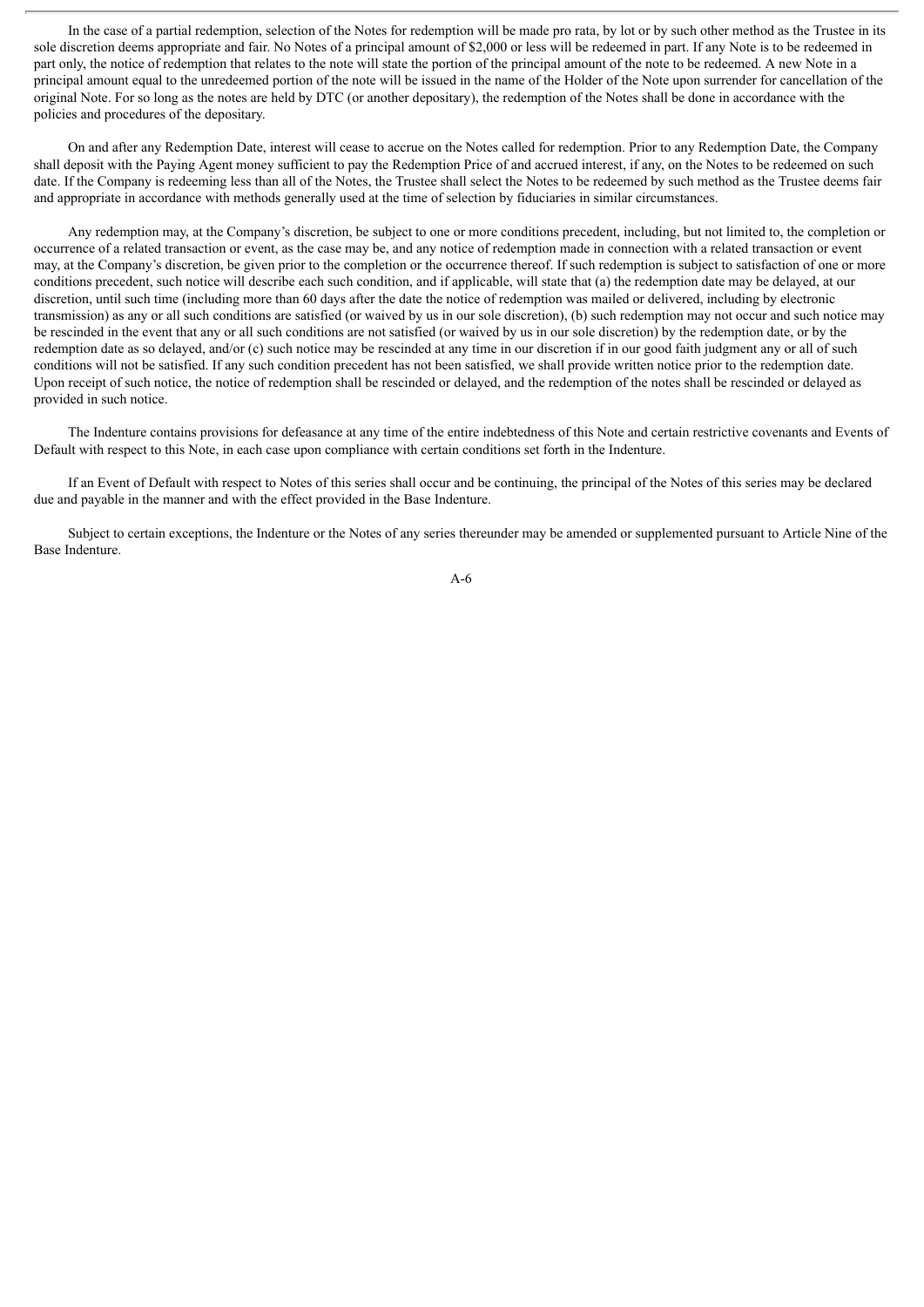The Holder of this Note may pursue a remedy with respect to the Indenture or this Note only as provided in Section 6.06 of the Base Indenture. The foregoing shall not apply to any suit instituted by the Holder of this Note for the enforcement of any payment of principal hereof or any premium or interest hereon on or after the respective due dates expressed herein.

No reference herein to the Indenture and no provision of this Note or of the Indenture shall alter or impair the obligation of the Company, which is absolute and unconditional, to pay the principal of and any premium and interest on this Note at the times, place and rate, and in the currency, herein prescribed.

As provided in the Indenture and subject to certain limitations therein set forth, the transfer of this Note is registrable in the Registrar's books, upon surrender of this Note for registration of transfer at the office or agency of the Company in any place where the principal of and any premium and interest on this Note are payable, duly endorsed by, or accompanied by a written instrument of transfer in form satisfactory to the Company and the Registrar duly executed by, the Holder hereof or the Holder's attorney duly authorized in writing, and thereupon one or more new Notes of this series and of like tenor, of authorized denominations and for the same aggregate principal amount, will be issued to the designated transferee or transferees.

The Notes of this series are issuable only in registered form in denominations of \$2,000 and any integral multiple of \$1,000 thereof. As provided in the Indenture and subject to certain limitations therein set forth, the Notes of this series are exchangeable for a like aggregate principal amount of Notes of this series and of like tenor of a different authorized denomination, as requested by the Holder surrendering the same.

No service charge shall be made to a Holder for any such registration of transfer or exchange, but the Company may require payment of a sum sufficient to cover any tax or other governmental charge payable in connection therewith.

Prior to due presentment of this Note for registration of transfer, the Company, the Trustee and any agent of the Company or the Trustee may treat the Person in whose name this Note is registered as the owner hereof for all purposes, whether or not this Note be overdue, and neither the Company, the Trustee nor any such agent shall be affected by notice to the contrary.

All terms used in this Note which are defined in the Indenture shall have the meanings assigned to them in the Indenture.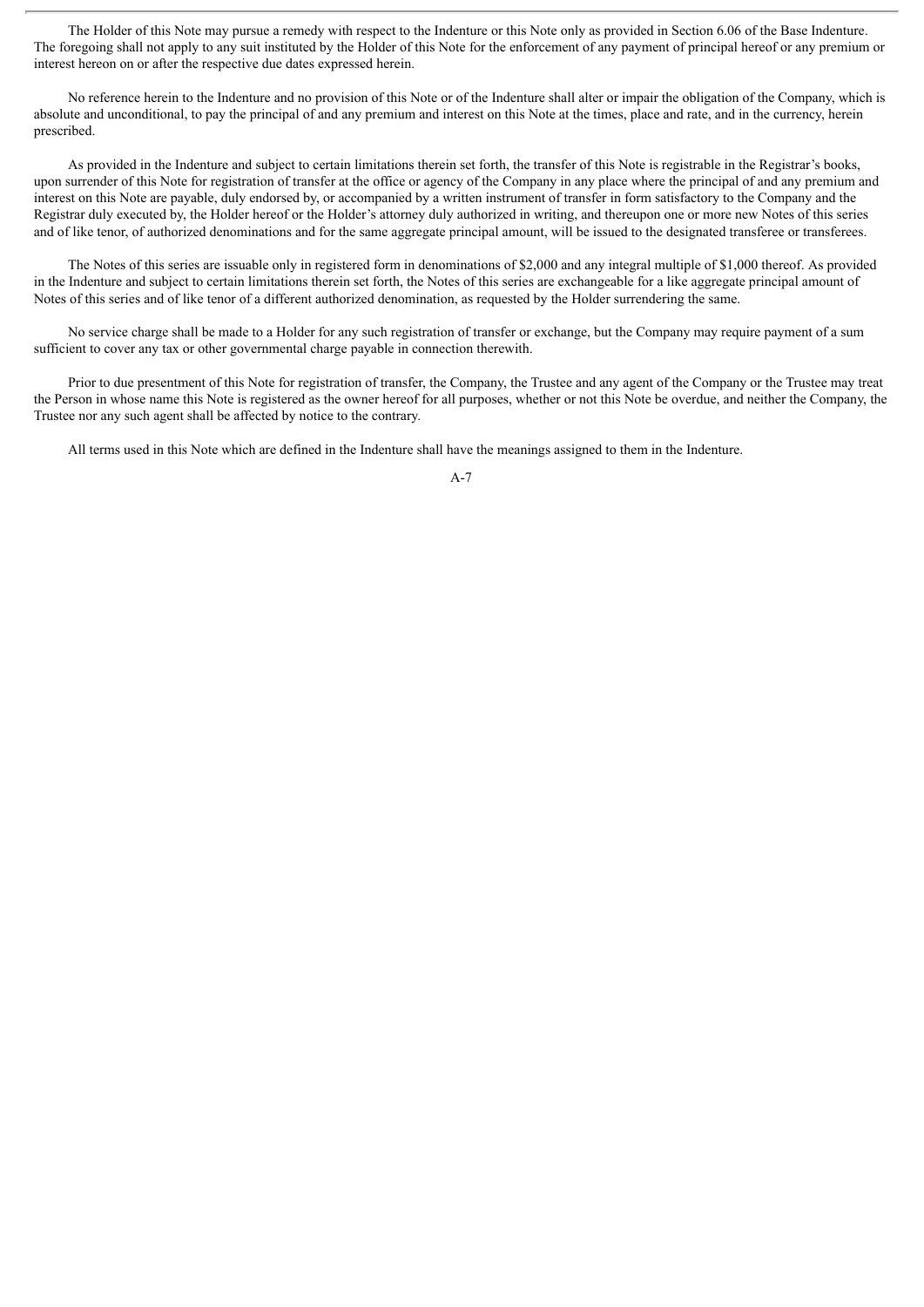<span id="page-69-0"></span>

## ROPES & GRAY LLP PRUDENTIAL TOWER 800 BOYLSTON STREET BOSTON, MA 02199-3600 WWW.ROPESGRAY.COM

June 22, 2022

Cabot Corporation Two Seaport Lane, Suite 1400 Boston, MA 02210 Re: Registration Statement on Form S-3ASR (Registration No. 333-236374)

#### Ladies and Gentlemen:

We have acted as counsel to Cabot Corporation, a Delaware corporation (the "Company"), in connection with its issuance and sale of \$400 million aggregate principal amount of 5.000% senior notes due 2032 (the "Notes") pursuant to the above-referenced automatically effective shelf registration statement (the "Registration Statement"), filed by the Company with the Securities and Exchange Commission (the "Commission") under the Securities Act of 1933, as amended (the "Securities Act"), on February 11, 2020. The Notes were issued under an Indenture (the "Base Indenture"), as supplemented by a First Supplemental Indenture (the "First Supplemental Indenture," and together with the Base Indenture, the "Indenture"), each dated as of June 22, 2022, by and between the Company and U.S. Bank Trust Company, National Association, as trustee (the "Trustee").

In connection with this opinion letter, we have examined the Registration Statement and the Base Indenture, the form of which had been filed with the Commission as an exhibit to the Registration Statement, and the First Supplemental Indenture. We have also examined such certificates, documents and records and have made such investigation of fact and such examination of law as we have deemed appropriate in order to enable us to render the opinions set forth herein. In conducting such investigation, we have relied, without independent verification, upon certificates of officers of the Company, public officials and other appropriate persons. In rendering the opinion set forth below, we have assumed that the Indenture is a valid and binding obligation of the Trustee.

The opinions expressed herein are limited to matters governed by the laws of the State of New York and the Delaware General Corporation Law.

Based upon and subject to the foregoing and the qualifications and limitations set forth below, we are of the opinion that, assuming when the Notes have been duly authenticated by the Trustee in accordance with the provisions of the Indenture and have been delivered against receipt of payment therefor, the Notes constitute valid and binding obligations of the Company, enforceable against the Company in accordance with their terms.

Our opinions set forth above are subject to (i) bankruptcy, insolvency, reorganization, moratorium, fraudulent conveyance and similar laws affecting the rights and remedies of creditors generally and (ii) general principles of equity. Our opinions are also subject to the qualification that the enforceability of provisions in the Indenture providing for indemnification or contribution, broadly worded waivers, waivers of